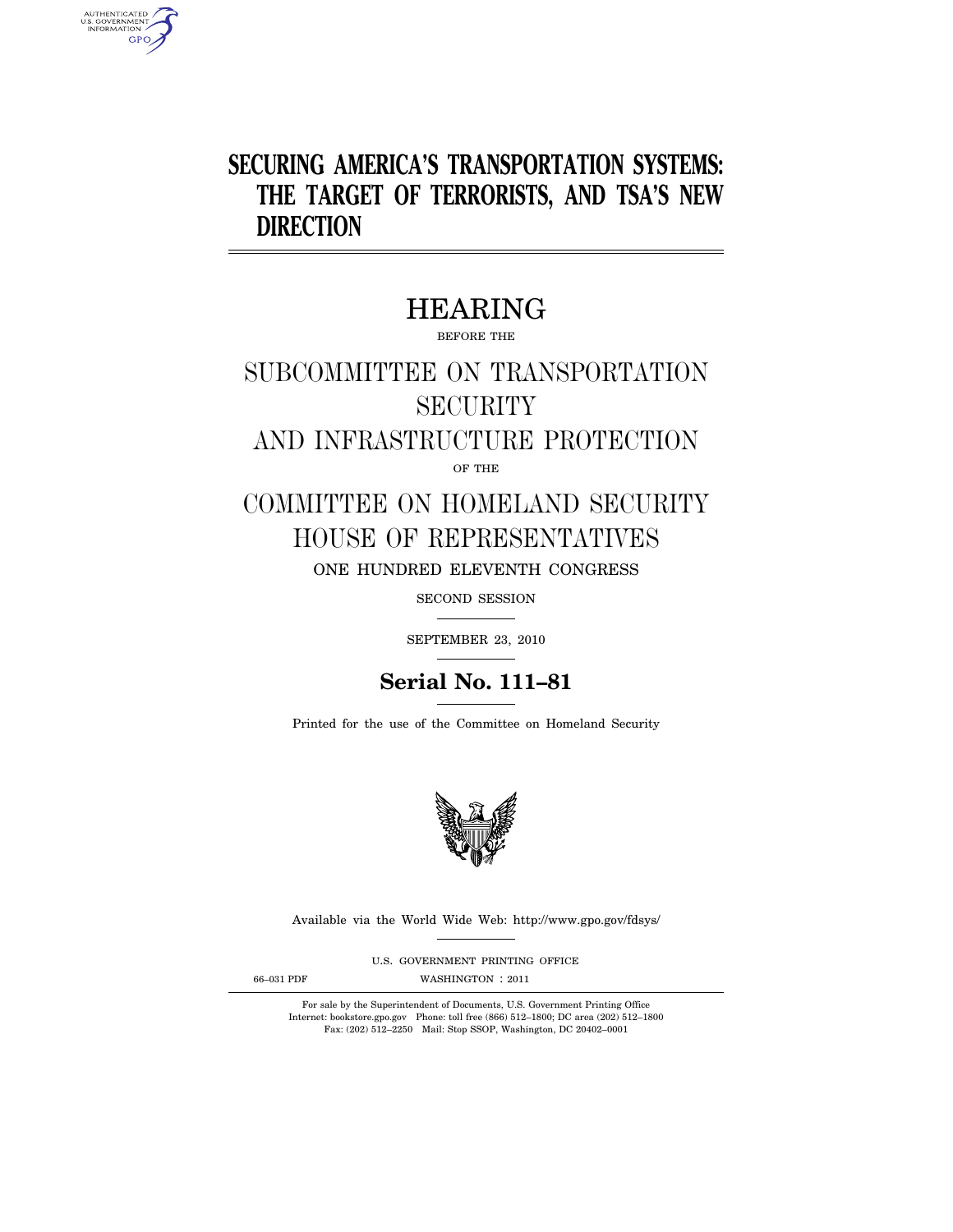#### COMMITTEE ON HOMELAND SECURITY

LORETTA SANCHEZ, California JANE HARMAN, California PETER A. DEFAZIO, Oregon ELEANOR HOLMES NORTON, District of Columbia ZOE LOFGREN, California SHEILA JACKSON LEE, Texas HENRY CUELLAR, Texas CHRISTOPHER P. CARNEY, Pennsylvania YVETTE D. CLARKE, New York LAURA RICHARDSON, California ANN KIRKPATRICK, Arizona BILL PASCRELL, JR., New Jersey EMANUEL CLEAVER, Missouri AL GREEN, Texas JAMES A. HIMES, Connecticut MARY JO KILROY, Ohio DINA TITUS, Nevada WILLIAM L. OWENS, New York **VACANCY** VACANCY

BENNIE G. THOMPSON, Mississippi, *Chairman*  PETER T. KING, New York LAMAR SMITH, Texas DANIEL E. LUNGREN, California MIKE ROGERS, Alabama MICHAEL T. MCCAUL, Texas CHARLES W. DENT, Pennsylvania GUS M. BILIRAKIS, Florida PAUL C. BROUN, Georgia CANDICE S. MILLER, Michigan PETE OLSON, Texas ANH "JOSEPH" CAO, Louisiana STEVE AUSTRIA, Ohio TOM GRAVES, Georgia

I. LANIER AVANT, *Staff Director*  ROSALINE COHEN, *Chief Counsel*  MICHAEL TWINCHEK, *Chief Clerk*  ROBERT O'CONNOR, *Minority Staff Director* 

#### SUBCOMMITTEE ON TRANSPORTATION SECURITY AND INFRASTRUCTURE PROTECTION

SHEILA JACKSON LEE, Texas, *Chairwoman* 

PETER A. DEFAZIO, Oregon ELEANOR HOLMES NORTON, District of Columbia ANN KIRKPATRICK, Arizona EMANUEL CLEAVER, Missouri JAMES A. HIMES, Connecticut DINA TITUS, Nevada **VACANCY VACANCY** BENNIE G. THOMPSON, Mississippi *(Ex Officio)* 

CHARLES W. DENT, Pennsylvania DANIEL E. LUNGREN, California PETE OLSON, Texas CANDICE S. MILLER, Michigan STEVE AUSTRIA, Ohio PETER T. KING, NEW YORK *(Ex Officio)* 

THOMAS MCDANIELS, *Staff Director (Interim)*  NATALIE NIXON, *Deputy Chief Clerk*  JOSEPH VEALENCIS, *Minority Subcommittee Lead*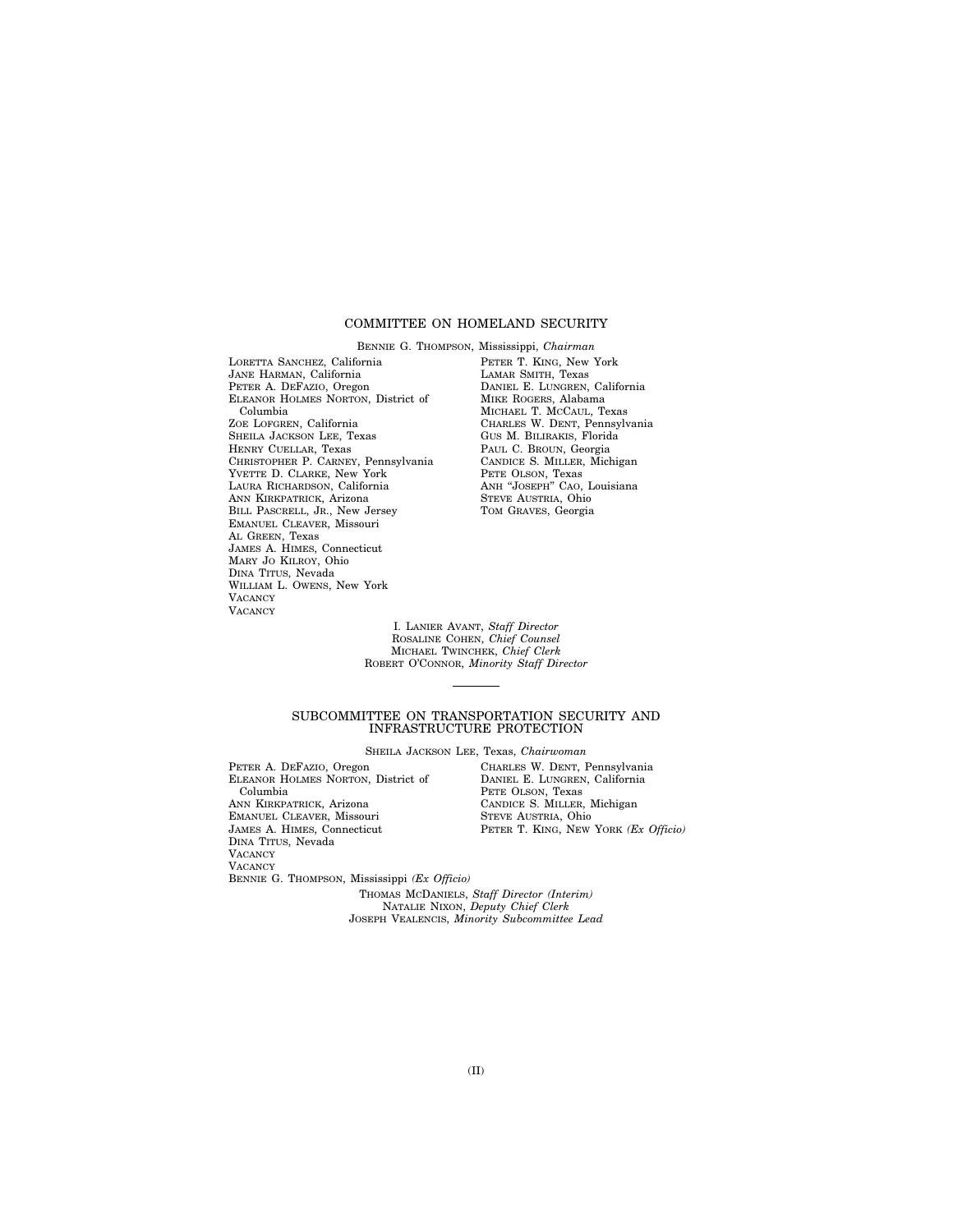### C O N T E N T S

#### **STATEMENTS**

| The Honorable Sheila Jackson Lee, a Representative in Congress From the<br>State of Texas, and Chairwoman, Subcommittee on Transportation Security<br>and Infrastructure Protection  | 1.      |
|--------------------------------------------------------------------------------------------------------------------------------------------------------------------------------------|---------|
| The Honorable Charles W. Dent, a Representative in Congress From the<br>State of Pennsylvania, and Ranking Member, Subcommittee on Transpor-                                         | 5       |
| The Honorable Bennie G. Thompson, a Representative in Congress From<br>the State of Mississippi, and Chairman, Committee on Homeland Security                                        | 7       |
| WITNESSES                                                                                                                                                                            |         |
| Mr. John S. Pistole, Administrator, Transportation Security Administration:                                                                                                          | 9<br>10 |
| FOR THE RECORD                                                                                                                                                                       |         |
| The Honorable Sheila Jackson Lee, a Representative in Congress From the<br>State of Texas, and Chairwoman, Subcommittee on Transportation Security<br>and Infrastructure Protection: | 3       |
| <b>APPENDIX</b>                                                                                                                                                                      |         |
| Questions From Chairwoman Sheila Jackson Lee of Texas for John S.                                                                                                                    |         |

| Pistole                                                           | 29. |
|-------------------------------------------------------------------|-----|
| Questions From Honorable Dina Titus of Nevada for John S. Pistole | 40  |

Page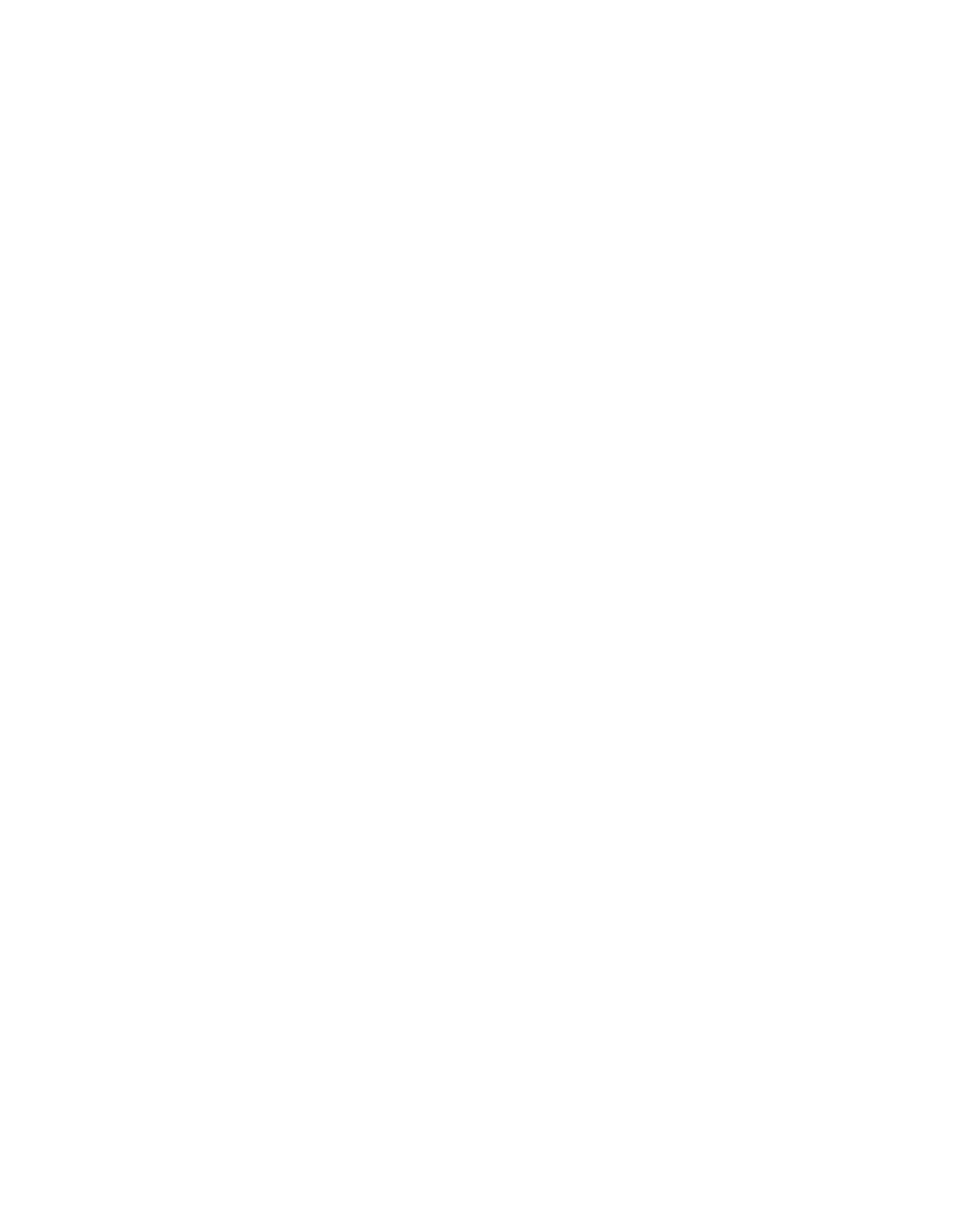### **SECURING AMERICA'S TRANSPORTATION SYS-TEMS: THE TARGET OF TERRORISTS, AND TSA'S NEW DIRECTION**

#### **Thursday, September 23, 2010**

U.S. HOUSE OF REPRESENTATIVES, COMMITTEE ON HOMELAND SECURITY, SUBCOMMITTEE ON TRANSPORTATION SECURITY AND INFRASTRUCTURE PROTECTION,

*Washington, DC.* 

The subcommittee met, pursuant to call, at 2:06 p.m., in Room 311, Cannon House Office Building, Hon. Sheila Jackson Lee [Chairwoman of the subcommittee] presiding.

Present: Representatives Jackson Lee, DeFazio, Titus, Thompson, Dent, and Olson.

Also present: Representative Al Green of Texas.

Ms. JACKSON LEE. Good afternoon. The subcommittee will come to order.

The subcommittee is meeting today to receive testimony on ''Securing America's Transportation System: The Target of Terrorists, and TSA's New Direction.''

Our witness today will testify about his plans and objectives for positioning TSA to meet the challenge of securing the Nation's transportation systems against terrorist attacks. This hearing will also provide Members of the subcommittee with an opportunity to communicate their priorities and concerns about the TSA programs and policies to administrator.

I now recognize myself for 5 minutes for an opening statement. We are here today to discuss critical programs and policies designed to protect our Nation's transportation systems from terrorist attacks, and to welcome to the subcommittee the new transportation security administrator, John Pistole.

Mr. Pistole, we welcome you for many reasons, because this is an important assignment. Secondarily, we want to applaud you for committing your life to the service of the American people, for the years that you have served in the Federal Bureau of Investigation and the years of commitment to the security of this Nation.

With responsibility for ensuring the security of the Nation's airports, railways, roadways, transit systems, and pipelines, TSA's mission is critical and immense. Administrator Pistole comes to TSA in the wake of several events that have demonstrated to the American public and to Congress that the terrorist threat to transportation systems is persistent and evolving, and particularly so because terrorism has franchised. Unfortunately, terrorists seem to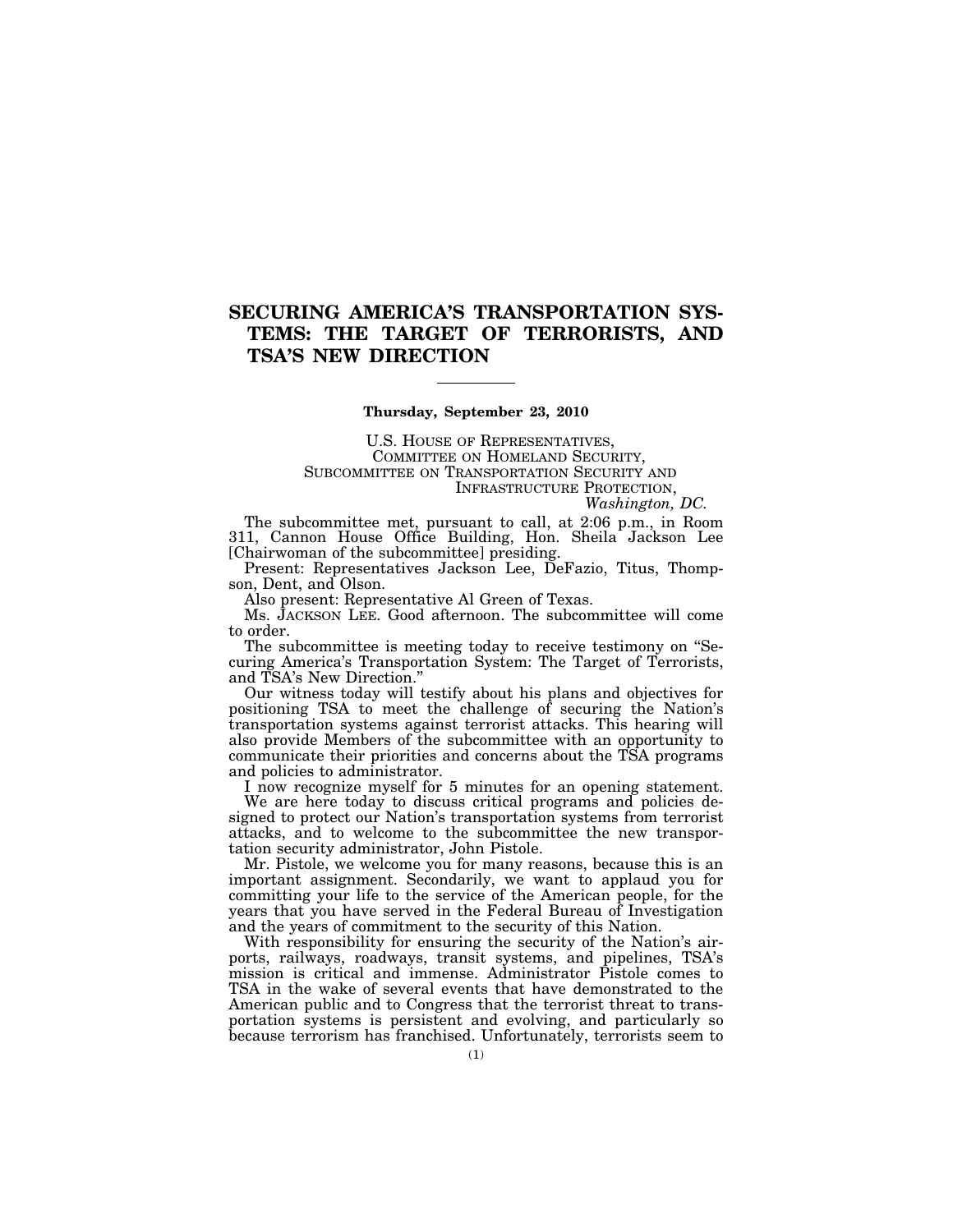be lacking in creativity and seek to utilize the same targets to create the greatest havoc.

Marching through this decade since the 9/11 attacks in 2001, we have seen attacks on rail systems in Madrid, London, Mumbai, Moscow; the plot to destroy several commercial aircraft simultaneously over the Atlantic; the plot to attack the New York City subway system; and the attempted attack to destroy Northwest Airlines Flight 253 in the skies over Detroit on Christmas day of last year; the scare of last year that occurred at the Newark airport, where the airport was shut down because of a belief that someone had entered incorrectly; and, certainly, the unfortunate circumstances that occurred at Newark airport again in the last couple of days.

Then, of course, with respect to the transit systems, Mr. Administrator, you are aware of H.R. 2200, which, with the leadership of Chairman Thompson and this subcommittee, we have passed an immensely constructive legislative initiative that now sits in the United States Senate. We recognize the crisis of which we are involved in.

You need not be a security expert to understand that our transportation systems are indeed the targets of attack. How do we remain vigilant? How do we continue to meet the very real and significant challenges of protecting our transportation systems, which are critical to our economy and essential to our way of life?

Today, the administrator will share with us his views and vision for accomplishing the mission.

Let me start the discussion by laying this framework: We are a Nation of people who thrive on independence and deeply value personal liberty and personal privacy, justice, and equality. We are also a Nation that has been attacked and plotted against by terrorists wishing to end the American way of life.

Mr. Pistole, while we were waiting for the confirmation of a TSA administrator during most of this Congress, this subcommittee has not been idle in its oversight of transportation security issues. The subcommittee has conducted rigorous oversight hearings on security programs for air cargo, aviation repair stations, general aviation, passenger checkpoints, surface transportation inspectors, and the Registered Traveler program.

The full committee held an important hearing on the Flight 253 Christmas day attempted bombing. Of course, the committee reported and the House passed H.R. 2200, the TSA Authorization Act.

We have looked closely at the air marshals and determined that additional scrutiny and support is very much needed. In H.R. 2200, Congress gave direction to TSA on important security matters, including general aviation, security grants, codification of the Aviation Security Advisory Committee, improvements to the Federal Air Marshals Service, and the Federal Flight Deck Officers Program, and a realignment of surface transportation programs which have been underfunded and have lacked priority positioning within the TSA.

While the Senate did not act on this important legislation, we will certainly seek your input in crafting a new authorization bill in the next Congress.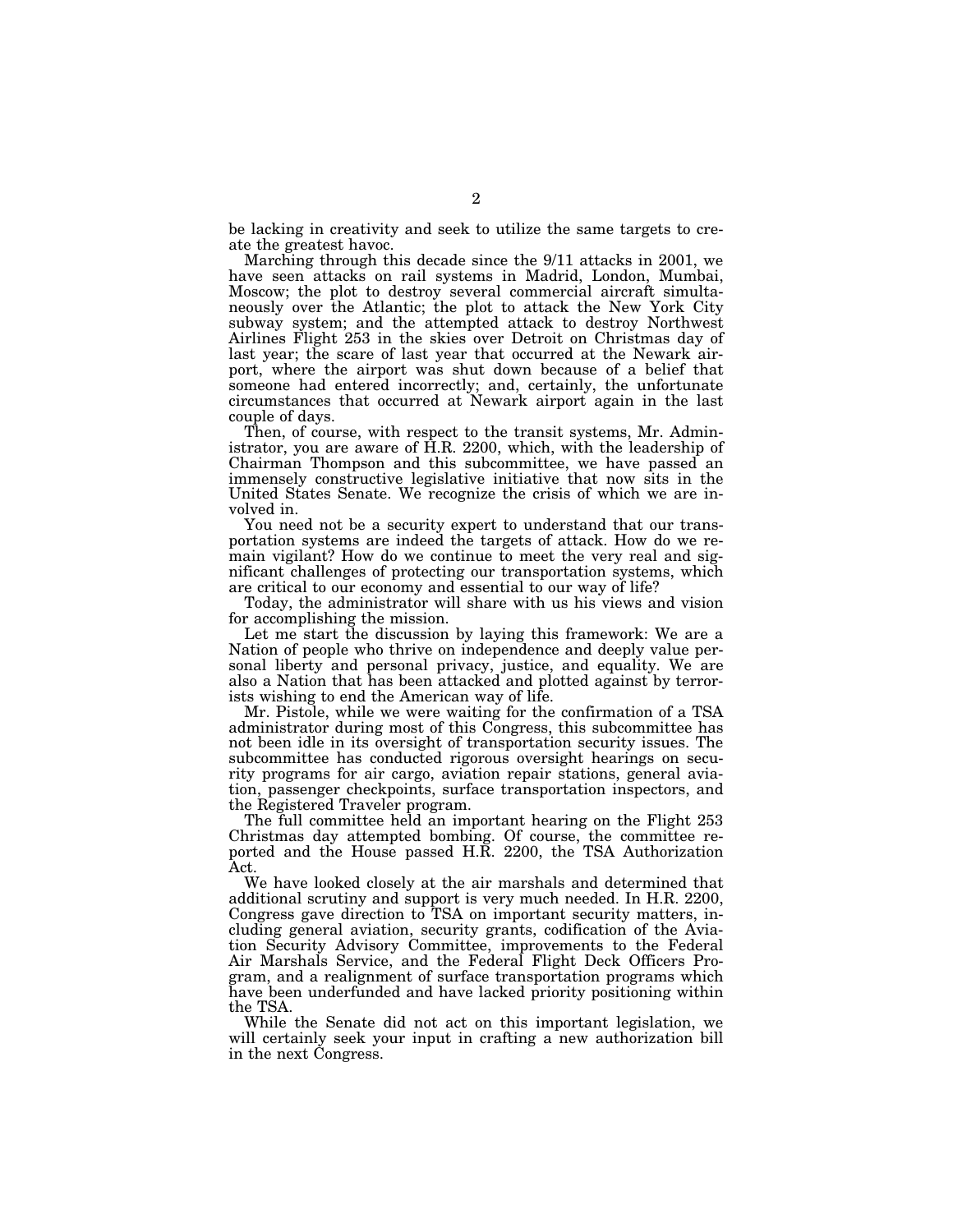Let me just add that we have seen over the years since 9/11 the enhancement of the sensitivity of the traveling public, particularly as it relates to aviation. One maybe less publicized incident occurred that was told to me by a bystander on the street, how they wrestled to the ground an individual on an airplane headed to Las Vegas who was banging on the pilot's door and seeking to escape. That may have not been a terrorist intention, but, certainly, it would have been a frightening and devastating act if that individual had been able to open the air door, as they were attempting to do, which speaks to the importance of aviation issues as well as the importance of air marshals.

In addition to security programs, the new administrator also has to address workforce issues. Questions have been raised about TSA's training programs for transportation security officers, and morale among the TSA workforce is among the lowest in the Federal Government. With new deployed technology and screening procedures, training, and workforce morale issues are more important than ever and form the crux of implementing an effective security program for our transportation systems.

On the international front, the administrator and the Secretary of Homeland Security are our negotiators in developing stronger security measures at airports throughout the world. Aviation, in particular, is a global, interconnected system. Securing the weakest link, wherever it may be, will help to make the whole system more secure. I understand the administrator and Secretary will be in Montreal next week working on these international aviation security efforts, and we strongly support the effort.

Mr. Administrator, your charge is significant, but this subcommittee stands ready to work with you to improve security throughout every mode of transportation.

In closing, I do want you to know that we thank you again for your long career of Federal service. As a Judiciary Committee member, I know for sure the work that you have done at the FBI, and we have now been reacquainted again in your new capacity. I welcome you to the subcommittee and look forward to your testimony and our discussion.

At this time, without objection, I would like to enter into the record a statement from the National Treasury Employees Union.

Hearing no objection, it is so ordered.

[The information follows:]

#### STATEMENT OF THE NATIONAL TREASURY EMPLOYEES UNION

#### SEPTEMBER 23, 2010

Madam Chairwoman, thank you for allowing me to offer a statement at today's important hearing about the Transportation Security Administration. As National President of the National Treasury Employees Union, I represent several thousand Transportation Security Administration Officers at TSA. The problems that were anticipated when TSA was created in a hurry after 9/11 have now become more apparent and more troubling. The employees have little or no voice in how things happen at TSA, and too often intimidation is used as a management technique. We hope that the administration will change this situation by granting collective bargaining rights by directive in the very near future. In addition, we look forward to passage of H.R. 1881, co-sponsored by you and Rep. Lowey and Chairman Thompson, for a permanent change to full Title 5 protections for our TSA Officers.

There are six areas that we believe need immediate attention: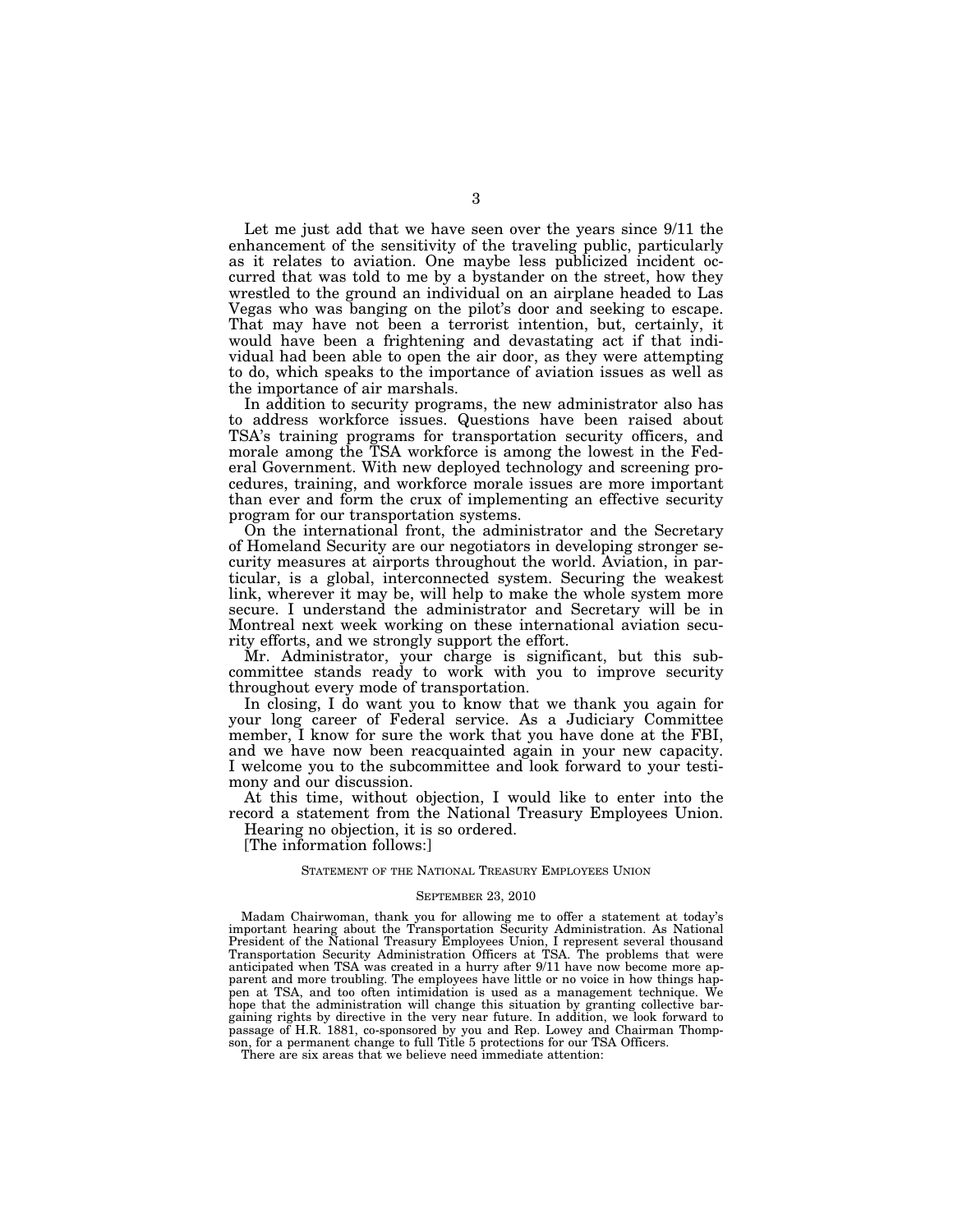Collective Bargaining.—A workforce that is engaged and feels valued is in every-<br>one's best interest. NTEU's No. 1 priority is in achieving collective bargaining rights<br>for TSA Officers. There have been so many misconcepti gaining would mean at TSA, that I feel I should address the topic. Chapter 71 of Title 5 of the U.S. Code sets out a detailed system for Federal employee labor-management relations. The system is designed so that the business of the Federal Government can carry on with as little disruption as possible when there is a dispute. Strikes are expressly forbidden by statute. A union that has anything to do with even suggesting a strike is not allowed to represent Government workers. Management retains the right to hire, assign, lay off, retain, promote, suspend, and/or re-move employees. These are excluded from collective bargaining. Management has the right to unilaterally determine what qualifications are required for any assignment.

Federal labor relations are set up so that the mission of every agency is of paramount importance. Employees can bargain about the procedures an agency uses, but it cannot bargain about the mission. Chapter 71 specifically states that management has the right to take whatever actions may be necessary to carry out the agency

mission during emergencies. Customs and Border Protection Officers have had collective bargaining rights for 30 years, and work in the same airports as TSA employees, doing similar work, without ever weakening National security. In addition, private sector employees that currently provide screening functions at several U.S. airpo

tiveness of TSA. Collective bargaining would give TSA Officers a voice in their work-<br>place and allow them to work jointly with TSA leadership to devise uniform, fair,<br>and transparent personnel procedures that will improve well-defined process for ensuring fair treatment, addressing issues with appraisals,

evaluations, testing and pay, provide for a fair and transparent scheduling process,<br>Pay.—The pay system at TSA, the Performance Accountability and Standards<br>Pay.—The pay system at TSA, the Performance Accountability and S confused about how their ratings were determined and demoralized by the arbitrary nature of the payments. In addition, since most of the workforce has very low base<br>salaries, the "merit" increases are insignificant. The yearly certification test, upon<br>which part of PASS is based, fails to measure an off ance and skills and needs to be completely rethought. We believe that TSOs should be under the same General Schedule system as most other Federal employees.

A significant part of the PASS rating is based on the Practical Skills Evaluations (PSE) testing. The problems with the PSE testing are myriad and on-going. Officers are generally told whether they passed or failed, but they typically are not told why. First time failure rates are high—70 to 80 percent at many locations—yet almost everyone passes the second time. This leads to the conclusion that PSEs are not designed to test skills at all (at least not the first time), but to reduce PASS payouts because the first-time failures negatively impact the overall year-end PASS score, which determines bonuses. Many officers report that they have failed PSEs, when they have followed the pat-down, or baggage search protocol that they been taught and used for years. Most importantly, officers believe that the PSE tests do not accurately reflect the real-life conditions and therefore are not an accurate assessment of their skills and knowledge.

*Training*.—TSA must standardize and improve training and remediation efforts. Given the importance of their jobs, it is hard to believe that the training system at TSA is as haphazard as it is. Most of the training is on-line, without benefit of the experience of a more senior officer. Often, the training center is far from the actual workplace, and training often happens on the employee's own time. Training and testing on image recognition do not reflect real-life conditions, rendering it ineffective and sometimes useless.

When tests are done in baggage screening, the results are not shared with the testees. They may be told they have flunked, but they are not told why, or what they missed, or how to do a better job the next time. Before the annual recertification tests, (the PSEs), there is always a rush to train. Again, the training is often inadequate. Standard Operating Procedure at one airport is not the same as at another. During the last round of PSEs, there were many arguments about whether a person had passed the test or not. TSA should be providing clear guidance and assistance to help its employees improve performance.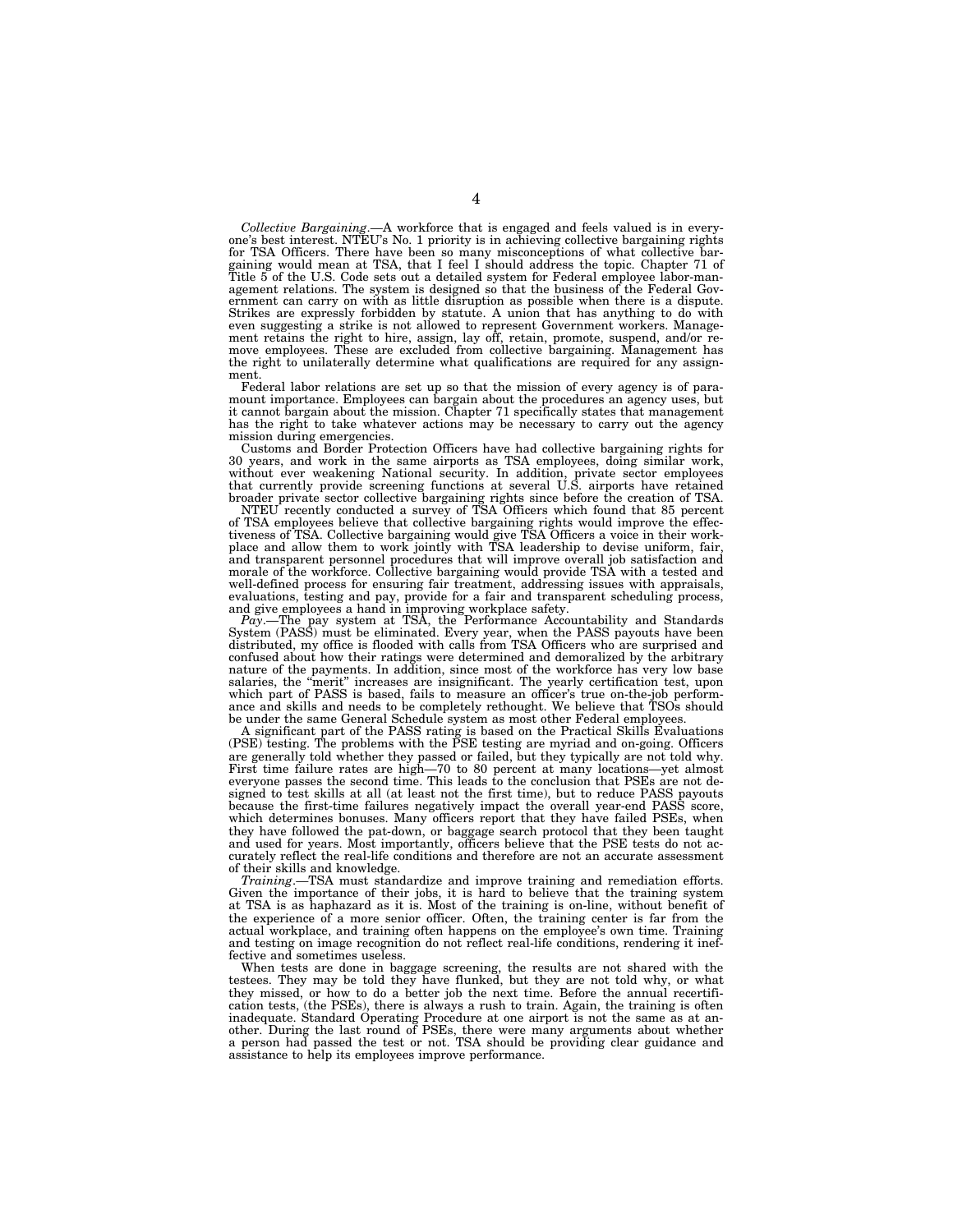*Leave*.—At TSA, if an employee takes sick leave or leave under the Family and Medical Leave Act (FMLA), even if the reason is unquestionably legitimate and ap-proved by his or her supervisor, it is deemed an ''occurrence''. Occurrences count

against your PASS score, and too many occurrences result in leave restriction. Although FMLA is a National law, at TSA, interpretation of the law depends on who is in charge. Some Federal Security Directors make sure the law is followed. Some do not appear to understand the law at all. NTEU had to teach local managers about FMLA, but new problems continue to crop up. In some airports now,<br>TSA Officers are routinely put on leave restriction if they are taking FMLA. We are<br>working to overturn these decisions. Another new wrinkle is have been on FMLA are being forced to undergo new background checks in order to return to duty. We believe this is against the law and are trying to find out if this is a TSA directive or one of the many byzantine rules implemented by local airport TSA personnel.

*Worker's Comp*.—At TSA, managers and supervisors have found that the best way to reduce injuries is to stop the employees from reporting them. The situation is so bad that NTEU has issued a paper on Workers Compensation for TSA Officers that starts out, ''Do not let anyone in supervision talk you out of filing (the initial form). It is not discretionary on their part''. Statements of injury are often questioned, and in many airports, the person who reports an injury is treated as a pariah. In some cases, TSA Officers continue to ''work hurt'' because a TSO who is injured on the job is often told to just find another job. There are even reports that contacting OSHA with a safety concern can result in a suspension or demotion.

Labor-Management Relations.—The recent dismal showing of TSA in the "Best Places to Work" survey serves as a confirmation of what I have heard from my members about conditions at TSA. Out of 224 agencies, TSA ranks 220—almost at the bottom. Very low scores for effective leadership and a family-friendly culture emphasize that major changes need to take place at TSA. Employees' perceptions are that senior leaders (FSDs, AFSDs, and Security Managers) misuse their authority, exercise it inconsistently, and show little regard for employees' ideas about how to do the work better. There is also a sense that work rules are too rigid, not taking into account personal emergencies or other circumstances beyond an employee's control.

The good part of the "Best Places" survey is that it shows that TSA Officers believe in their mission and love what they do. Many TSA Officers came to the agency after 9/11, instilled with a passion to keep our Nation safe. They go to work every day wanting to contribute to our security. We welcome Mr. Pistole to TSA and hope that we can work together to make the agency better. No happier than NTEU to find that, in next year's survey, TSA is in the top 10 in The Best Places to Work.

Ms. JACKSON LEE. Without objection, upon his arrival—and he has arrived—the gentleman from Texas, Mr. Green, a Member of the full committee, is authorized to sit for the purpose of questioning witnesses during the hearing today.

Hearing no objection, it is so ordered.

Let me acknowledge the presence of Mr. Green; our Chairman of the full committee, Mr. Thompson; and a Member of the minority, Mr. Olson from Texas, who are present here today.

The Chairwoman will now recognize the Ranking Member, the gentleman from Pennsylvania, Mr. Dent, for an opening statement.

Mr. DENT. Good afternoon, Madam Chairwoman and Members of the subcommittee, and to our distinguished guest today, Assistant Secretary John Pistole.

Before I begin, I would like to thank Chairwoman Jackson Lee for scheduling this hearing today. This is an important one. Our subcommittee undertook a vigorous schedule in the 111th Congress, and, much like the TSA, we have a great deal of accomplishments but also a great deal of work that has yet to be addressed. I sincerely appreciate this opportunity to have Assistant Secretary Pistole testifying before our subcommittee today.

This is Assistant Secretary Pistole's first visit before this subcommittee during open testimony. However, this is not his first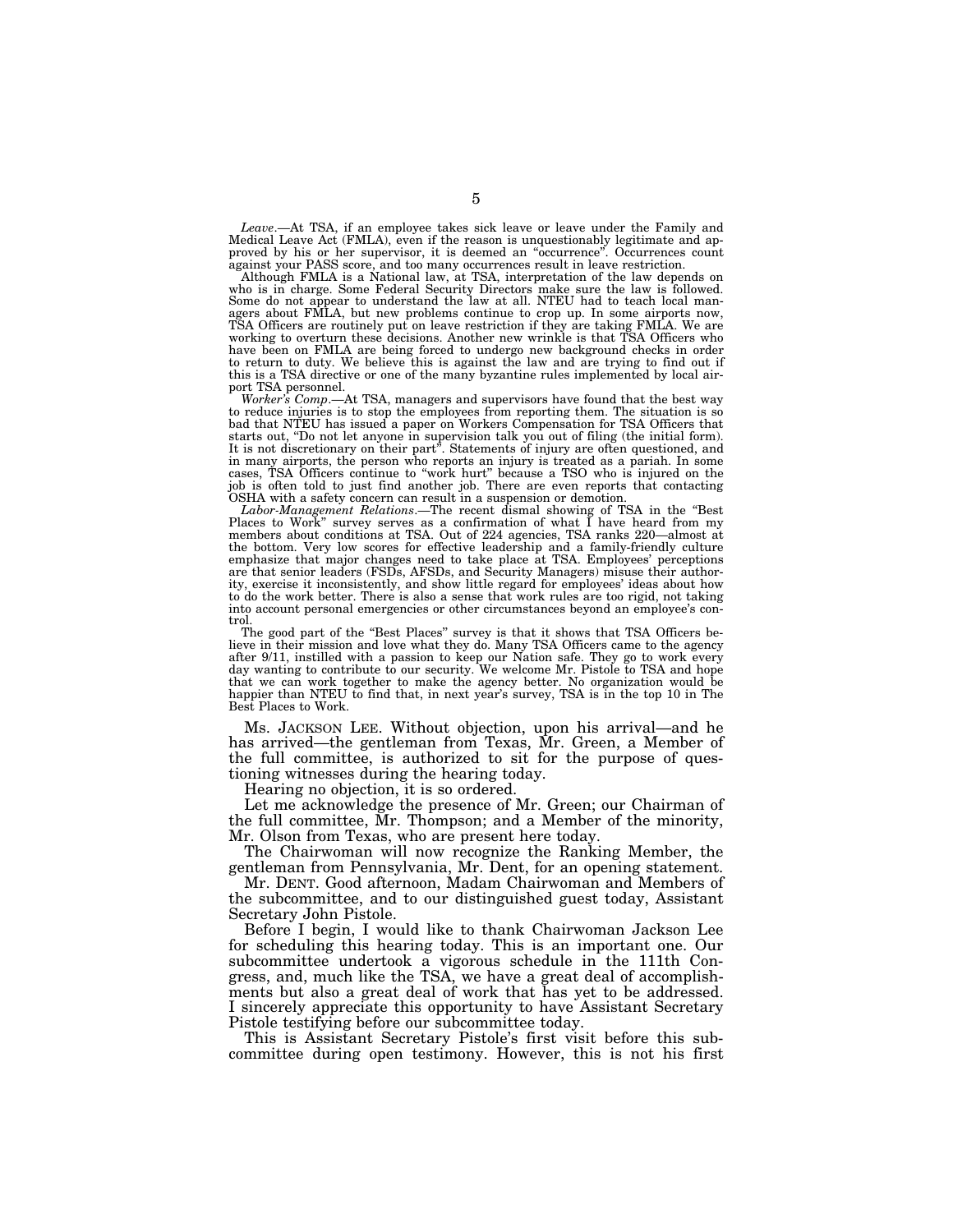visit before the committee, we should note for the record. In his previous role as deputy director of the FBI, he would occasionally brief the committee regarding on-going terrorist threats to the homeland.

Hopefully, your testimony today will be slightly more uplifting.

The TSA is an agency with vital importance to the security of our Nation, and it languished without leadership for far too long as the administration struggled to find a nominee who the Senate would confirm. Despite that delay, the nomination of Assistant Secretary Pistole thankfully brought a candidate with the valuable law enforcement, counterterrorism, and leadership experience necessary to lead the TSA.

Mr. Pistole spent 27 years with the FBI, rising from the position of special agent to become the FBI's deputy director. Furthermore, he gained first-hand experience in the operation and management of a large agency with thousands of employees responsible for a complex set of missions that continually required outreach to State and local officials as well as the private sector.

As the Ranking Member of this subcommittee, you know, I welcome your testimony here today. We have a plethora of issues to address, but I believe that we can only be successful if TSA and this committee continue to work in a close partnership that relies upon regular and strong communication. As the senior Republican on this subcommittee, I can assure you that we will work with TSA in a constructive and positive manner. We will provide strong oversight of your activities, but I commit to you that we will always be fair, open, and honest.

In the field of aviation security, TSA has accomplished a great deal of progress but much work remains. We still endeavor to find the mix of technology, intelligence, and manpower that will provide optimal security, while respecting privacy and civil liberties.

I have been and continue to be a strong supporter of the Advanced Imaging Technology, AIT, systems. These systems, as you know, give screeners the opportunity to identify non-metallic threats concealed on a person. The terrorists are finding new and interesting ways to get around our security infrastructure, and we need to adapt our technology and our process accordingly.

However, regardless of what technology we use or what processes we mandate, much of our security solutions still require a dedicated workforce and a strong public-private partnership. All of these individuals must be just as committed as our TSA checkpoint personnel in protecting our traveling public.

With surface transportation, it seems that the work is really just beginning. Securing surface transportation systems will provide a daunting task, given the enormity of freely accessible infrastructure inherent to those systems.

Additionally, there are a significant number of overdue regulations that TSA was supposed to issue since the Congress passed the Implementing Recommendations of the 9/11 Commission Act of 2007. These include regulations requiring railroad carrier vulnerability assessments, security plans, training programs, as well as public transportation and over-the-road bus security training programs. Some of these regulations are more than 3 years overdue,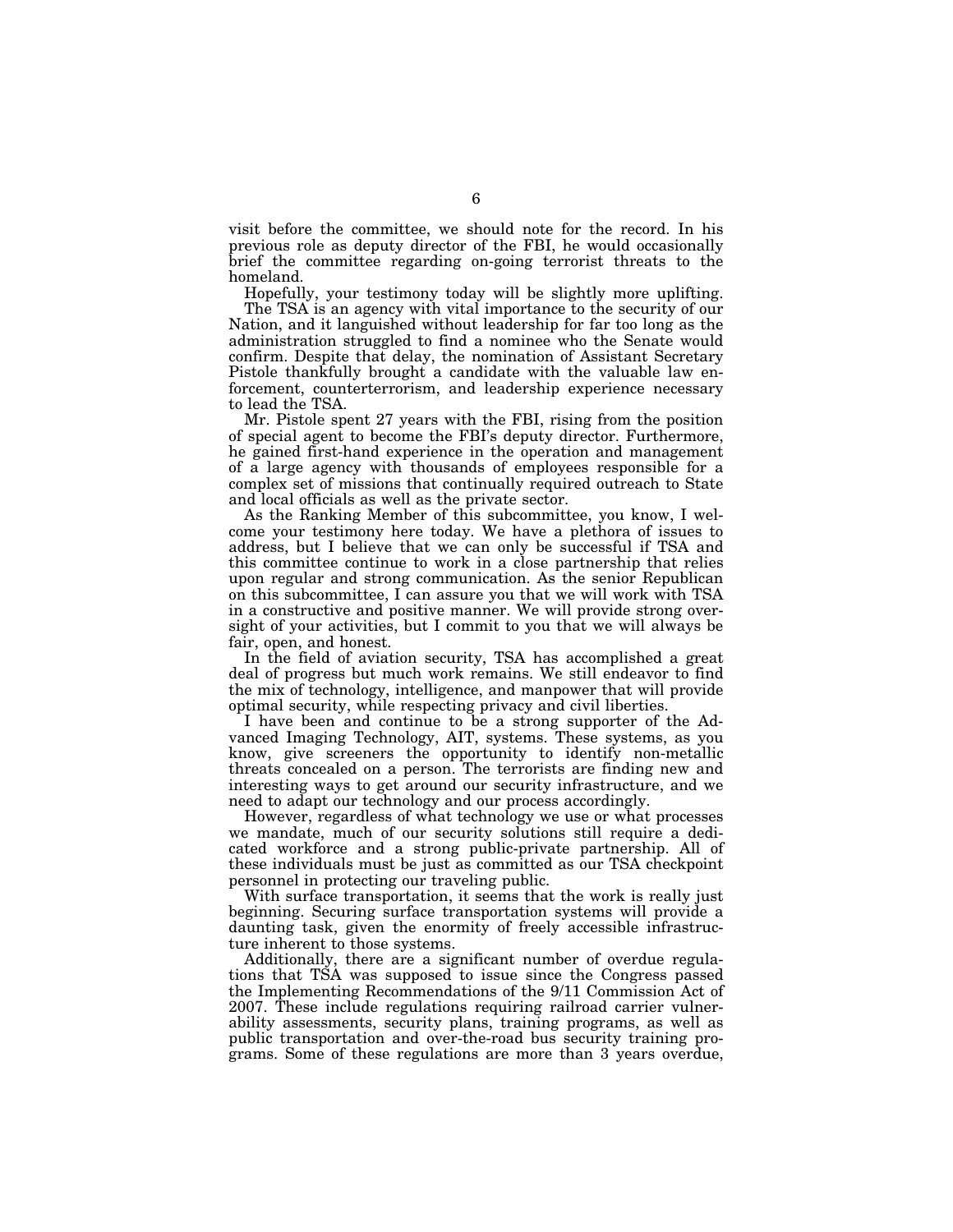so we would like to work with you to see what TSA needs to finish them in a timely manner.

There is also a great deal of work to be accomplished between TSA and this committee on the Transportation Security Grant Program. The TSA contemplates fundamental alterations in the manner of the TSGP and evaluate risk. So let's make sure that you are aware of the concerns that we hear regularly from our constituents, many of who operate the most vital infrastructure in the United States. So, as we approach the next grant cycle, it is my hope that we can strengthen cooperation between the committee and TSA and avoid many of the pitfalls to which we have fallen prey in past years.

So, Madam Chairwoman, we have a lot to cover today, and we will continue to have a full agenda going forward in the 112th Congress, so cooperation is the key. The more we act in partnership with TSA and are made aware of the programmatic issues, the more we can do to make TSA successful.

Again, Madam Chairwoman, thanks for holding this important hearing, and I will yield back.

Ms. JACKSON LEE. I thank the Ranking Member for his thoughtful statement.

I want to acknowledge the presence of Mr. DeFazio of Oregon.

The Chairwoman now recognizes the Chairman of the full committee, the gentleman from Mississippi, Mr. Thompson, for an opening statement.

Mr. THOMPSON. Thank you very much. I would like to first thank you, Chairwoman Jackson Lee, for holding this important hearing.

I also want to congratulate and thank Mr. Pistole for his willingness to lead one of the most important agencies in our Government.

Although TSA has only been in existence for less than 10 years, its impact on the worldwide traveling public, particularly here in the United States, cannot be understated. TSA's mission makes it one of the most critically challenging agencies to lead.

I am confident that you can lead the agency effectively, and I look forward to working to improve it in any way.

One of the things I want to talk about is, since the start of this Congress, as you know, this subcommittee has held several hearings addressing transportation security issues. We have encouraged TSA to devote more attention and resources to surface transportation security, the implementation of cargo screening programs, and the efficient development and deployment of checkpoint technologies. As a result, we have learned valuable information from TSA and stakeholders regarding successful programs and the need to improve others.

We have also had many conversations about TSA's need to work collaboratively with other agencies and stakeholders. I hope you will continue to strengthen the agency's relationships with stakeholders.

One of my chief concerns with TSA has been the need to update security checkpoints with adequate technology and enhanced processes that afford greater security and efficient passenger throughput. The deployment of technology must be done with thorough consultation.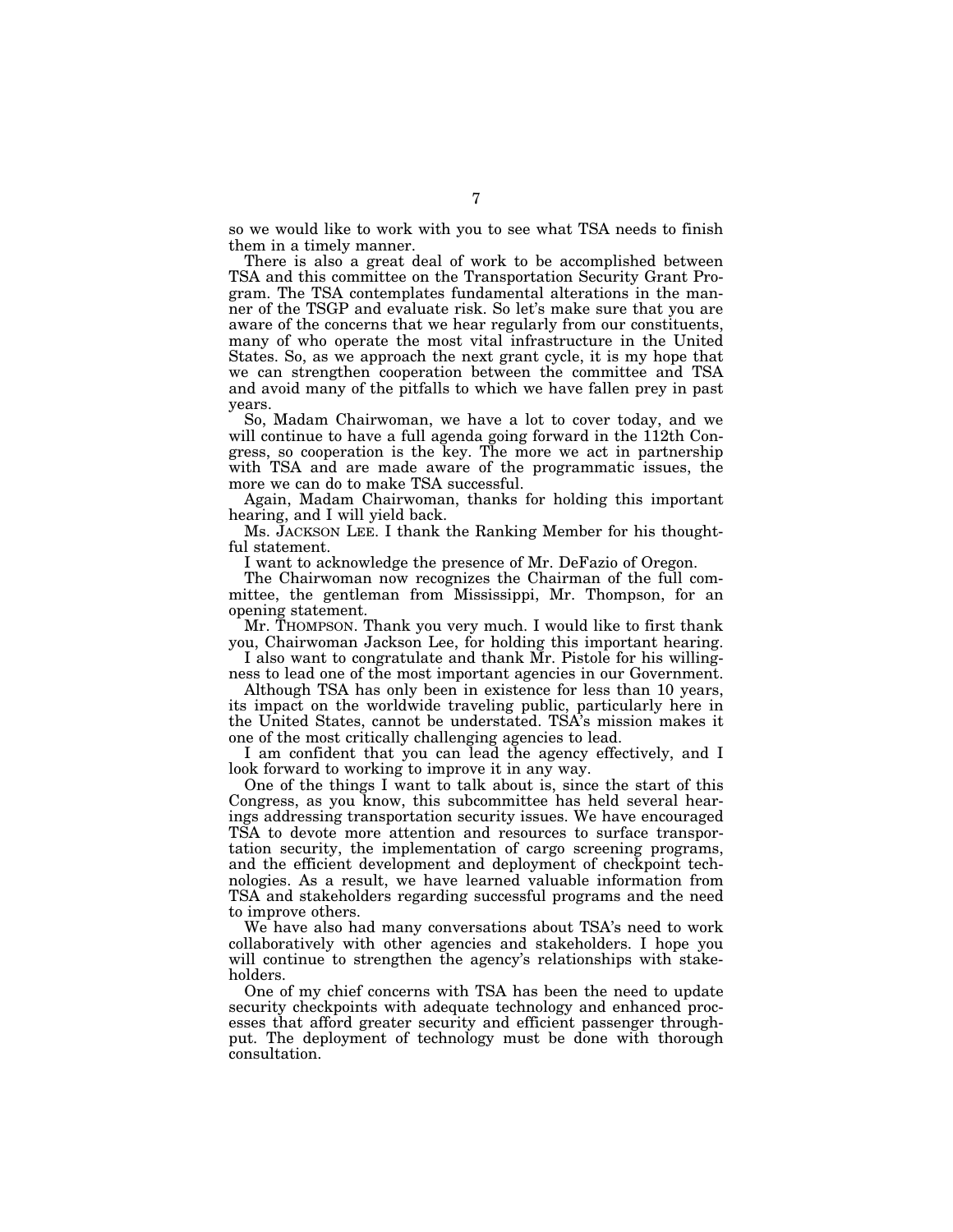Last March, this committee requested that TSA submit an AIT deployment plan for this year, and I understand that we just received it this morning. But better late than never. But from March until almost October is too long.

Because of this, it appears that TSA has deployed AIT to airports on an ad-hoc basis, without considering threat or risk-based approach. Because if you don't have a plan, the experience that we have seen as a committee, if there is an airport with available space, they get a machine. Now, that might not be threat- or riskbased, but they have the space. We don't think it should be like that.

I will say, we will look at the plan, Mr. Assistant Secretary, and the plan might not have that. But in the absence of a plan to roll out AIT, that is probably what we have been getting.

With regard to TSOs, TSA must empower its workforce and find ways to improve morale across the agency. The TSA workforce has endured unfavorable working conditions for too long. This has led to low morale, a lack of trust between them and supervisors and agency officials.

One of the things I would ask that you look at, Mr. Secretary, is how you pay your TSOs. They absolutely hate that system of pay. Their comment to me most of the time is, ''Why can't we get paid on the GS system like every other Federal employee?'' Then they say, ''You are the Congressman. We are looking to you to answer.'' Well, I say, you are the assistant secretary; you run the agency. We want you to help us with that answer.

Those employees deserve a better system of pay. Not pay, but they need to know what to expect, as men and women who are doing a good job. I am eager to work with you to find a solution that will empower our TSA workforce and provide them with the best available training and workforce development.

But I would be remiss if I only mentioned the problems at TSA and not the successes. First Observer—a good program. The motor carriers and others who are involved in it think the world of it. So you are to be congratulated, as an agency, for putting that together.

This office has played a critical role also, the Office of Global Strategies, particularly after the attack of December 25. We are only as good as our foreign neighbors are. You know that. They are doing a good job.

So, all in all, we want to welcome you to TSA, and we look forward to working with you in the future.

I yield back, Madam Chairwoman.

Ms. JACKSON LEE. I thank the Chairman for his constructive remarks.

It is now time to welcome the witness for what, Administrator Pistole, will probably be frequent visits, because it is key that we interact and perform our obligations and responsibility of oversight.

Before I introduce you, other Members of the subcommittee are reminded that, under committee rules, opening statements may be submitted for the record.

As TSA administrator, John S. Pistole oversees management of a 60,000-person workforce, the security operations of more than 450 Federalized airports throughout the United States, the Federal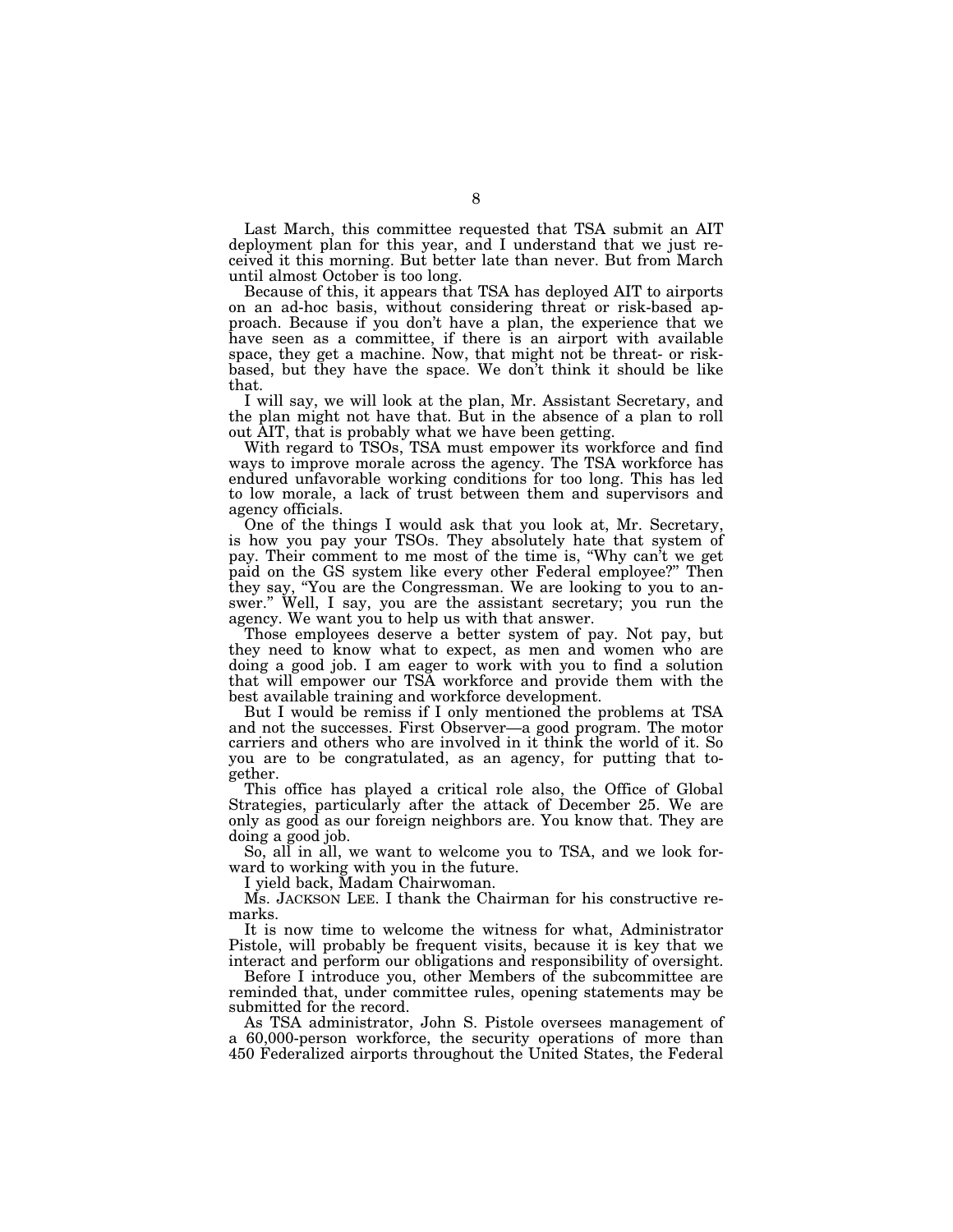Air Marshals Service, and the security for highways, railroads, ports, mass transit systems, and pipelines.

Administrator Pistole came to TSA as a 26-year veteran of the FBI, with extensive National security and counterterrorism experience. After the tragic events of September 11, 2001, he was put in charge of the FBI's greatly expanded counterterrorism program, eventually becoming the FBI's executive assistant director for counterterrorism and counterintelligence. In 2004, Mr. Pistole was named deputy director for the FBI.

As noted by the Ranking Member, Mr. Pistole has been before this committee on a number of occasions, explaining, unfortunately, incidents that have occurred since 2001 that evidence that our vigilance in securing the homeland should be without comparison.

Without objection, the witness's full statement will be inserted in the record.

We welcome you, Administrator Pistole. Please summarize your statement for 5 minutes.

#### **STATEMENT OF JOHN S. PISTOLE, ADMINISTRATOR, TRANSPORTATION SECURITY ADMINISTRATION**

Mr. PISTOLE. Well, good afternoon, and thank you, Madam Chairwoman Jackson Lee and Chairman Thompson, Ranking Member Dent, and distinguished Members of the committee. It is an honor to be here for the first time for this hearing as the administrator of TSA, and I appreciate your kind words. I look forward to deepening the relationship between the committee and TSA and pledge my cooperation in doing that.

I would like to share some of my thoughts about how I see the need to sharpen TSA's counterterrorism focus and supporting the 60,000-member workforce. These goals support my efforts to lead TSA to the next level of its development by using intelligence-driven security solutions.

As we know, we just earlier this month commemorated the ninth anniversary of the 9/11 terrorist attacks. It really is a constant reminder for the men and women of TSA as to what their mission is all about.

A key lesson I took from that day and from my career at the FBI is that one of the best tools to combat terrorism is accurate and timely intelligence. So my day and that of the senior leadership team at TSA begins with an intelligence briefing. We are continually honing our counterterrorism focus by working with our law enforcement and intelligence community partners to better operationalize that intelligence. We do that through a number of different ways, including the watchlisting and the Secure Flight program, which I will be glad to take questions about.

The best intelligence, though, is that which is shared with the rank and file—the TSOs, the Federal air marshals, the explosive specialists, and behavior detection officers—to help terrorists from harming the traveling public. So a greater number of these frontline employees will now have a Secret security clearance. In fact, it was just approved where we will be going to 10,000 TSA employees that will have a Secret security clearance, to push that intelligence to as many people as possible.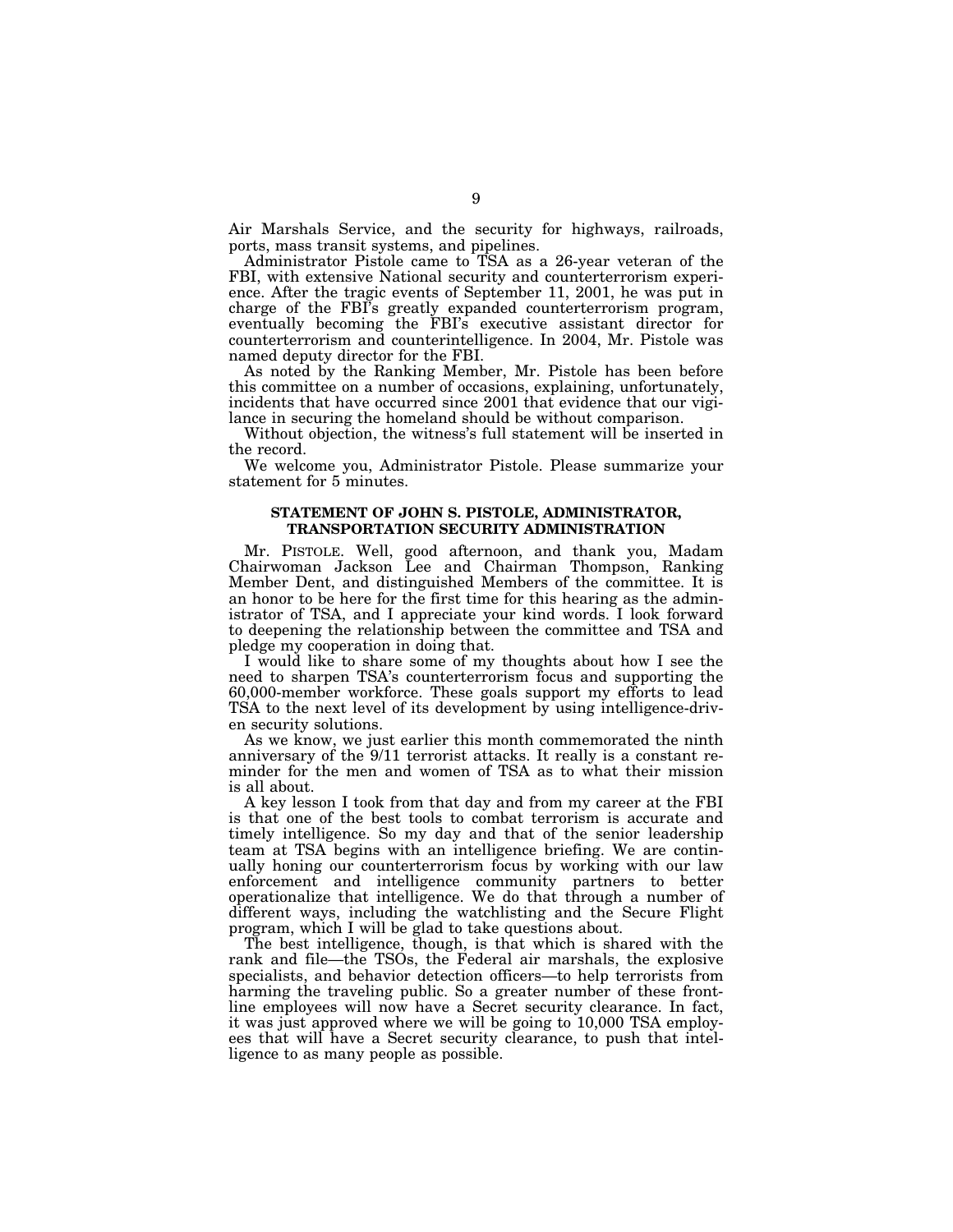We are also encouraging our citizens across the country to be vigilant. The Secretary and I recently announced expansion of the "If You See Something, Say Something" campaign designed to raise public awareness of all types of illegal activity but particularly focused on terrorism.

We continue to reach out to our foreign partners, as was mentioned, to strengthen the global aviation system. It was noted, we will both be in Montreal next week for the International Civil Aviation Organization Assembly in Montreal, where 190 member-states will be participating, in an effort to shore up our civil aviation defenses and efforts.

As we continue to use our intelligence, we need to be informed by the latest technology. I want to make sure that we are not using yesterday's technology or even today's technology to address yesterday's threats. We need to be mindful of those threats, but we also need to try to anticipate, with the best intelligence, what the next terrorist attack may look like and how we can use our intelligence in forming the technology and our tactics in training and techniques to do the best possible job.

We have now deployed 224 AIT machines to 56 airports around the country. Our goal is to have nearly 1,000 AIT machines deployed by the end of next year. We are working to enhance the efficiency of using AIT, particularly the training aspects, and working to address all the concerns that have been raised, whether that is privacy or safety.

So, any intelligence-driven agency must use that best technology to accomplish its mission. There are a number of initiatives that I will be glad to talk about in more detail. As I engage the workforce, I have done a number of town-halls around the country to hear from the workforce. I have asked them two questions: What is working well to make TSA a good place to work? What are the barriers to keep TSA from being a great place to work?

So, with that, I have done one other thing that I will announce, and that is the creation or the establishing of an Office of Professional Responsibility. One of the things I have heard from the TSOs and FAMs is the apparent subjectivity of the disciplinary process within TSA. So I am establishing this Office of Professional Responsibility, which will adjudicate significant disciplinary actions taken with respect to all employees.

So, again, thank you for the opportunity to appear before the subcommittee today to speak with you about TSA's on-going efforts to ensure the safety and security of the transportation domain. I look forward to taking your questions.

Thank you, Madam Chairwoman.

[The statement of Mr. Pistole follows:]

#### PREPARED STATEMENT OF JOHN S. PISTOLE

#### SEPTEMBER 23, 2010

Good afternoon, Chairwoman Jackson Lee, Ranking Member Dent, and distinguished Members of the subcommittee. I am honored to appear before you and this subcommittee for the first time since my confirmation as the Assistant Secretary of the Department of Homeland Security (DHS) for the Transportation Security Administration (TSA). Madame Chairwoman, I appreciate the time I spent with you in Houston and I look forward to deepening the partnership between TSA and this committee as we work together to improve transportation security.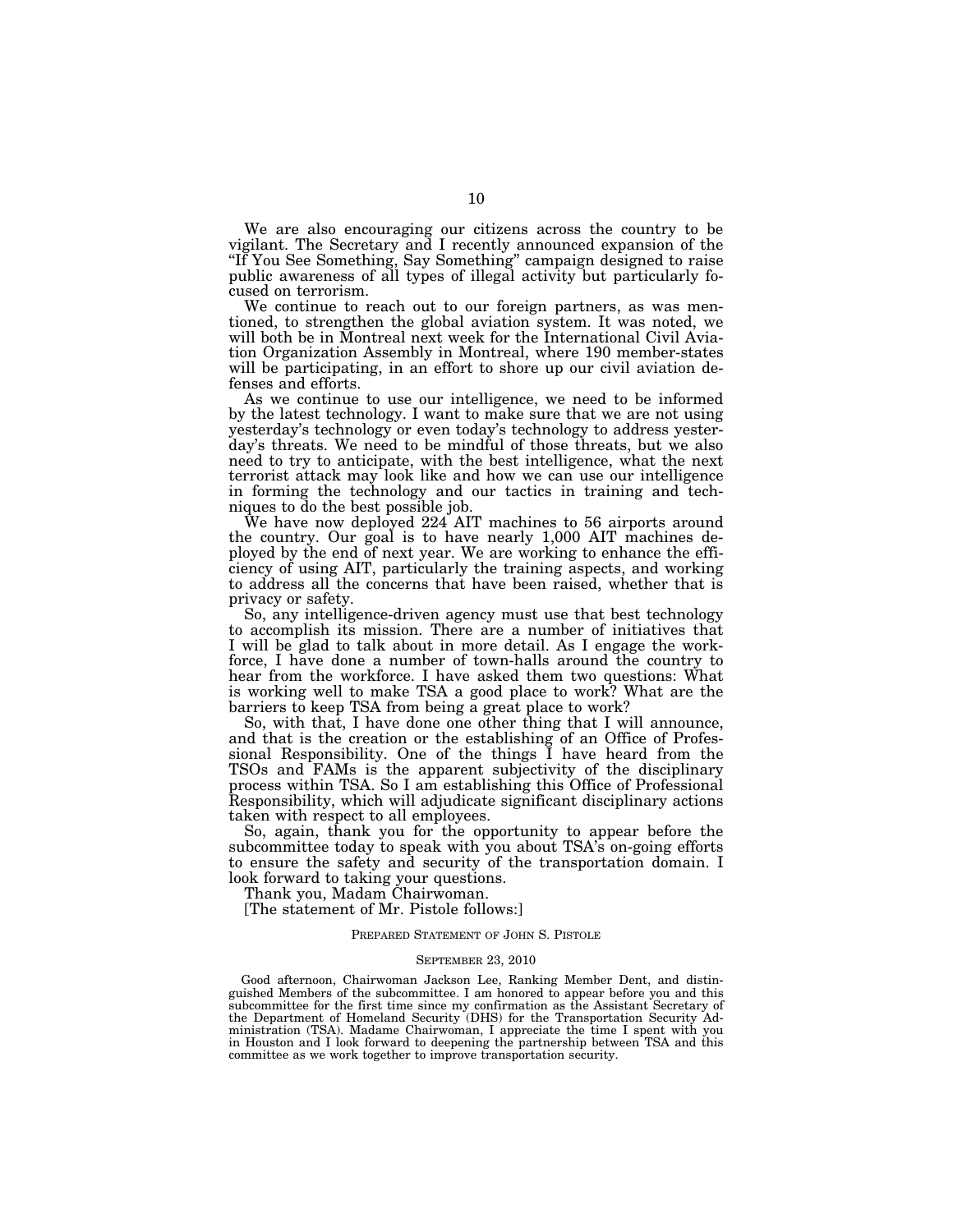Today I want to share some thoughts with you about improving TSA's counterterrorism focus through intelligence and cutting-edge technology, and supporting TSA's 60,000-member workforce. These goals support my efforts to lead TSA through the next stage of its development as it matures into a truly high-performance, worldclass organization that facilitates travel by using smart, intelligence-driven security solutions that do not compromise the safety, privacy, or civil liberties of the American people.

#### INTELLIGENCE-BASED COUNTERTERRORISM

Earlier this month, we commemorated the ninth anniversary of the 9/11 terrorist attacks and the devastation they wrought in New York City, at the Pentagon, and due to the brave intervention of passengers, a field in Pennsylvania. The memory of that day is seared into our psyches, and is a constant, somber reminder that we must be ever vigilant against those who would attack our freedoms, our economy, and our way of life, and who would disrupt our Nation's transportation system.

A key lesson I took from that day and from my 27 years at the Federal Bureau of Investigation (FBI) is that one of the best tools we possess in our effort to combat terrorism is accurate and timely intelligence. It is with this in mind that I begin my day at TSA with an intelligence briefing with my senior staff—we are constantly honing our counterterrorism focus by working with DHS and our Federal partners to better operationalize this intelligence.

For example, through better watchlisting capabilities and the implementation of our Secure Flight program, we continue to improve our efforts to prevent terrorists from boarding flights. Under Secure Flight, TSA uses name, date of birth, and gender to vet airline passengers against terrorist watch lists before those passengers are permitted to board planes. Passengers who are potential watch list matches are immediately identified for appropriate notifications and coordination. Secure Flight vets 100 percent of passengers flying on U.S. airlines domestically and internationally, as well as passengers on many foreign airlines, and we are working hard toward the goal of fully implementing the program for remaining covered foreign air carriers by the end of 2010. Counting both U.S. and foreign carriers, Secure Flight currently vets over 97 percent of all airline passenger travel to, from, and within the United States.

Even the best intelligence, however, does not always identify in advance every individual who would seek to do us harm. So we also rely on the security expertise of our frontline personnel—Transportation Security Officers (TSOs), Federal Air Marshals, explosive specialists, and Behavior Detection Officers, among others—to help prevent terrorists from harming Americans.

That reliance means that valuable intelligence must be distributed widely and rapidly to our employees in the field. One way we are improving this process is through the extension of secret-level security clearances to a greater number of TSA employees. This change significantly enhances TSA's ability to leverage the best intelligence and elevate our security practices across the board.

But our Nation's security also is a shared responsibility. So we are encouraging our citizens, our communities, and our security and law enforcement partners across the country to remain vigilant and continue to build a National culture of preparedness and resiliency. As you know, Secretary Napolitano recently announced the expansion of the ''If You See Something, Say Something'' campaign. This simple and effective program was started by the New York Metropolitan Transportation Authority (MTA) to raise public awareness of indicators of terrorism, crime, and other threats and to emphasize the importance of reporting suspicious activity to the proper transportation and law enforcement authorities. In transportation sectors, I have joined Secretary Napolitano to launch ''If You See Something, Say Something'' with Amtrak and the general aviation community this year.

In addition to engaging those in our own country, we also continue to reach out to our foreign partners. Secretary Napolitano and I will be attending the International Civil Aviation Organization (ICAO) Assembly in Montreal next week with our partners from the Department of Transportation and the Federal Aviation Administration, and we look forward to working with the international community in our joint efforts to strengthen the global aviation system.

#### CUTTING-EDGE TECHNOLOGY

As we improve our use of intelligence, we also know that effective technology is an essential component of our arsenal to detect and deter threats against our Nation's transportation systems. TSA is deploying a range of next generation equip-ment—bottled liquid scanners, Advanced Technology X-Ray systems, and Explosive Trace Detection (ETD) units—to enhance our efforts.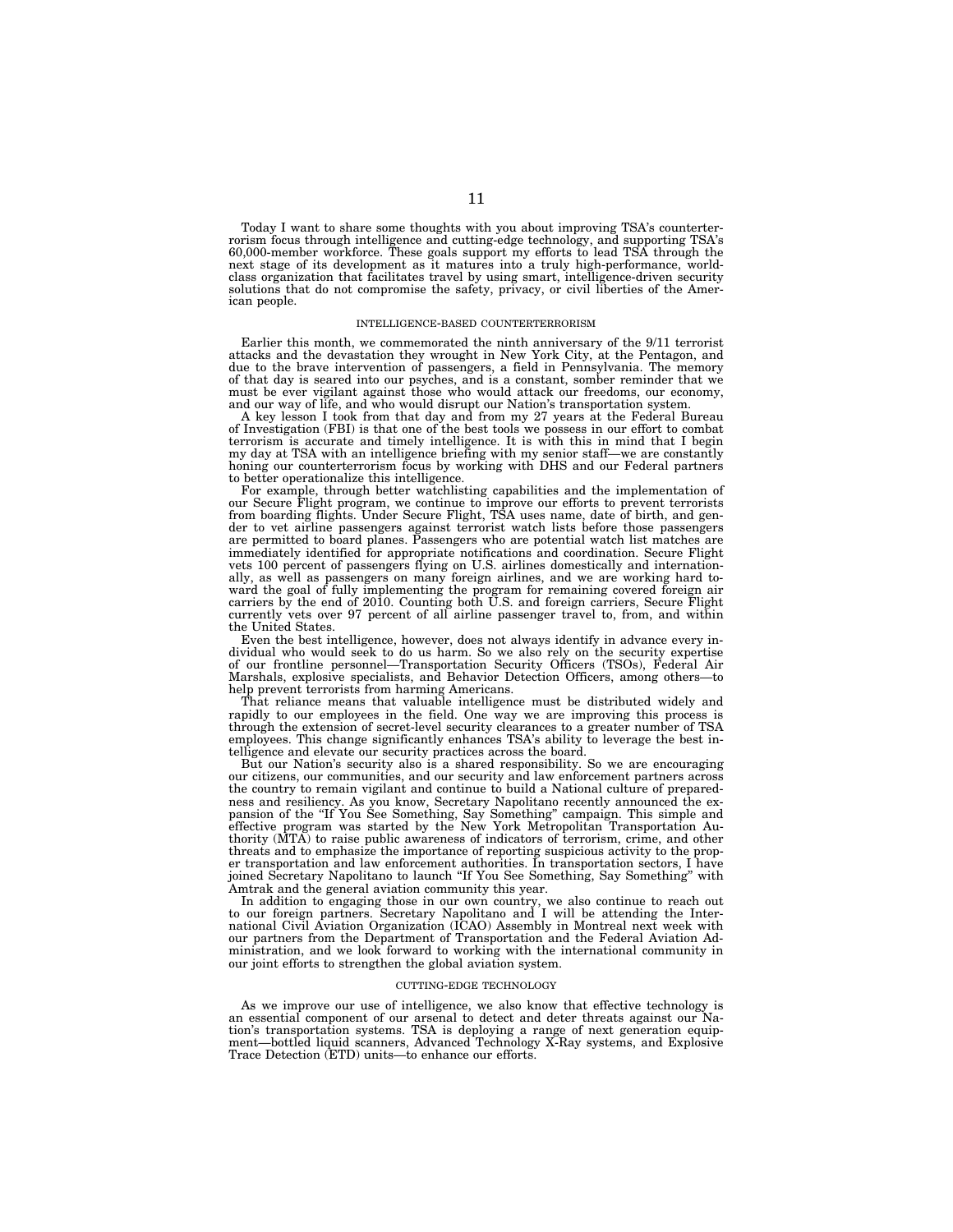The most effective technology for detecting small threat items concealed on passengers is Advanced Imaging Technology (AIT). AIT safely and effectively screens passengers for both metallic and non-metallic threats, includi AIT machines to 56 airports Nation-wide, and our goal is to have nearly 1,000 AIT machines deployed by the end of calendar year 2011.

TSA is seeking to enhance the efficiency of using AIT, while also reducing privacy concerns related to this technology, by working with manufacturers, the DHS Science and Technology Directorate, the security industry, and partners to develop automated threat detection software, also known as Automated Target Recognition (ATR). This is software used with AIT to display a computergenerated generic human image, going even further than the privacy-protected ac-tual image of the passenger as the current technology does. On-going ATR testing is designed to ensure effective detection with minimal false alarms.

#### STRENGTHENING THE WORKFORCE

An intelligence-driven agency using sophisticated technological tools to root out terrorists will not succeed without a professional, highly trained, fully engaged, and respected workforce. As I stated above, the men and women of TSA are on the front line in detecting and defeating the terrorist threat. Since becoming the adminis-trator for TSA, I have logged thousands of miles to meet with them. I have been impressed by their professionalism, work ethic, and enthusiasm. I have listened carefully to their suggestions on improving operations and opportunities, and have learned from their insights. I also have challenged them to hold themselves to the highest standards of hard work, professionalism, and integrity that already are intrinsic parts of TSA's fabric.

I also am working to hone the workforce development strategy and to develop an environment of continuous learning for TSA employees that will help them meet both individual and organizational goals. As we continue to implement new technology to meet emerging threats, TSA routinely evaluates, updates, and upgrades its technical training curriculum. Over the next 3 months, techn support for the deployment of new technologies such as Advanced Imaging Technology.

We are also working on improving the training for the Transportation Security Inspector (TSI) workforce. Along with revision of the TSI Basic Course on multimodal training, we are developing and delivering additional courses targeted to specific transportation modes. TSA also recently expanded the Surface Transportation Training Center located in Pueblo, Colorado, which I visited in July. This is an im-pressive facility that is significantly improving the training we are able to provide. Through these efforts, we are finding opportunities to integrate elements that not only enhance technical skills, but also contribute to professional development.

We are also engaged in efforts to address and resolve workplace issues. The Ombudsman at TSA is one of many avenues through which TSA employees may raise workplace issues and concerns to see them resolved. As I travel around the country meeting with employees, I have invited employees to raise issues and concerns to<br>me directly, and I have learned that many employees also place great value in es-<br>tablished communications channels, such as the National Adv experience at the FBI that an effective Ombudsman program is a valuable resource for unfiltered, candid feedback on the state of the workplace environment, and I am committed to its advisory role to me and the rest of the TSA leadership team.

#### **CONCLUSION**

Thank you for the opportunity to appear before the subcommittee today to speak with you about TSA's on-going efforts to ensure the safety and security of the transportation domain. I look forward to your questions.

Ms. JACKSON LEE. Thank you very much, Mr. Pistole. I look forward to us engaging over a period of time.

At this time, I will remind each Member that he or she will have 5 minutes to question the witness. I will now recognize myself for 5 minutes of questioning.

Mr. Administrator, before I begin my line of questioning, could I get a response for the record that you will work with the committee in the next Congress on a TSA authorization bill that will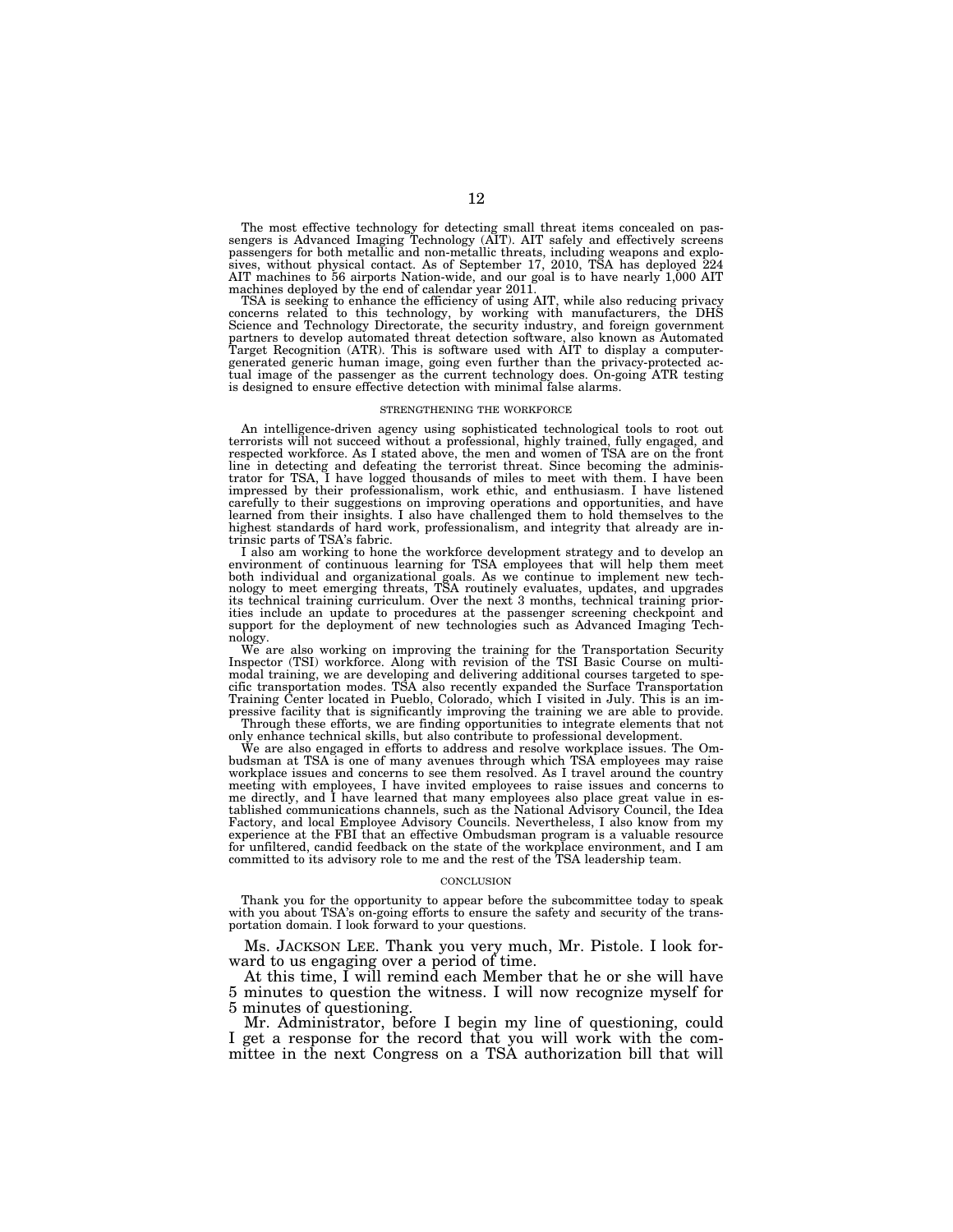help give you the tools to move the agency forward on a number of issues?

Mr. PISTOLE. Yes.

Ms. JACKSON LEE. Thank you for both succinctness and great enthusiasm, as well.

Let me start by asking you about the state of the transportation security report. I think you should be noted and complimented for the on-the-road trip that you have taken to many, many airports. You might want to share with us how much progress you have made. I appreciate your visit to Bush Intercontinental Airport in Houston, Texas, one of the top 10 airports in the Nation, and for seeing the TSO officers there.

As you have been touring the assets in this short time, noting that you will be in Montreal in the next week, give us the 30,000 foot view of what you have and what your priorities are for TSA. My time is short, so if you could be—30,000 view and get whatever you think is most instructive.

Mr. PISTOLE. Thank you, Madam Chairwoman.

My three top priorities are to ensure that all the men and women of TSA look at their mission as a counterterrorism-focused National security mission enabled by the latest technology intelligence. The second is supporting the workforce, and third is to engage external stakeholders, especially the traveling public.

There are three things that I am telling every TSA employee that I expect of them: That is hard work, professionalism, and integrity.

Ms. JACKSON LEE. Thank you very much.

You heard me give a rendition of an incident that occurred, a bystander, an acquaintance, in fact, a lawyer that came up to me and indicated how two passengers wrestled down this individual on a flight into Las Vegas. So it was not one of our air marshals because it was not a plane that had one.

Air marshals provide a critical layer of security. The Federal Air Marshals Service has come under fire for personnel misconduct issues, the most disturbing of which is the incident in the Orlando office that involved a mock Jeopardy board with racial and otherwise insensitive remarks. I understand this incident is currently under investigation by the inspector general.

But what can you tell us today about what your plans are for reducing personnel problems at FAM, including establishing the Office of Professional Development you mentioned in your testimony?

Let me also add, while there are some high-profile incidents with FAMs, I believe they provide a critical layer of security, and, frankly, we should increase their presence on the flight. I want to thank them for their service publicly. I believe that the majority of the men and women of FAMs are outstanding public servants.

I have introduced legislation that would double the presence of FAMs on inbound international flights, which, as we have seen, is a vector that terrorists have tried to exploit, most recently on Christmas day. Please provide your comments on this legislation, which would also provide criminal investigative training to FAMs and codify the FAMs ombudsman.

So those two-pronged questions, please. I apologize for my raspy voice.

Mr. PISTOLE. Thank you, Madam Chairwoman.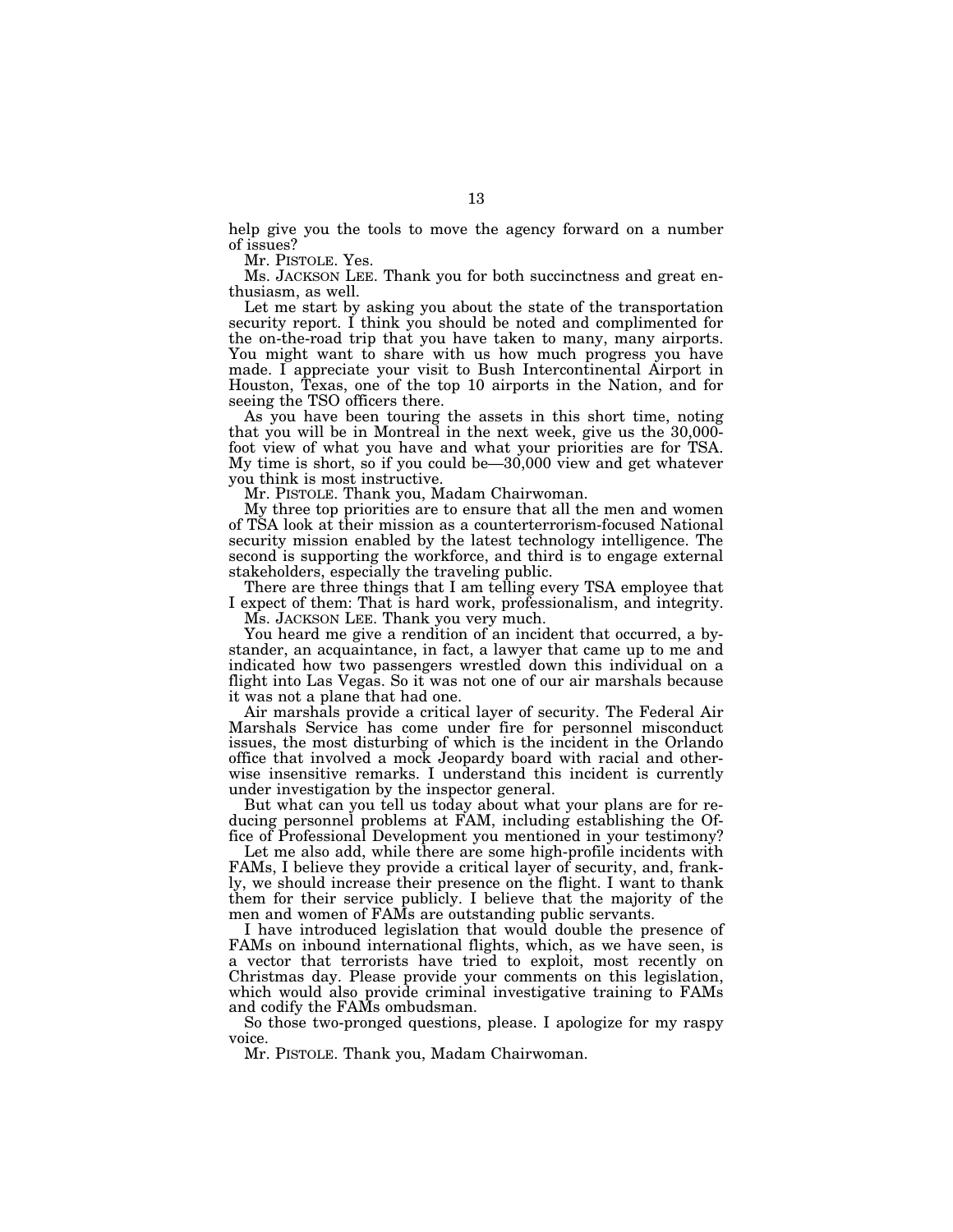I, too, applaud the work of the FAMs. I have met with a number of them, and it is a very difficult assignment to be a flying Federal air marshal, not on the road but in the air the time that they are.

I am very concerned about any serious allegation of misconduct, whether by a FAM or any TSA employee. That is the reason that I am creating this Office of Professional Responsibility, to ensure that adjudication of the investigation of allegations provides a firm, fair process for that adjudication.

That being said, there are a number of opportunities for engaging the workforce. Tomorrow I am holding my first senior leadership team retreat to focus on a number of things, including what our leadership team's vision is for TSA 10 years from now. I refer to that as the ''2020 vision'' for TSA: What do we want to look like as an agency? How should we act? How should we operate? How do we engage the stakeholders? So I have asked a number of employees for their vision for the next 10 years.

Critical in that and an integral part is a fair disciplinary process. So, any time there is an allegation, I want to make sure that there is a high level of confidence, not only among TSA employees but you and the subcommittee, the full committee, and the American public, that if somebody does engage in improper activity, they are held accountable.

I would just add onto your—the training issue, I believe that it is a good thing for the Federal air marshals to have the criminal investigative training. That is something that I am pursuing.

Ms. JACKSON LEE. You are monitoring the investigation of the Jeopardy board and the racist comments?

Mr. PISTOLE. Yes. I—without going into personnel issues, but I believe you are aware that the Federal air marshal special agent in charge is no longer there, has been removed, and other personnel actions are pending.

Ms. JACKSON LEE. I didn't hear you specifically. The language in the legislation talks about doubling the presence of FAMs on inbound international flights. I know we have worked with TSA and believe we have drawn some of the best input from them. So my question is, your reflection on the importance of that aspect, to be able to work with FAMs.

Mr. PISTOLE. Right. Thank you, Madam Chairwoman.

The presence of FAMs on many international flights is a critical component in our layered security. Given the current threat stream, the intelligence that we know is out there about terrorists, al-Qaeda particularly, and affiliates, interest in still striking aviation as on 12/25, the FAMs may be the last line of defense when it comes to that. So we appreciate your support for those additional FAMs on international flights.

Ms. JACKSON LEE. I thank you.

With that, let me recognize the Ranking Member for his 5 minutes of questioning.

Mr. DENT. Thank you, Madam Chairwoman.

Secretary Pistole, the Aviation Transportation Security Act authorized TSA to establish trusted passenger programs and use available technologies to expedite the security screening of passengers who participate in these programs.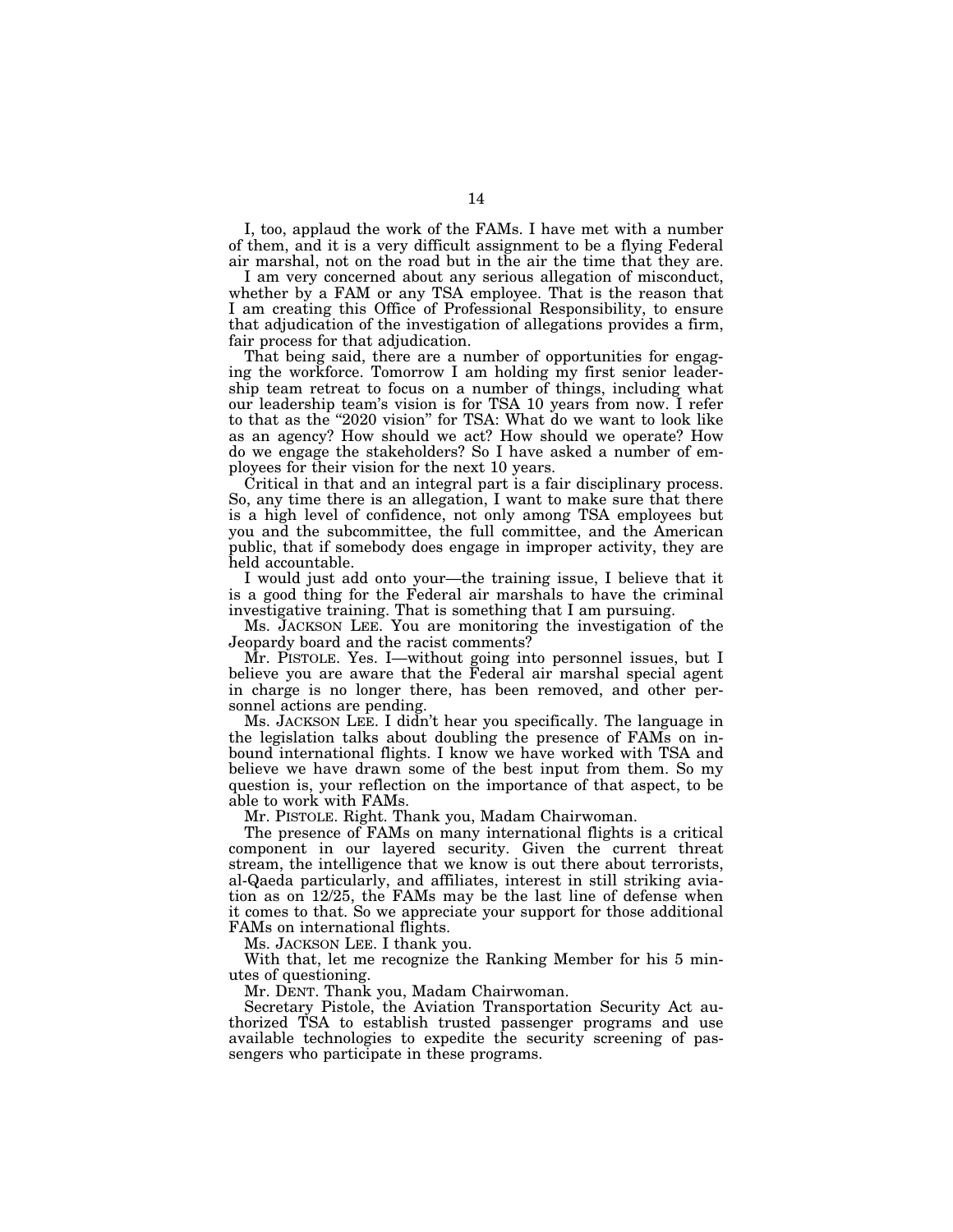The concept was to allow for the focus on individuals who, at no cost to the Government, voluntarily provide biographic and biometric information for the purpose of background checks, which would free up resources at checkpoints to focus on those passengers for whom little is known. To meet this statutory provision, TSA created the Registered Traveler program. Unfortunately, the last RT vendor ceased operations last year, partly because of TSA's rejection of the RT program concept.

Former TSA Administrator Kip Hawley, for whom I had a great deal of respect—I really liked working with him, but he was never fond of the RT program. Mr. Hawley was concerned about what he called ''clean-skinned terrorists.'' Can you describe to us what a clean-skinned terrorist is?

Mr. PISTOLE. Thank you, Ranking Member Dent.

A clean-skinned terrorist is somebody with no pedigree, any derogatory information about him or her that would indicate that that person is a threat to aviation or anything else.

Mr. DENT. Okay. As you know, too, the clean-skinned terrorist theory never really resonated with many Members of the committee, because you have always believed in a risk-based approach to homeland security matters. You can never assure, you know, zero percent risk. TSA's aviation security layers are rooted in the principle of a risk-based approach to security.

Has TSA deviated from the risk-based principle when it comes to the Registered Traveler program?

Mr. PISTOLE. Well, first, let me say, Ranking Member Dent, that I am open to the Registered Traveler program. I think it is a question of the business model and the viability of that business model. So I am open to businesses trying to develop that. If that helps reduce risk, I am all in favor of that.

I do have the concern that a person such as the Times Square bomber, who would have had very limited, if any, derogatory information but for one or two very innocuous items, in many respects, could have become one of those trusted travelers. So there is always that possibility. But it does come down, as you say, to managing risk, and how can we allocate our resources against that risk in the best possible fashion.

Mr. DENT. Another question I have, too, that—you know, TSA has often taken the position that every individual entering a sterile area of an airport must go through a thorough screening and that a background investigation, much like that conducted for security clearances, isn't necessary. However, Federal security directors and TSA personnel, as well as airport personnel and maintenance workers, receive background checks and are able to bypass security screening.

I understand you are examining the merits of the RT program. When do you expect to complete your review? Will you commit to keeping an open mind as you review the program?

Mr. PISTOLE. Yes, I do have an open mind to it.

I don't have a specific time frame. What I have looked at, I am open to the business propositions and the opportunities that are there. I know there are several airports that have the equivalent of a Registered Traveler program. A number of other airports, I be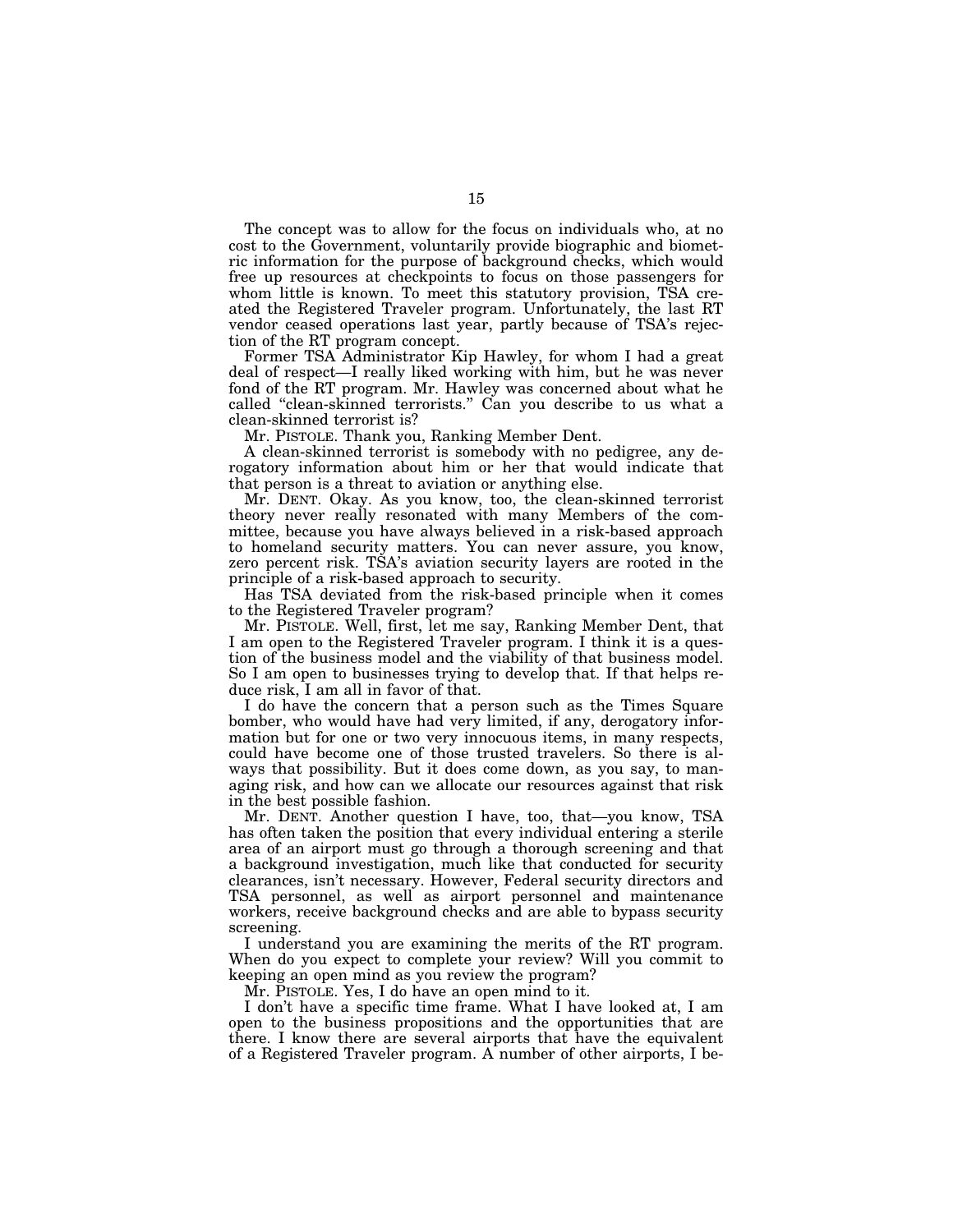lieve it is 51, have something for their elite travelers, which is similar to a trusted traveler, Registered Traveler program.

Mr. DENT. Okay. Then, also, some airports have been waiting to get reimbursed by TSA for their investments made to improve inline baggage handling and explosive-detection equipment. Congressman Bilirakis I don't think is going to be here today, but he requested I ask this question on his behalf.

What plan does TSA have in place to reimburse airports for their costs of installing explosive-detection systems?

Mr. PISTOLE. I have conducted a review of that and found that there are a number of airports around the country that did work shortly after the 9/11 attacks, as you described. There is approximately \$400 million of that work that was done. So, the issue that I am dealing with is, is the traveling public in a better situation if I apply that money to airports that do not have the improved security equipment in theirs, or do I take that money and apply it to those which already do? So, again, it gets back to the risk-management issue.

Mr. DENT. My final comments and questions are, as you are aware, there was an exposé conducted by the New York TV station earlier this week showing what appears to be sloppy security at Newark Liberty International Airport. I would note that Chairwoman Jackson Lee and I were there earlier this year when there was a security checkpoint breach that resulted in the dump of the entire terminal, which we remember very well.

Have you seen the video footage? Can you tell me if you have any concerns of what you saw? Also, while I understand TSA may conduct its own review of the Newark incident, can you commit the TSA's continued cooperation in our Congressional review?

Mr. PISTOLE. ''Yes'' to the last question.

"Yes" to the video that was on Fox News. It is quite disturbing to see what could be significant vulnerabilities in perimeter security and access points.

Mr. DENT. Thank you very much.

I yield back.

Ms. JACKSON LEE. Thank you very much.

Mr. Administrator, we are now in the midst of six votes. We ask for your indulgence. We will now recess this committee and return after votes.

[Recess.]

Ms. JACKSON LEE. This hearing is called to order.

I now recognize the gentleman from Texas for 5 minutes of questioning.

Mr. AL GREEN of Texas. Thank you, Madam Chairwoman. I especially thank you and the Members of the committee for the unanimous consent for my participation with this august body.

I would also, Madam Chairwoman, if I may, like to thank the staff. I have had an opportunity to peruse the memo, and I want the staff to be well aware that I consider it a very fine piece of intelligence.

To this end, I would like to confine my comments to the last 16 words in the last paragraph on the last page. The sentence reads, ''Due to numerous delays, the TWIC reader pilot program's conclusion has been postponed until spring 2011.''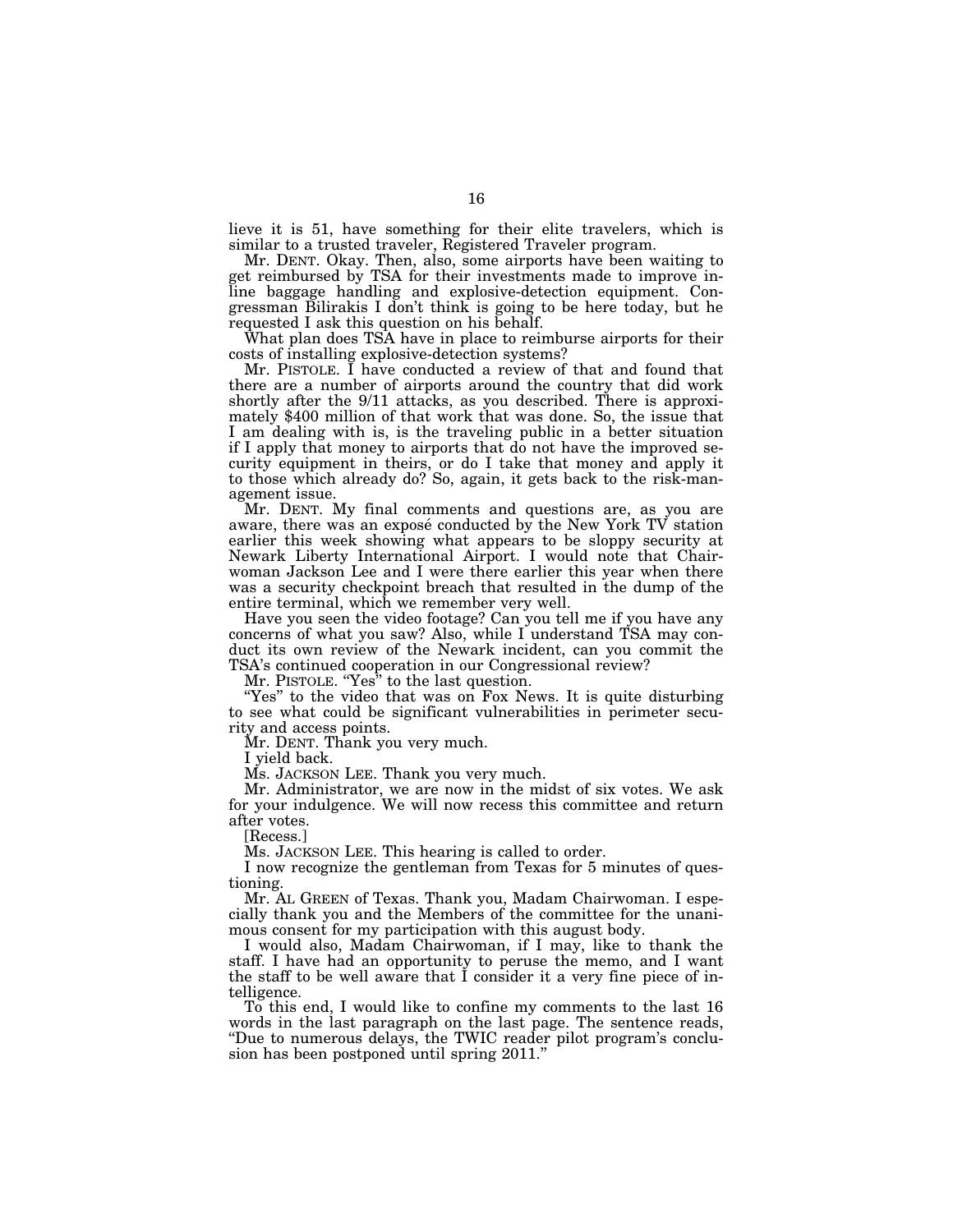Let me welcome you to the committee. I am honored that you have chosen to help your country in this time of need. I thank you, Mr. Administrator, for your service that you have rendered. I am especially grateful that you will be working with us.

The TWIC card, as it is called, has been a concern that has been raised by a number of my constituents. The concern that has been raised by persons on the committee has been that of deployment of the reader. The card was deployed before the reader was deployed. As I understand it, we have a pilot program that is currently under way.

The question, I suppose, is: Will we make this deadline? I have to ask in this fashion—and this is not to demean you in any way, but we have given deadlines previously that have not been met. My hope is that we can get a final deadline, if I may say so.

So I would like your response, and then I have a couple of other questions. So if you can be as terse as possible, it would be greatly appreciated.

Mr. PISTOLE. Thank you, Congressman.

I do not have a specific deadline that I would give you because I do want to manage expectations as I review the TWIC program and the card readers, as you have indicated. As I understand, there have been a number of both technological issues and funding issues as it relates to the deployment of both the readers in a number of areas.

So I am reviewing that whole process, and I pledge to work with you and the committee to come back with a better date rather than the spring of 2011.

Mr. AL GREEN of Texas. Thank you.

Another concern is one that relates to replacement cards. As you know, these are difficult times, and many of the workers that find themselves having to get a new card for various and sundry reasons have to pay for the new card out of pocket.

Is there a means by which you plan to have a process that will allow a worker to contest the requirement that it be replaced at the worker's expense so that workers can have a belief that, if the card malfunctions, then the worker shouldn't have to pay for the replacement? But I am not sure that the process exists now.

If it does exist, then I would like to know what it is. If it doesn't, can we develop a process that will give us some reasonable assurance that there will be some sort of ascertainment as to whom it is should bear the cost of replacement?

Mr. PISTOLE. Yes, Congressman. It seems to me that fundamental fairness dictates that, if a card is not working through no fault of the person themselves, that there should be some mechanism for that person having a replacement card without additional costs.

That being said, I don't have the facts here with me today to be any more definitive about that. But I will look into that also and get back with you.

Mr. AL GREEN of Texas. Thank you.

If you would, I would welcome a written word on this as a response. That way, I can share it with my constituents and let them know that, indeed, you and I are trying to resolve this issue. I am sure there many other things that are pressing, but if you hap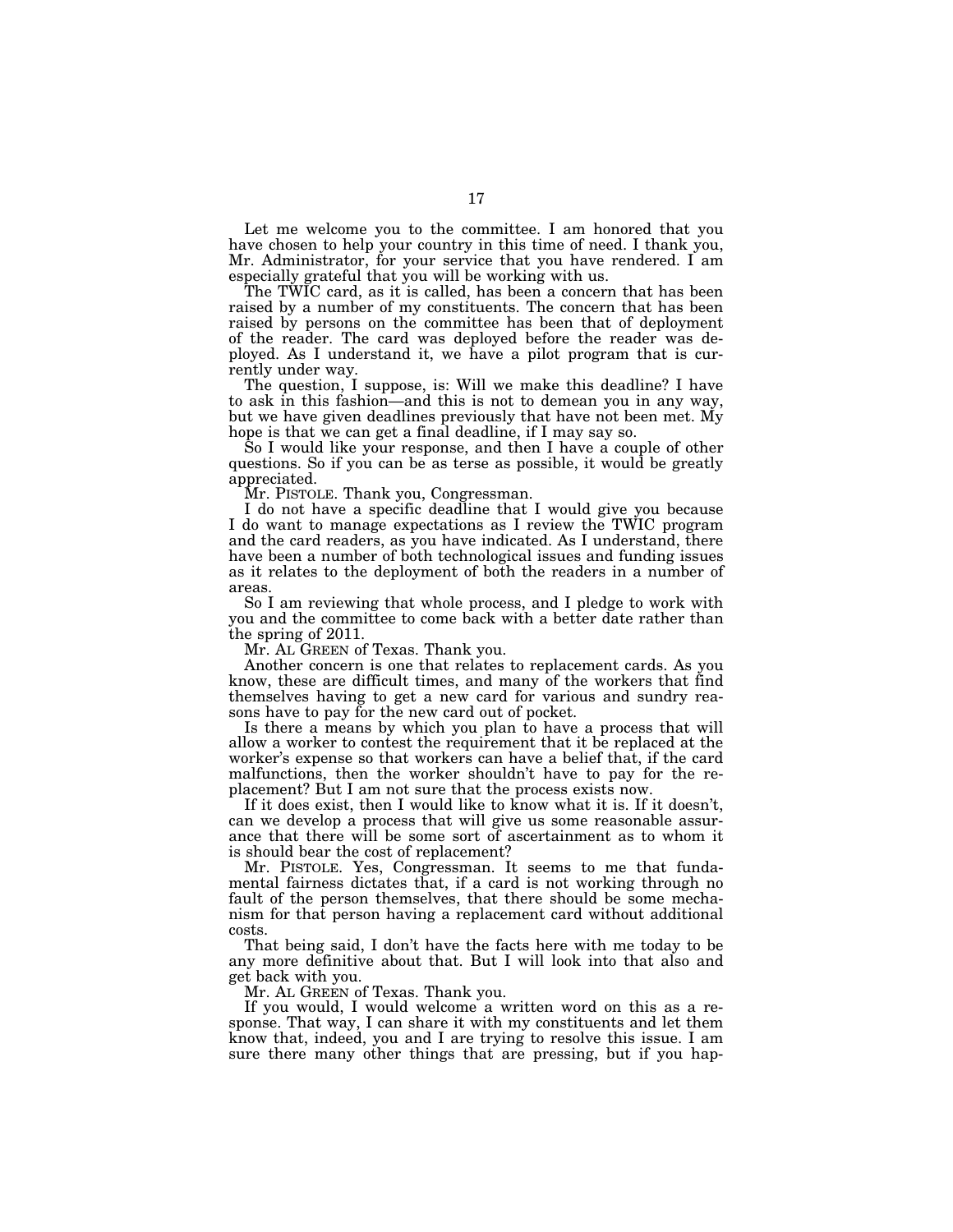pened to be one of the persons who has had to bear the cost of replacing a card, for you, it is an issue of paramount importance.

I thank you for the friendly way that you have approached it. My hope is that we will be able to resolve this.

Finally, in my last 2 seconds, the establishment of an Office of Professional Responsibility, I would like to commend you for doing so. I think that can be meaningfully done. My hope is that it will work to the advantage of the people who find themselves having challenges.

Thank you very much. I yield back, Madam.

Ms. JACKSON LEE. I thank the gentleman for his thoughtful questions, and we will follow up with the gentleman, as well, as the subcommittee.

I would ask the administrator to send the letter to the committee for its records. We will work with the gentleman on, I think, a crucial issue for his constituents and other constituents.

Thank you.

The gentleman from Pennsylvania.

Mr. DENT. No questions.

Ms. JACKSON LEE. Mr. Administrator, if I can pose some additional questions.

We recently had what I feel was a profound hearing in July on the Surface Transportation Inspection Program. In addition, you have heard some recounting of H.R. 2200, which is an overall comprehensive bill on transportation security, among other issues. You have been making your rounds and have seen surface systems across the country, including exposure to some facilities in Houston.

Please tell me your vision for TSA's surface security program, including, if you will, addressing the committee's concern and the inspector general's concern with the current organizational structure of the Surface Transportation Inspection Program.

Mr. PISTOLE. Thank you, Madam Chairwoman.

I believe the surface security program for TSA is an integral part of the layered security that we apply across the non-aviation sector. To that end, the IG's reports have been noteworthy in terms of the areas of improvement for TSA as it relates to surface transportation.

So I have reviewed the reports. Looking at the best construct within TSA for how that—the surface transportation—the inspector should report, I know there are different opinions on that, and I have not reached a final conclusion on that at this point. But I appreciate the subcommittee's interest in the issue.

As you indicated, my visit to Houston, where both the bus demonstration, in terms of security measures implemented there, and then on the light rail, was illuminating for me in terms of opportunities that we have in TSA to assist State and local providers of surface transportation, to assist them in their efforts to provide the best possible security.

Ms. JACKSON LEE. So let me just determine where you are. You are in a study mode?

Mr. PISTOLE. Yes. In response to your question about the reporting, there are at least two different constructs which I have seen: The one being the assistant Federal security director, whether it is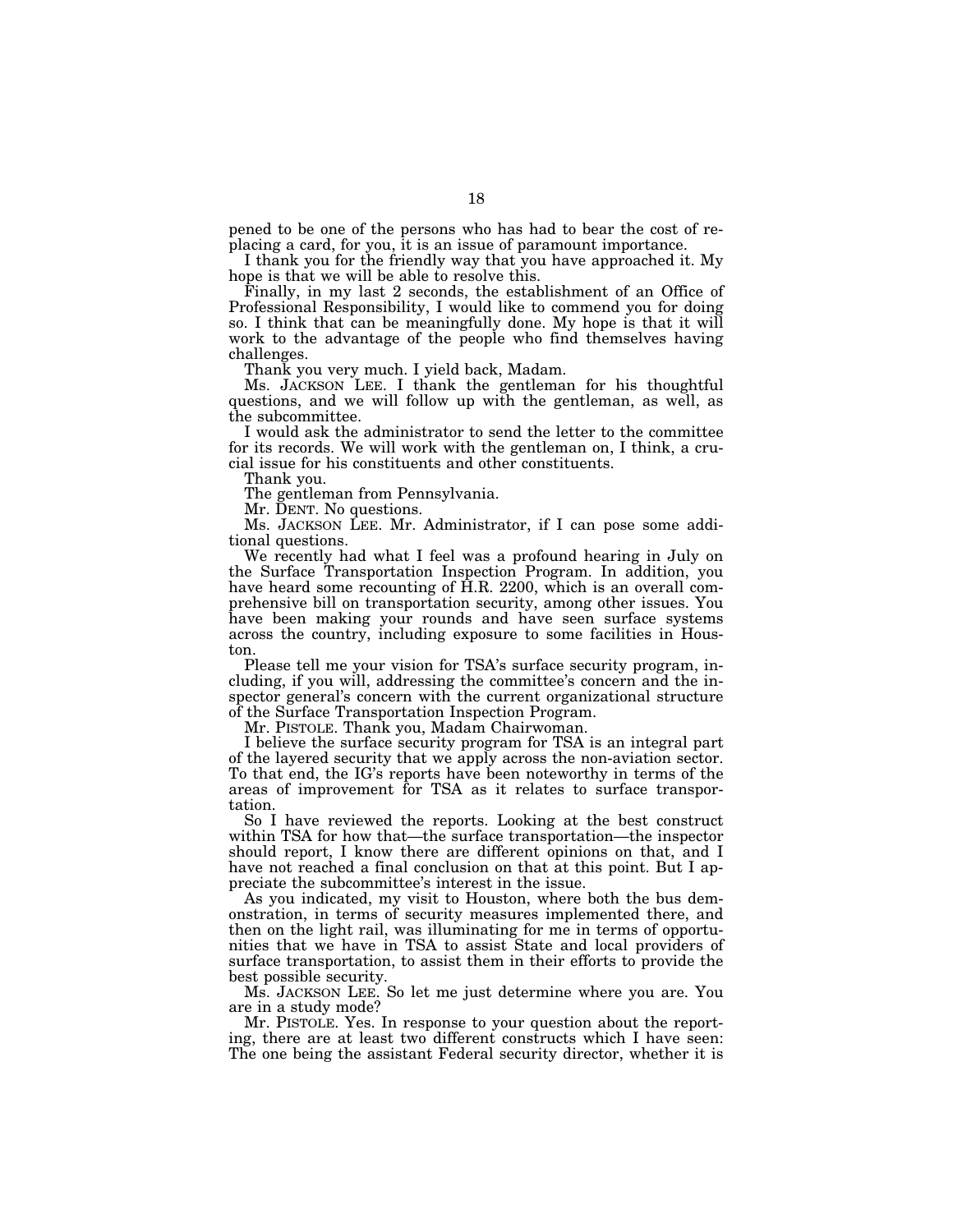for law enforcement or for inspection; and then the other is out of the actual inspection office.

So, what I am reviewing is what makes the best business sense, both internally to TSA but equally to the providers of the service at the local level. So I don't have a resolution of that yet.

Ms. JACKSON LEE. So, in essence, there is no firm organizational structure now; you are reviewing.

Mr. PISTOLE. There is the existing structure, but, given the IG's report, that is what I am reviewing.

Ms. JACKSON LEE. Yes. Let me be clear: There is no new firm organizational structure.

Have you put a time line for your review and implementation of a new structure in response to—or enhanced structure in response to the inspector general?

Mr. PISTOLE. I do not have a specific time line on that, but I will be glad to get back with you and the subcommittee in the near future as to that.

Ms. JACKSON LEE. Would you?

Would you also—what is the status of the TSA executive level? Do you have in place all of the positions that fall under your particular leadership?

Mr. PISTOLE. There is at least one assistant administrator position that is open that we are trying to fill right now. That is the if that is what you are referring to.

Ms. JACKSON LEE. I am.

Mr. PISTOLE. Yes.

Ms. JACKSON LEE. And others. That is a Presidential appointment?

Mr. PISTOLE. No, that is not. That is simply a——

Ms. JACKSON LEE. Civil service?

Mr. PISTOLE [continuing]. Civil service hire, yes.

Ms. JACKSON LEE. So how many of those civil service at that level do you have remaining vacant?

Mr. PISTOLE. I would be estimating. Approximately six involving headquarters and field staffing.

Ms. JACKSON LEE. What about FSDs around the country?

Mr. PISTOLE. Right, so I am including those as part of that. So we have one assistant administrator, and that is for intelligence. Then there are—I am trying to think of the number of either FAM SACs, the special agents in charge, or FSDs. That is why I am giving a ballpark.

Ms. JACKSON LEE. Why don't you get us that information in writing? It is very important.

Mr. PISTOLE. Yes.

Ms. JACKSON LEE. In fact, why don't I broaden the question? Just give us the structure of the TSA with all of the leadership positions and a number of FSDs and a number of vacancies-

Mr. PISTOLE. Sure.

Ms. JACKSON LEE [continuing]. That you are working on. It would be helpful if you would give it some considerable thought and you have a time line as to how you are progressing with that.

One of the issues, of course, in security is man- or woman-power. I think that is an enormous challenge, as well, in what we are doing.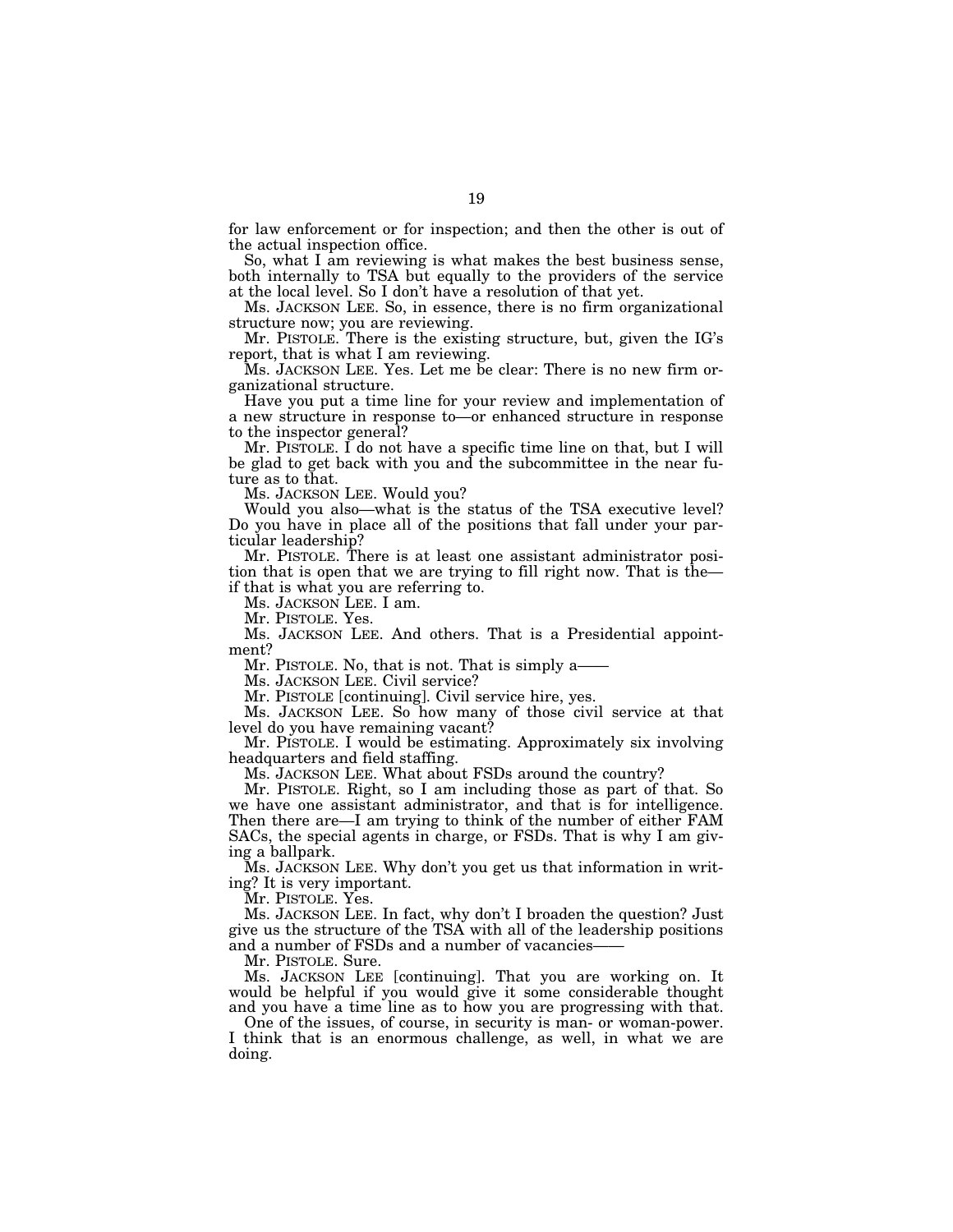Let me continue. We have been told that the TSA ombudsman lacks the independence and authority to get personnel issues resolved. As a result, employees often avoid the ombudsman and withhold their complaints, for fear of retaliation.

To give this office the independence and weight it needs to resolve personnel problems, do you agree that the ombudsman should either be moved out of TSA to DHS headquarters under the Deputy Secretary, like the citizenship and immigration services ombudsman, or should it have its own in TSA that reports directly to the administrator?

Where is the firewall and the comfort level for employees to be able to provide the necessary information to this particular ombudsman?

Mr. PISTOLE. Thank you, Madam Chairwoman.

I believe the ombudsman needs to be an office and person who is empowered with the authority to look into complaints, issues that are raised by all members of TSA. I believe it should be within TSA, rather than DHS writ large, because of simply the size of TSA, with 60,000 employees. I would not that ombudsperson's office to be diluted by being at a Department level rather than agency level.

So my plan is to take the ombudsperson position out of its current construct in the Office of Special Counsel, which is an assistant administrator level, and raise that up so it is a direct report to the deputy administrator and myself.

Ms. JACKSON LEE. Does that mean you will physically have that office in a location that is secure and comfortable for individuals who need to utilize the services of the ombudsman?

Mr. PISTOLE. Yes.

Ms. JACKSON LEE. Again, these questions that you are saying "yes" to, if you can provide us with a time line in writing as to when you expect that to be up and running, I think that is an important part of professional development.

Competition is critical to ensuring our security system is as costeffective and efficient as possible. When will TSA provide airports and airlines the opportunity to select from qualified vendors in submitting biometric and biographic information for criminal history records checks and security threat assessments, as directed in the TSA Reauthorization Act?

The committee is concerned because TSA has just extended a nobid, sole-source contract for two other aviation channeling programs, even though there are qualified service providers.

Mr. PISTOLE. Without knowing the specifics of the issue that you are referring to, Madam Chairwoman, my commitment to you and the subcommittee and to the full committee is to ensure that in each and every opportunity that there are opportunities for all small businesses, minority-owned businesses, anybody who is qualified to equally compete for contracts with TSA.

So I would be glad separately to get the details that you are referring to and look into those and get back with you and the subcommittee.

Ms. JACKSON LEE. We should probe it just a little bit more, Mr. Pistole. It appears here that the TSA extended the contract in a nobid, sole-source contract for the channeling. You still may not have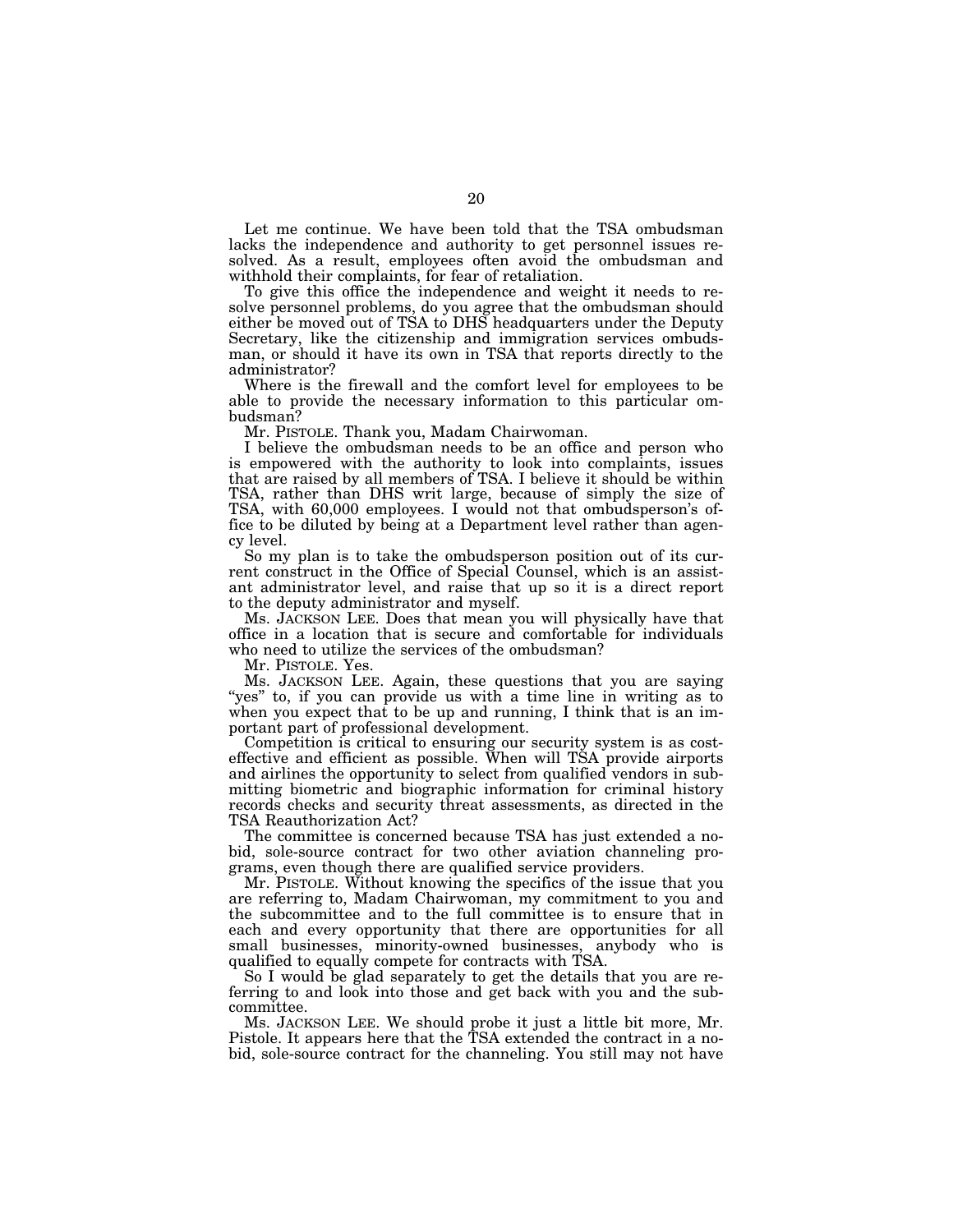all the facts, but I think you should dwell on sole-source and you should dwell on the challenges that we have—that was brought to our attention, of the ability of small, minority, women-owned businesses to even get an opportunity to respond.

Frankly, I think this is going to be something that is required in writing. I simply want to know why. Why does this have to be that approach, when—all of us who serve on this committee probably have more small businesses offering various new technology and capabilities. As we have these hearings and as they are able to reach our offices, there seems to be an abundance of these individuals and small businesses. I think you know that it is the President's commitment that we give opportunities to small businesses in the fair and legally sound manner of which the procurement process has to operate under.

Can you just provide me with your thinking? What kind of leadership will you have, No. 1, to answer the question I have just given—and you may have to do that in writing—that will give us a better approach and give us a better attitude that TSA is serious—because TSA's business is around America—about the opportunities for the same kind of technology or the same kind of services to be rendered by small, medium, minority, and women-owned businesses?

Mr. PISTOLE. Right. Thank you, Madam Chairwoman.

My philosophical approach, as you say, is, I am a strong proponent of equal opportunities for small businesses, minority-owned, women-owned businesses that can compete. I want to make sure that there is an even playing field for that, recognizing the challenges that on major acquisitions, such as AIT and others, small businesses simply would not be able to compete because of their capacity development issues. Some contracts obviously require a classified background in order to get into that, and so that can pose a challenge to a small business oftentimes. But for all those vendors that we can do business with, I support that notion wholeheartedly. I know the Secretary does.

I just saw figures, I believe, last week on the percentage of contracts that the Department and TSA let to small business, minority-owned business, women-owned businesses, and it is above the Government average. So I am a strong supporter of that.

Ms. JACKSON LEE. Well, let's probe this just a little bit more. I do understand that. That is why I would like you to give some thinking to this. That is, when you have that kind of sophisticated technology in AIT, there are possibilities of utilizing the larger, more stable or experienced company, or company with the technology, and then require percentages of MWBs to subcontract for a variety of needs that the installation may call for or other aspects.

I would ask you to—or let me just ask you to muse on that, to give your thoughts about that. Because I think we should ask very long and hard questions on how we can best serve the American public, how we can be secure, and how we can answer this question of participation.

Mr. PISTOLE. I agree wholeheartedly, Madam Chairwoman. So it is something that, frankly, to this point, I have not been into the details on any acquisition, and I don't necessarily plan to be in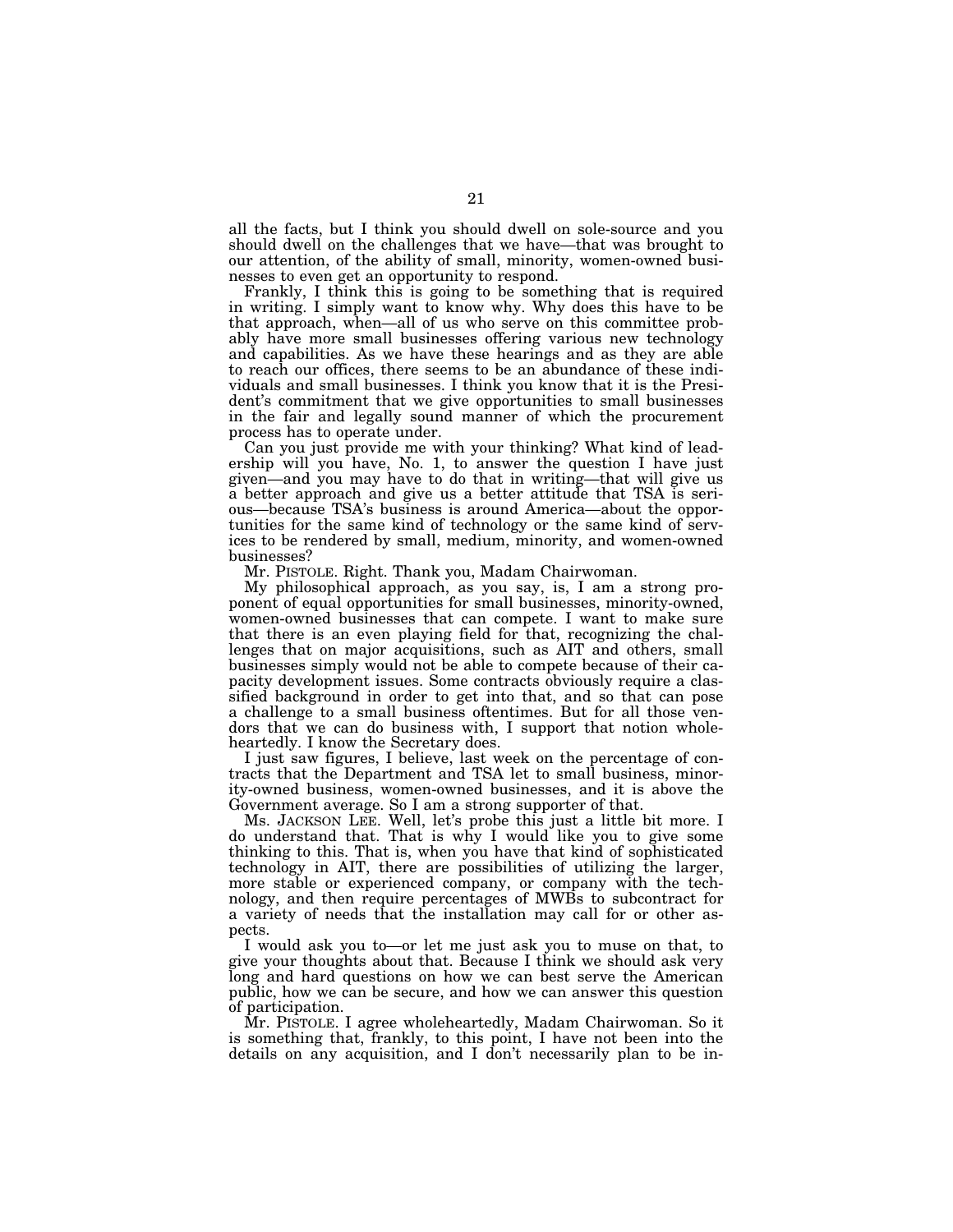volved in any particular ones, but I can set the tone from the top, as to what I expect. If there are subcontract opportunities in those large acquisitions, then I fully support that.

Ms. JACKSON LEE. I appreciate it. Again, why don't we take all these questions in note for writing and submission back to the committee?

Let me also add that TSA is one of the more prolific users of technology. One of the hearings that this committee has held is the transition of approval from S&T, Science and Technology, out to the users of the technology.

What kind of efforts will you utilize to have a connection, have a collaboration with Science and Technology to ensure that products that might be helpful in securing the Nation move quickly?

I know you have meetings with the Secretary. You all have your own internal meetings. But that is something that we need the users of the technology to be very vocal about, on how that process works.

Mr. PISTOLE. Yes, Madam Chairwoman. I agree in terms of—and I have met, as you have mentioned, with Dr. Tara O'Toole several times from S&T. My issue is wanting to make that what S&T does is all requirements-driven from TSA, from my perspective, and that we are working collaboratively to come up with the best solutions to the gaps that we currently have. So that is the perspective I bring to the job.

Ms. JACKSON LEE. Another issue I find very important—let me go back to airports and security of airports and focus on several issues.

I have a lot of friends and colleagues, and so let me say to them, all my friends in New Jersey, my colleagues in New Jersey, this is not a pointed effort to highlight the assets that are there. But I think my Ranking Member indicated that we were personally in Newark airport when the first incident occurred where there was a questioning of who went through the wrong direction. At that time, the airport was literally shut down.

We have had now another incident in Newark airport regarding inspections over the last 48 hours. We have had, certainly, a history of concerns that may not have been directly terrorist-related but they are inspection-related in Miami airport with drug-running, if you will.

So airports are still in the eye of the storm. Do you view it necessary within your area to have a focused task force, maybe small in size, that raises the red flags as to what directions we can give to airports so that we are not looking at a tragedy because we overlooked mishaps or failures in security? I am concerned about that.

Airports are cities. People are there almost 24 hours a day, to their dismay. They have their own mayor and personnel that come and go to work, and then they have the guest that comes, of whom they have to determine their legitimacy for being there, our passengers, the traveling public.

But it seems that we are always looking beyond the airlines and the incidents that take place in-flight, which we now have done and made major changes, but the airports are appearing to be so vulnerable. I don't see the sense of urgency in dealing with the security in the airports.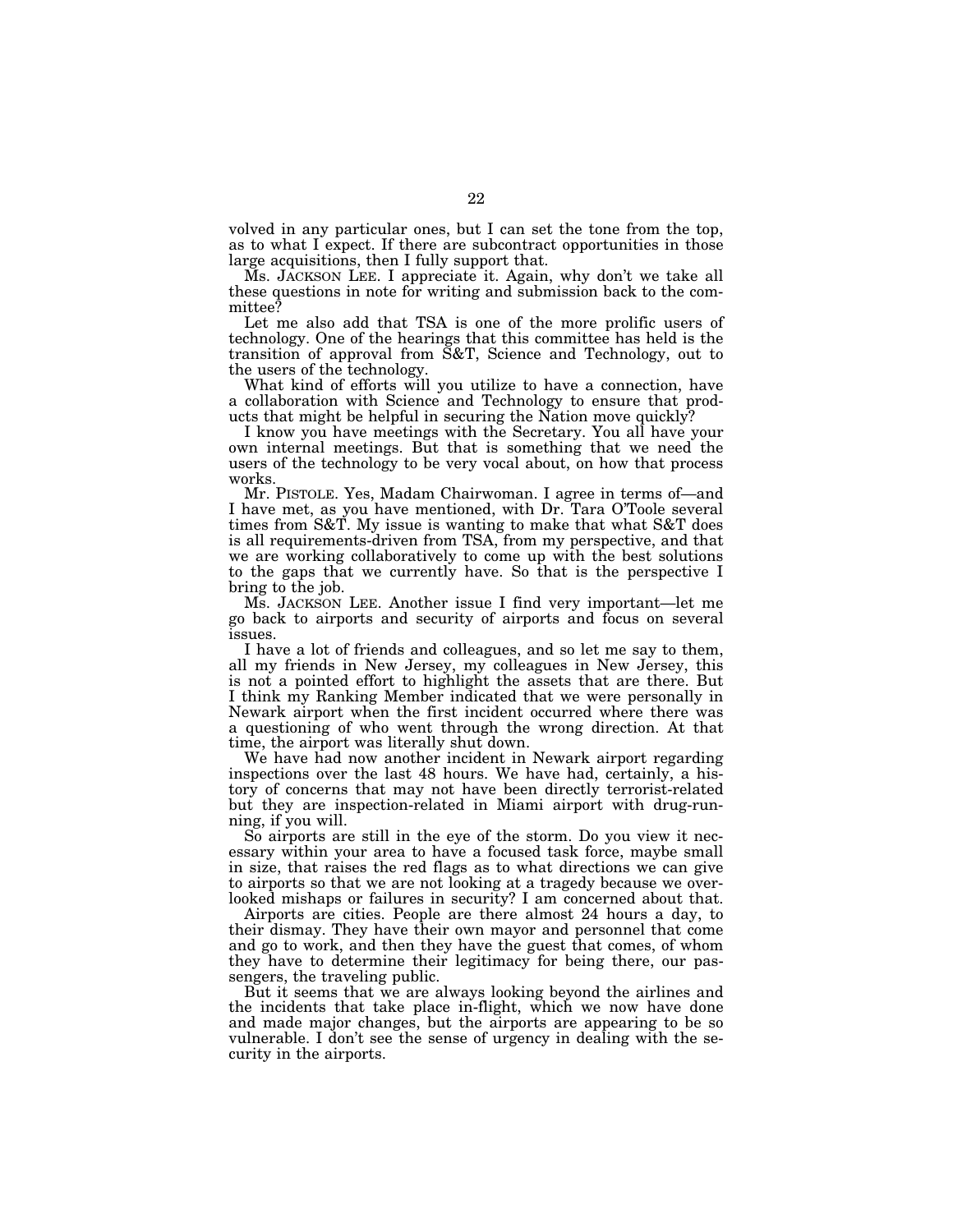Mr. PISTOLE. You have touched on a significant issue, Madam Chairwoman.

In terms of the layered security that we in the U.S. Government apply to aviation security, recognizing that we cannot be all places at all times in all instances and for all people, and so many of the services that you describe are contracted out, as in the case of Newark with the access points and perimeter security, which the airport authority contracts out.

That being said, we provide security directives and instructions to each of the 450-plus airports in terms of what their security perimeter and access points should look like, and so we are reviewing that Newark situation.

My question coming out of that review is, is this a systemic issue going beyond Newark airport? Are there other airports similarly situated that perhaps have lax security that could expose some vulnerabilities and gaps in this layered security that this news report apparently uncovered?

So when I get those facts, I will look at the propriety of establishing this small task force, as you suggest. If it appears there are systemic issues, then we have to roll up our sleeves and have quite a bit more work to do in working with those airports that may have those vulnerabilities.

Ms. JACKSON LEE. It is a very difficult divide that you have to work with because there are airport authorities, there are State authorities, there are city governments. The question becomes whether or not some of these contracts that are directly related to the security of the traveling public and/or personnel on the grounds of the airport have to be scrutinized even more.

Newark is a very large area, and it is located in a very unique area, as some airports are. We certainly appreciate—I have just spoken about small businesses, but I think we have to ask the question whether that is where they should be.

We made the decision on TSO. Certainly, that is a financial burden on this Government. But I think, by and large, Members have agreed and the traveling public has agreed, as we have developed the professionalism of TSO officers and their pride in the position, that we should look to be looking at some other options as well.

I want to continue that line of reasoning, and I just have one or two other questions. But I want to pursue the incident more thoroughly with the Jeopardy board that was noted, and you have that under investigation. But that deals with racial issues. I think it is important for you to add to your report what efforts you are utilizing, in a very diverse workforce, to go ahead on into discriminatory practices.

I would like to get, again, a report to this committee on the demographics of TSO officers and the percentages of supervisors and managers, which is one of the concerns we hear, as part of the traveling public, that there is not enough promotion opportunity and growth opportunity for women and minorities and others, if you will. That is extremely important.

Mr. Pistole.

Mr. PISTOLE. Yes, thank you, Madam Chairwoman. It is extremely important to me also, both in my prior job and now in this job as the administrator for TSA.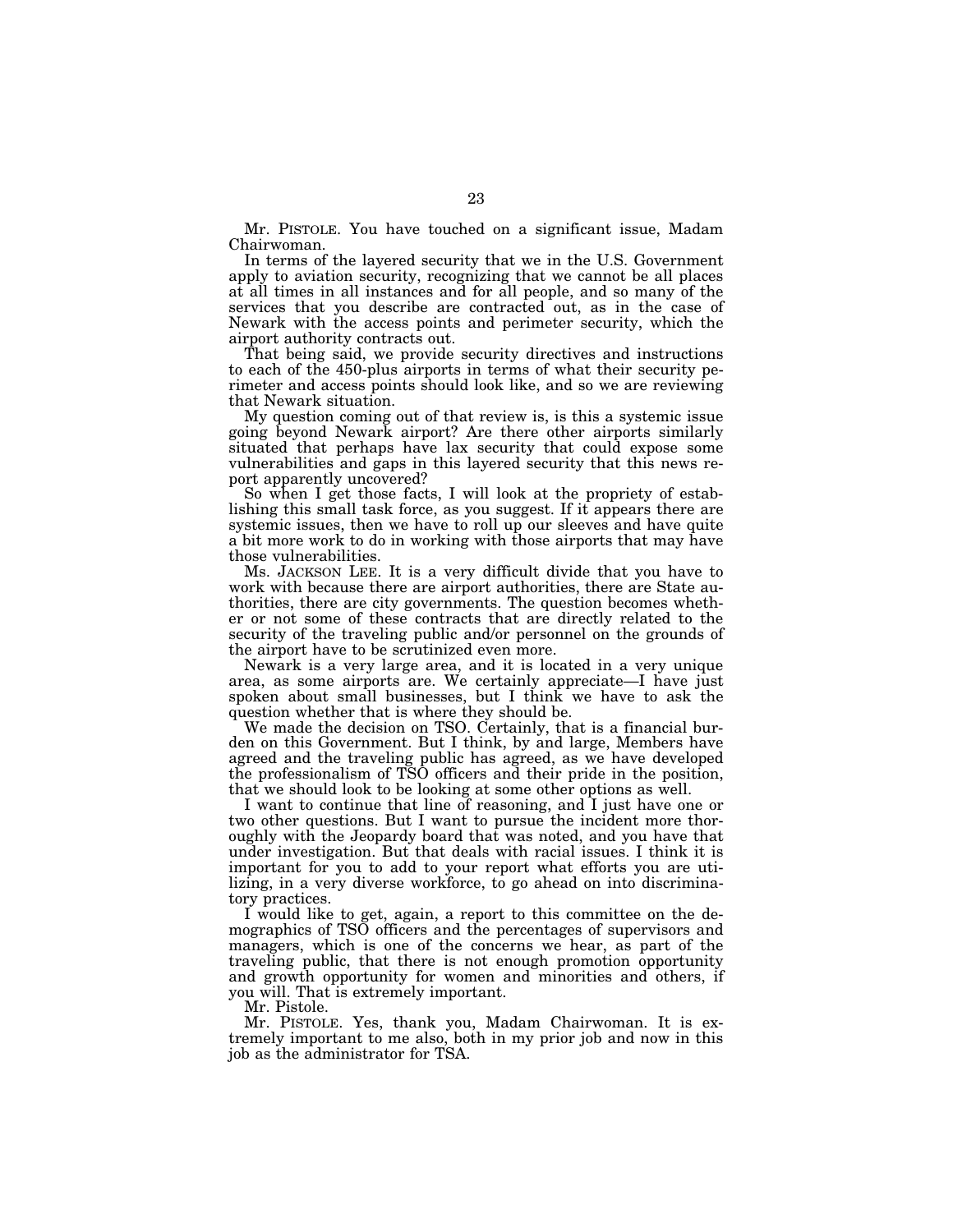I have been pleased to see the diversity at TSA, not only in the traditional diversity sense, where there are about 40 percent of all employees are women. I believe it is 45 percent are minorities, including women, blacks, Hispanics, and others. So it is a high percentage.

I also am focused on the leadership team. I have a chart that I got when I first started, just the top 19 executives at headquarters, basically for name familiarization, to figure out who is who and where their areas are. I got that on my first day. I glanced at that again today in anticipation of this hearing, and, out of those 19, eight are minorities. So that is obviously a much higher percentage than most areas of the Federal Government and in many businesses, of course. So I am looking at that and, again, pleasantly surprised by those numbers and perspectives.

The other part of the diversity, though, is, because TSA is a new agency, in the last 9 years, I have been very impressed with the diversity of experiences in backgrounds that people, both TSOs and in leadership positions, bring to TSA. So there is a richness and wealth of experience from many different agencies and outside the U.S. Government, from aviation, from surface, all these different areas. So it is, again, a rich tapestry of individuals who compose the TSA workforce.

Ms. JACKSON LEE. Do you have under your jurisdiction that are out in the field office personnel that come under TSO, or are they all screeners?

Mr. PISTOLE. So the-

Ms. JACKSON LEE. The TSO personnel that is out in the field, are they predominantly screeners?

Mr. PISTOLE. Yes.

Ms. JACKSON LEE. You don't have any office types that are in the——

Mr. PISTOLE. Oh, I see. No, all the transportation security officers are security officers who perform the screening function, right.

Ms. JACKSON LEE. Have you made accommodations for those individuals who have to wear certain headdress and have some religious practices that they need to advance?

Mr. PISTOLE. I am not aware of that, and I will have to get back with you on that.

Ms. JACKSON LEE. I will be more specific: Religious headdress that they have to wear. Religious prayer practices, I need to know whether you are addressing that question, as well.

So let me just be very, very clear. I do want to have a good, strong review as it relates to discriminatory practices and some record of strong messages that will go out from you, as the leader of the agency, that this is unacceptable, intolerable behavior. Because sometimes individuals can be reprimanded and they take it lightly. But I think it is important, because we are dealing with security issues, that there is a certain camaraderie that is going beyond anyone's difference.

Mr. PISTOLE. Right.

Ms. JACKSON LEE. Several key rules for surface modes required by the 9/11 Act are now more than 2 years overdue. TSA has decided to write a consolidated rule for rail, transit, and intercity bus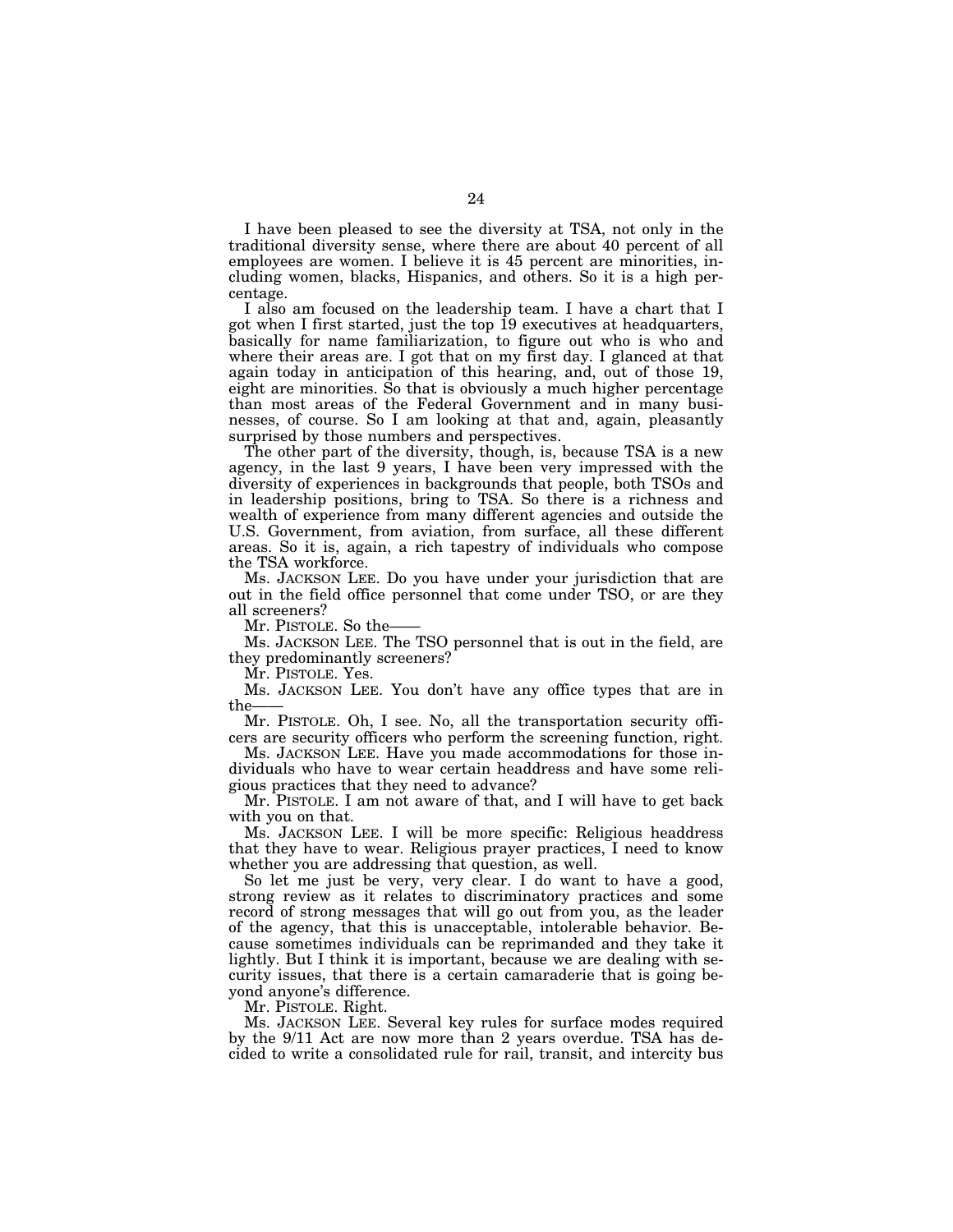employees, as well as a consolidated rule to govern security assessments and plans for the same three modes.

What is the status of those rules? When will TSA issue the NPRM for each rule?

Mr. PISTOLE. I will have to defer on the specifics in terms of each rule.

It is a concern to me, as it relates to the 9/11 recommendations, that many have been completed but many have not, for various reasons. I have appointed an accountable executive within my leadership team to focus on those recommendations that have not been completed and the reasons why on a weekly basis.

So I will have to look at the specifics. I mean, I have a chart of what has been done. I know the rulemaking process can be cumbersome at times, given comments and things. So I owe you a getback on that, Madam Chairwoman.

Ms. JACKSON LEE. I think the simple question is: What is the status of the rules? In particular that I am asking about, surface transportation.

Mr. PISTOLE. Okay.

Ms. JACKSON LEE. They may not have even begun, and you need to let us know if that is the case. They are over  $2$  years due. So they may not have even begun. So I just want to make sure that we get that.

I want to pursue the comments that were made in the Chairman's opening statement. As I do that, be thinking of this question, as well, which is sort of connected to the smooth operations between the FSD and the airport personnel. Many airports we go to, it is a smooth relationship.

But I would like to question whether there are directives coming from headquarters as to how that relationship should be formed, how often should they be meeting, and the issues that they should be discussing.

To give you an example in point—I have mentioned it at this committee. I think—and I will just be very clear—equipment at Houston Intercontinental, as of last week, 10 days ago, apparently was not in place. It was not in place because of local permitting issues.

This is in no reflection of the excellent team there. But I am speaking because there might be a team in Nashville, there might be a team in Denver, there might be a team in Philadelphia who are having the same local issues that are even beyond the boundaries of the airport, because permitting is done way downtown, away from most airports.

Let me pause and ask, are you developing some way of ensuring that the team is working together, that if they have these kinds of concerns, what is the—not concerns, issues—what reach do they have? Who do they have to call?

You are not going to find the FSD trying to reach to the local permitting office, the local building permits office. So they are at a disadvantage. How are you working through those issues?

Mr. PISTOLE. So the process, Madam Chairwoman, is, as the Office of Science and Technology works with the FSD to identify airports that are ready for the deployment, in terms of a physical layout, the footprint, and all those things, then they work from the Of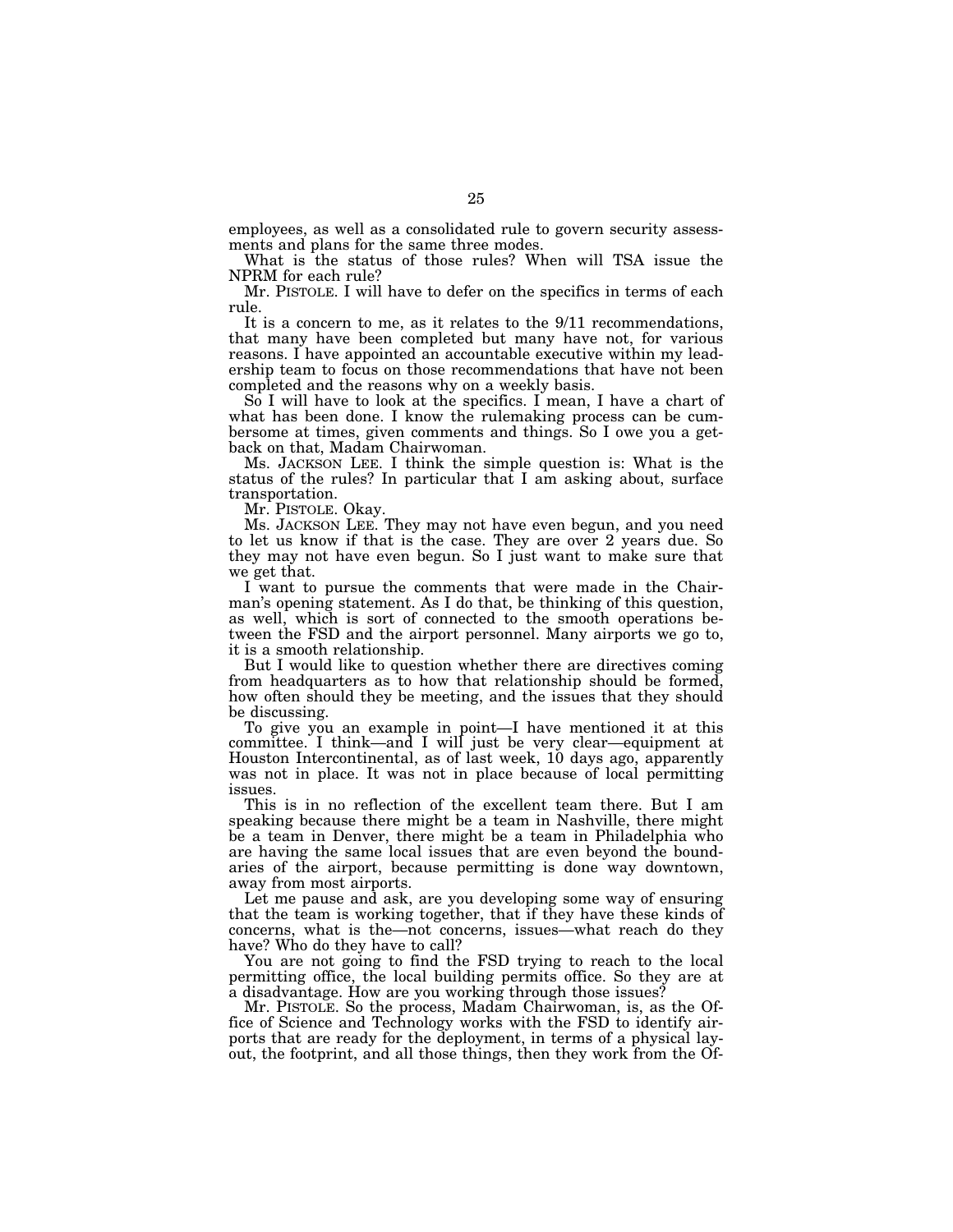fice of Science and Technology to acquire the permit to do the process, so it is not incumbent upon the FSD to do that. They have other responsibilities, and this is really a technology deployment issue. So there is an infrastructure, a team in place to do that.

I learned of the situation in Houston after our visit there and was disappointed to hear that that had not been anticipated, and, not pressure, but just reason brought to bear to get that permitting process done on time, so, as the equipment is available, then that can be deployed immediately.

My concern with the whole process, which I know you share, is that that is a potential vulnerability or a gap that we have. Every day that that equipment is in our possession and could be deployed but is not is a potential vulnerability and a gap we have. So I have asked that the review be done on what happened there and are there lessons learned that we can apply to other situations. I am not aware of other airports where that is currently on-going.

Ms. JACKSON LEE. That is what I hoped that you will do, and I would appreciate it greatly.

The President has indicated his support for affording collective bargaining rights to TSA employees. Secretary Napolitano said last December before the Senate Commerce Committee that she thought it should be done without sacrificing—or thought it could be done without sacrificing security. During your confirmation, you said you would conduct your own review of the issue.

TSA employees have been very patient in waiting for this decision to be made. What is the status of your review on this issue? We in this committee and the subcommittee have submitted this language previously in a number of bills. Do you support collective bargaining rights for TSO officers, transportation security officers? When will we see some movement on this issue?

Mr. PISTOLE. Thank you, Madam Chairwoman.

I have been conducting a review, as requested by the Secretary, and that has taken a two-fold approach. One is through my town hall meetings, my personal engagement with all employees, both at headquarters and the field. Then the other is an outside group that has come in and done a number of interviews of leaders in other agencies, primarily in the Government but also those in the private sector, to assess whether collective bargaining would or could have a negative impact on the security operations.

That report is nearly complete. I will review that report and then make a decision. I will, obviously, discuss it with the Secretary. But the bottom line is whether collective bargaining has an adverse impact on security. If that is not the case, then the decision tree becomes, one, is it in the best interest of the TSOs? As you know, a number of them are already union members without collective bargaining rights.

What I have heard in my town halls is a frustration on several levels, as identified by the Chairman, in terms of pay and supervision and performance evaluations and things that may or may not be addressed by collective bargaining. So that is part of what I am looking at.

I should have my—I want to get this review. Then my review will be in the near future. I don't have a specific date for completion.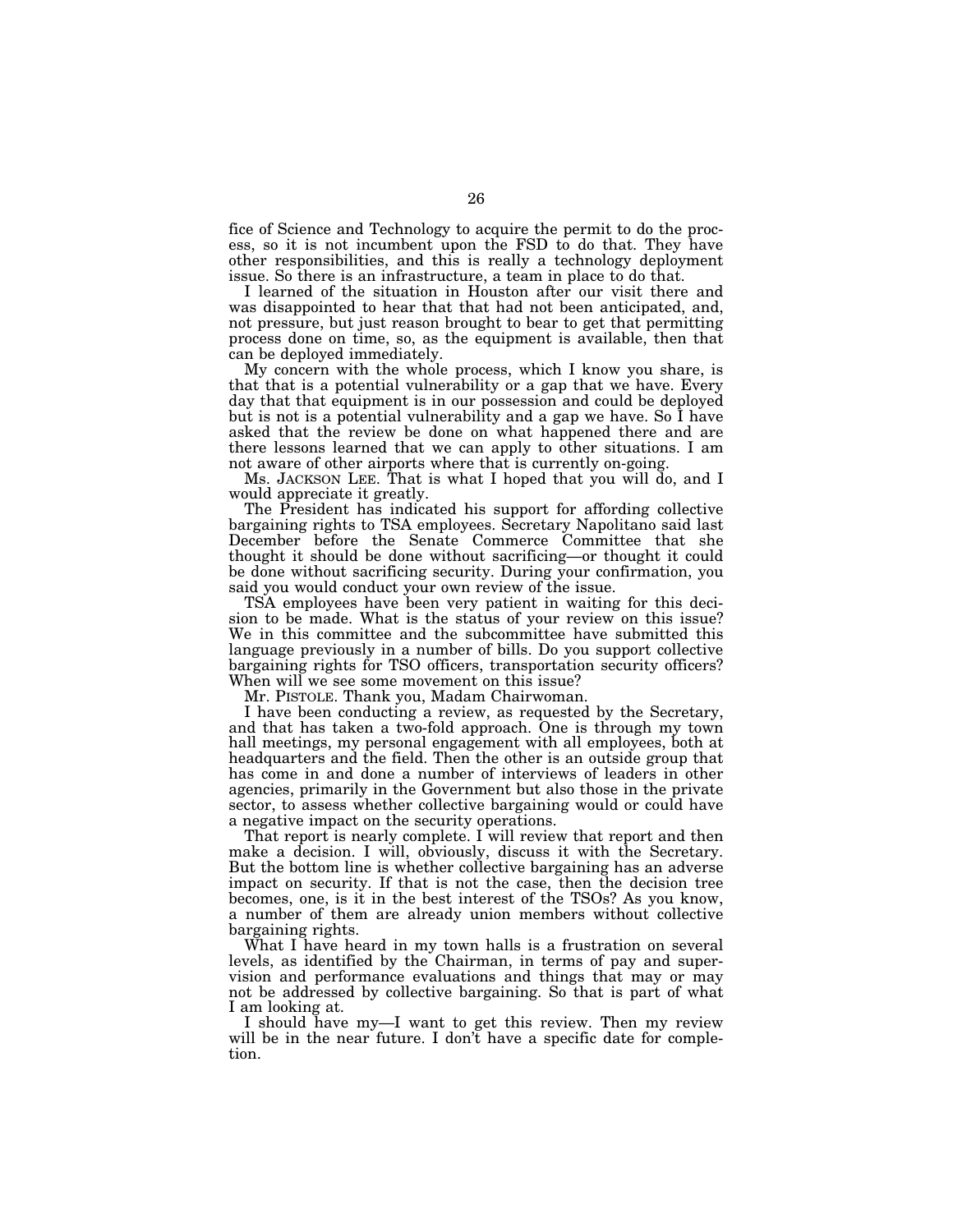Ms. JACKSON LEE. Can you give us some rounded time frame, weeks or 2 weeks or next week?

Mr. PISTOLE. Definitely not next week, because I will be in Montreal for the ICAO. I would say weeks rather than months, if that is what you are talking about, yes.

Part of that is, obviously, discussing it with the Secretary. Then, whether she makes the decision or I make the decision, I am not sure on that.

Ms. JACKSON LEE. Well, let me indicate to you that we can't argue with thoughtful, constructive review. What I will say to you, for those of us who came before you, we have actually been discussing this issue since 9/11, since the creation of TSO and the Transportation Security Administration and TSO officers. We have been discussing this issue since that time.

So I would say that we have been somewhat delayed. We now have an administration, as we understand it, that both the President and the Secretary have gone on official record for their support. I cannot imagine that there will be much delay.

I am not going to get into the discussion of which union. You have some direct conversation with TSO officers. We are not privy to that. But I think the overall issue is the right for an opportunity to engage and to be able to raise issues of your work conditions.

You have already made the point, as the Chairman made, and that is that there is an unhappiness with the pay scale. It is not equal to, as I understand it, the civil service. Equally, the part-time structure is a very challenging structure, and frustrating. Certainly, we are glad people are working, but if it doesn't create a pathway of growth, professionalism, then I really think you need to look at it, and I think you need to seriously look at this question of not engaging.

I didn't hear you say that you—did you say that you had opposition, while you were out on your tour, to this idea?

Mr. PISTOLE. Well, I have asked for the pros and cons from, again, the TSOs, from the managers, the supervisors, the executives. So I have received both pros and cons from different people that I have talked to.

If I could say, Madam Chairwoman, I greatly appreciate your personal interest in and the subcommittee's interest in the wellbeing and benefits of the TSOs, because I know you appreciate the work that they do every day, often without any acclaim or recognition, often with complaints. So that is important to me, to know that you and the subcommittee and the full committee are as interested in and support the men and women of TSA as you do. So, appreciate that.

Ms. JACKSON LEE. Well, we look forward to working with you.

I know that the reporters will probably pause on this analysis. I thought that you had mentioned—and you just said that you got the pros and cons. I was going to use this example, and I think I will go ahead and do so, knowing that I am probably way beyond jurisdiction of this committee.

But we have been debating Don't Ask, Don't Tell. There has been a lot of representation as to what the troops would want and not want. I only raise the question—you don't know until the process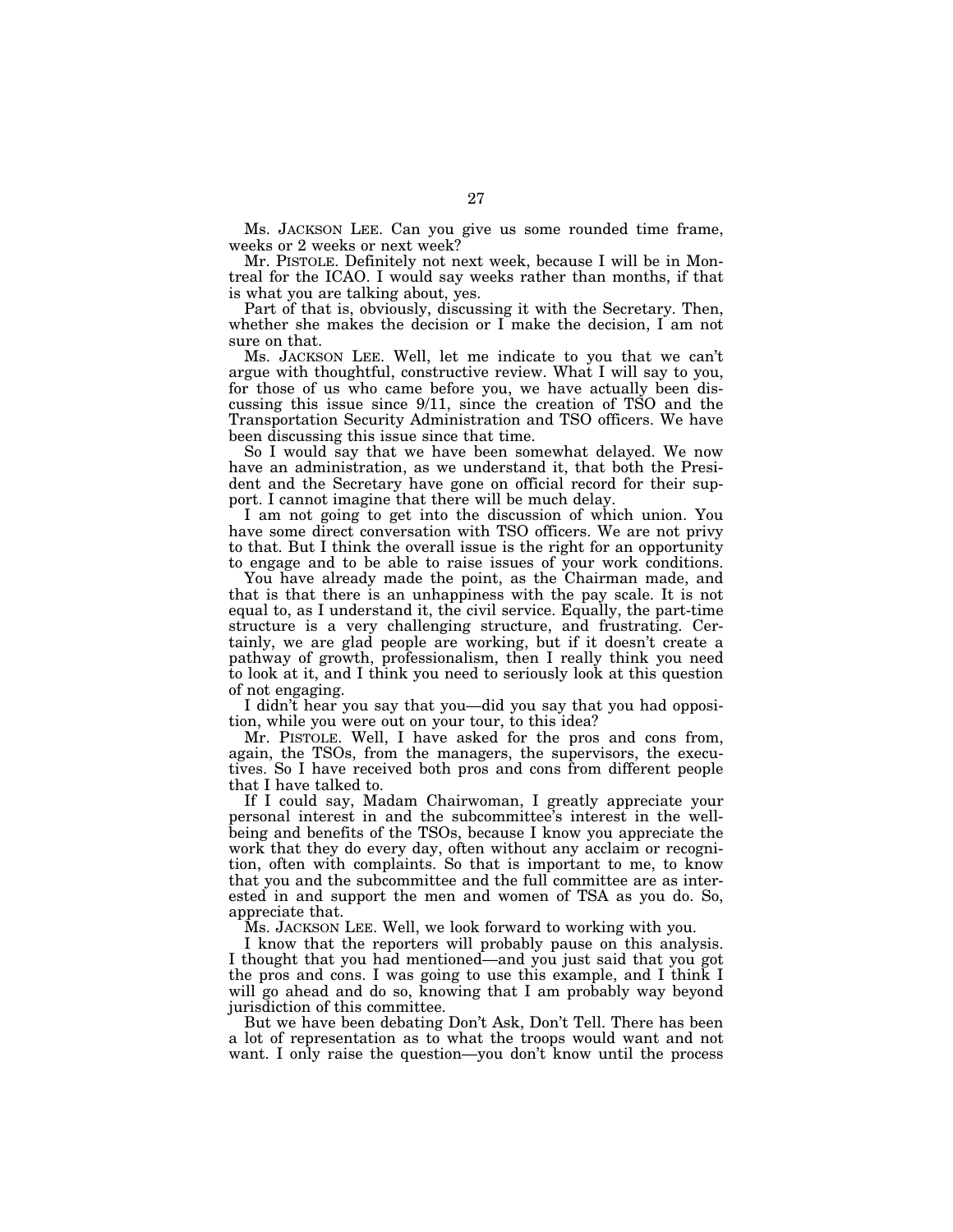is implemented. You won't know about the opportunities for engagement on work issues until it is implemented.

We have seen it implemented in the police and fire, particularly, where we have something called a "meet and confer."  $\overline{I}$  am not suggesting that, but what I am saying is—and jurisdictions have survived when public employees have had the ability to have a discussion.

I would imagine that, as you review this, you will look at it and be engaging in the unions and find the best commonality that you can to protect America and also to provide for these very, very important workers who are on the front lines.

My simple message is: We won't know until we try it. I just think it is important. I urge you to have a review that is as expeditious and thorough so that we can try it and have an opportunity for workers to be able to feel both appreciated and, as well, able to communicate their concerns to their management.

So let me thank you very much. I think we have given you a litany of questions and reports, all of which will not be due next week. We recognize the work that has to be done. But I will say to you that I can't think of a more serious responsibility within the DHS, which most people now recognize has really become the armor against terrorists who may come from anywhere. You are very keenly engaged in the transportation area, where so many view it as a target that is attractive to terrorists. That was the title of this hearing. So, we thank you for contributing to it.

There being no further questions for our witness, I thank Administrator Pistole for appearing before the subcommittee today and for your patience. The Members of the subcommittee may have additional questions for you, and we ask that you respond to them expeditiously in writing.

This hearing is now adjourned.

[Whereupon, at 4:47 p.m., the subcommittee was adjourned.]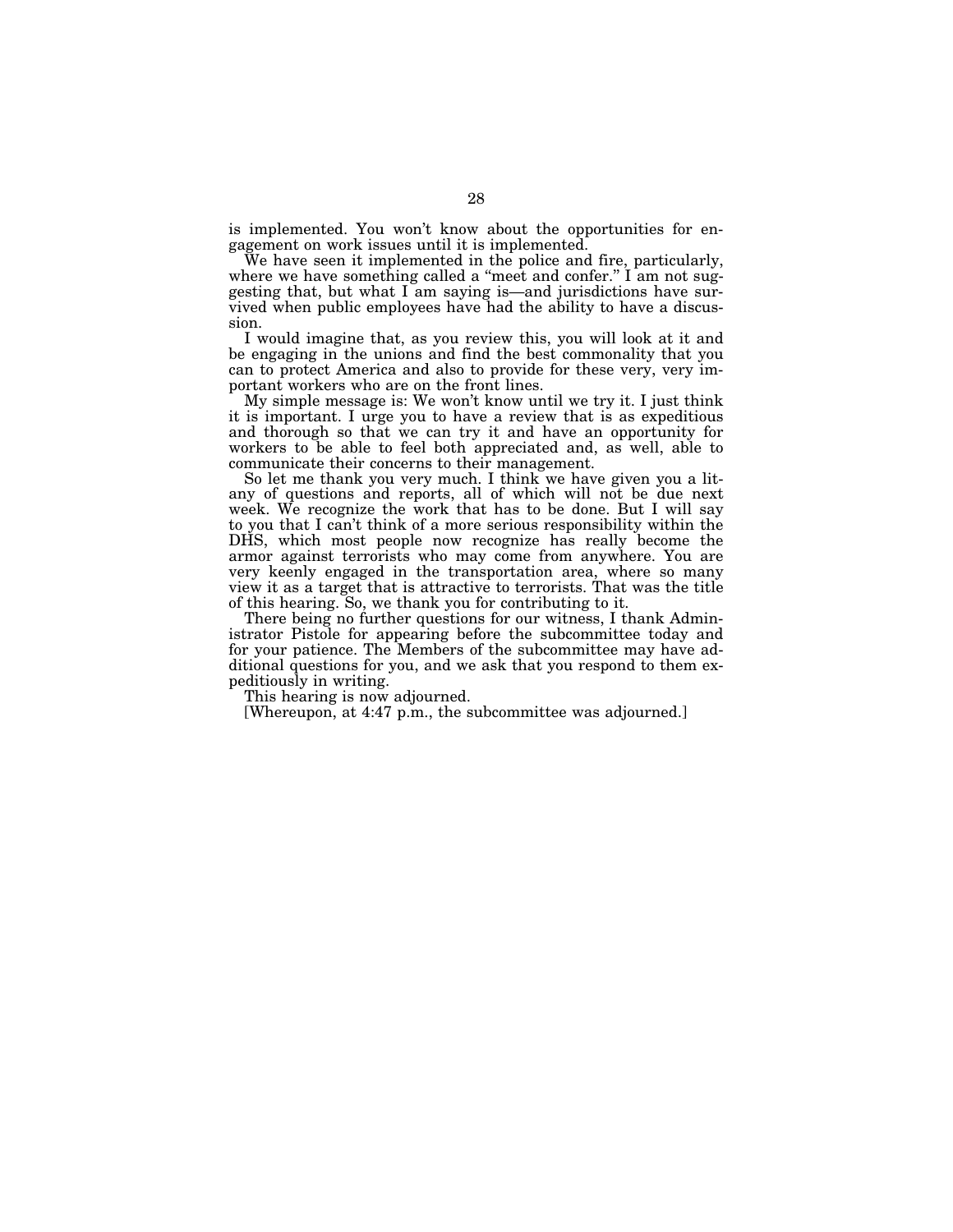### **A P P E N D I X**

#### QUESTIONS FROM CHAIRWOMAN SHEILA JACKSON LEE OF TEXAS FOR JOHN S. PISTOLE

*Question 1.* When airports send personnel information to TSA and the FBI for a determination on whether they can issue an employee an airport security credential they use the clearinghouse operated by the American Association of Airport Executives (AAAE). As this is a sole source contract, some airports have complained that there are other channeling service providers that could do the same function for less than what AAAE charges. What is the status of TSA opening up this channeling service to other vendors?

Answer. The Transportation Security Administration (TSA) supports allowing choice in channeling for airport and aircraft operators, and, as a part of its Aviation Channeling Services Project, is working diligently to create a path for additional entities to provide aviation channeling services. On October 28, 2010, TSA released a draft copy of the Project's technical requirements on the website for Federal business opportunities, "FedBizOpps.Gov" to provide an opportunity for review and comment. Specifically, the modified pre-solicitation states:

''The Transportation Security Administration (TSA) is seeking qualified vendors for its Aviation Channeling Service Project (ACSP) to support the vetting of airport workers and aircraft operators. The estimated population is approximately 2,100,000. The anticipated geographic scope is the United States, and its possessions and territories. TSA is contemplating the establishment of Designated Aviation Channelers (DACs) based on the overall performance of each Offeror's technical solution for meeting TSA requirements. DACs will provide choice to airport and aircraft operators for channeling services for aviation populations. The Government plans to certify not more than three vendors on the basis of the most advantageous proposals. Responses shall be evaluated against the ACSP Solicitation, ACSP Technical Specification, and other identified information. The selection of DACs will be based on factors set forth by the Government. The selected DACs will be required to meet Federal system Certification and Accreditation requirements before providing services to regulated aviation stakeholders. Once selected, the DACs must support and maintain their technology solution during the qualification testing at no cost to the Government, including but not limited to the design, development, maintenance, support, operations, etc. If the Offeror's system passes qualification testing and is deemed acceptable by the Government, the Offeror would be placed on the TSA ACSP DAC List.

Soon after the review and comment period, TSA will issue the final technical specification and solicit proposals for providing the aviation channeling services that the American Association for Airport Executives (AAAE) now exclusively performs under their current Agreement with TSA.

*Question 2.* What efforts is TSA taking to ensure that emerging technologies, especially from small businesses, are being approved and used? When will TSA next review potential air cargo screening technologies?

Answer. The Transportation Security Administration (TSA) and the Department of Homeland Security's (DHS) Science and Technology Directorate (S&T) have several means in place for small businesses to propose emerging technologies. TSA maintains a Broad Agency Announcement (BAA) encouraging submission of new technologies, while also maintaining an on-going BAA specifically for air cargo technology qualification. S&T has its respective BAA soliciting new technologies and also employs the System Efficacy through Commercialization, Utilization, Relevance, and Evaluation (SECURE) and FutureTech outreach programs, as well as the Small Business Innovative Research program. In accordance with the existing TSA air cargo BAA, TSA intends to offer at least one qualification opportunity for products in each of the major technological groups during fiscal year 2011. Through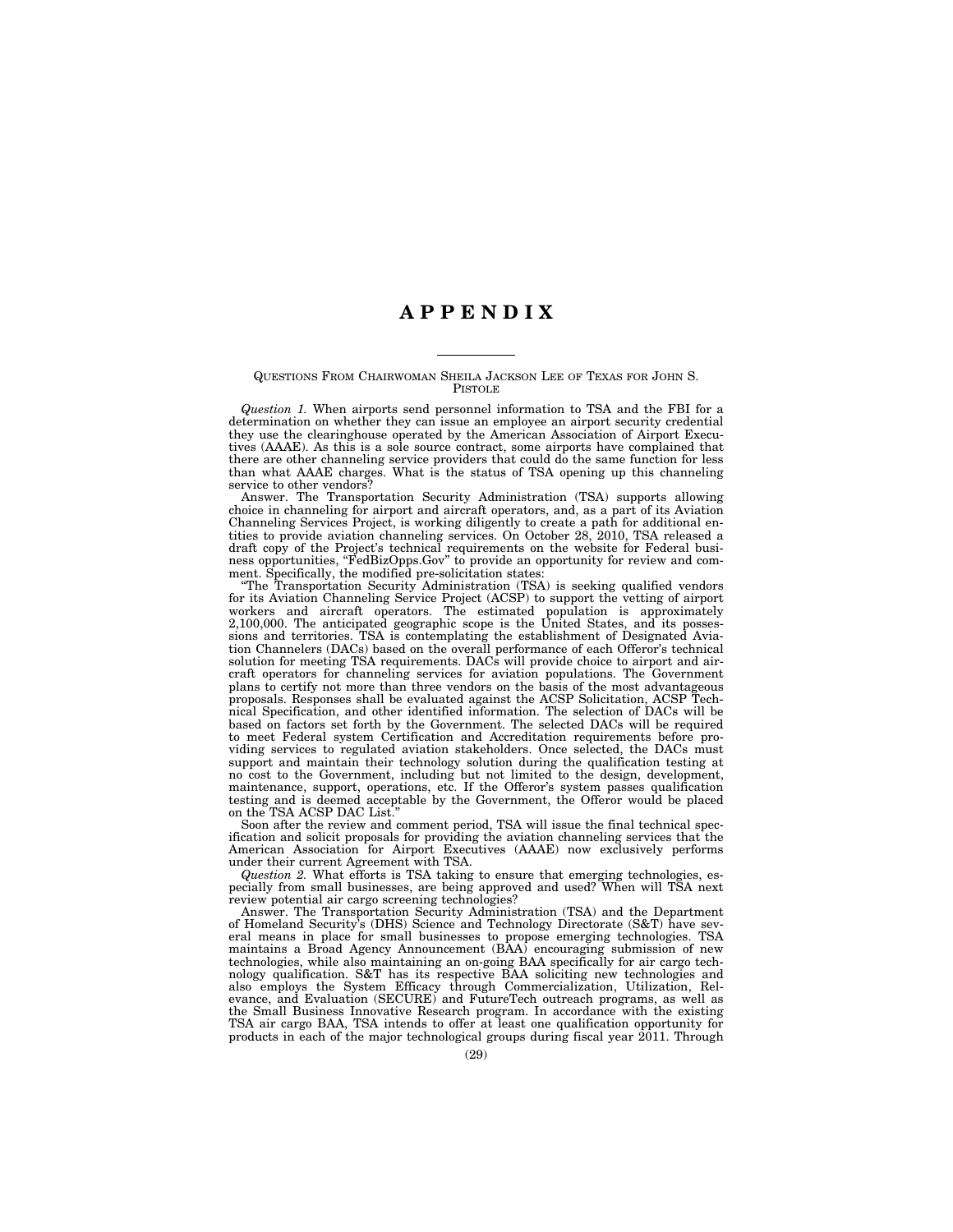this process, businesses of all sizes have equal opportunities for qualification; including several small technology vendors whose products have been approved.

Question 3. What is TSA doing to include airport authorities early in the planning<br>and deployment process for AIT machines? Would you support giving airport au-<br>thorities a formal role in the process? Will TSA reimburse ai

Answer. The Transportation Security Administration (TSA) conducts design discussions with key stakeholders. Relevant stakeholders agree upon Advanced Imaging Technology designs prior to deployment. Airport authorities already have a significant role in the deployment process, as TSA works through each airport's permit-ting process before proceeding with any work. Derived from the ''American Recovery and Reinvestment Act'' in which \$1 billion was allocated to TSA for aviation security projects (\$734 million of which was allocated for checkpoint explosives detection technology), TSA funds construction costs associated with deploying new tech-nologies into a space provided by the airports. TSA does not plan extensive terminal

modifications in conjunction with AIT installations.<br>*Question 4*. Since TSA is now planning to deploy about 10 new technologies to passenger checkpoints, how will it ensure that these different technologies are suc-cessfully integrated? Has TSA updated its passenger checkpoint program strategy

to reflect the increased use of AIT? Answer. The Transportation Security Administration (TSA) has integrated the Advanced Imaging Technology (AIT) into its passenger checkpoint screening proto-cols and has updated its standard operating procedures to include the AIT. TSA has worked closely with the Department of Homeland Security's Science and Technology Directorate to develop comprehensive technology roadmaps that guide the agency's security technology acquisition activities and timelines. The integration of AIT sys-

tems into the checkpoint strategy is a key component of those technology roadmaps.<br>Question 5. Over the past few years, TSA has increased the number of Behavioral<br>Detection Officers at airports Nation-wide. Does TSA have a effectiveness of its Behavioral Detection Officers to justify this expansion? Does TSA perform covert testing on Behavioral Detection Officers like it does with passenger and baggage screeners? Since GAO's report on SPOT was released in May, has TSA considered any of the recommendations provided in the report?

Answer. The effectiveness of the Transportation Security Administration's (TSA) Screening of Passengers by Observation Techniques (SPOT) program can be measured in both scientific and practical terms.

TSA is currently working with the Department of Homeland Security's (DHS) Science and Technology (S&T) Directorate to complete a study to scientifically validate the effectiveness of the SPOT program. Preliminary analysis indicates strong support for SPOT as an effective aviation security measure. A final report is expected in December 2010 and may contain Sensitive Security Information (SSI). TSA would be pleased to share the results of this study in a closed meeting with the committee.

From a practical standpoint, the SPOT program has significantly increased TSA's ability to detect potential suspicious behavior and activities at our Nation's transportation venues. TSA maintains records of and performs analysis on the outcomes of each instance where an individual is referred for additional screening or scrutiny by Behavior Detection Officers. From January 2006 through July 2010, TSA has documented over 25,000 cases of individuals referred by Behavior Detection Officers who were found to be in possession of prohibited and/or illegal items. During that same time frame, more than 1,600 individuals referred by Behavior Detection Officers were subsequently arrested by law enforcement agents.

TSA has concurred with each recommendation provided in the GAO's report on SPOT. Specific projects are currently underway that include the implementation of eight of the eleven recommendations. TSA continues to explore solutions that address the remaining recommendations.

*Question 6.* Following the August 3, 2010 deadline for screening 100% of cargo on passenger aircraft, has the cargo industry experienced any supply dislocations due to the 100% screening mandate?

Answer. Based on information provided by airlines and freight forwarders, industry has not experienced supply chain dislocations. The Air Forwarders Association and Express Logistics Association have conducted surveys of their membership and have reported no issues as a result of the August 3, 2010 deadline.

*Question 7.* How is TSA verifying that C–C–S–P participants are properly screening the cargo within their jurisdiction?

Answer. The Transportation Security Administration (TSA) Office of Security Operations (OSO) has developed a Compliance Work Plan, which requires that all Certified Cargo Screening Program (CCSP) participants, specifically Certified Cargo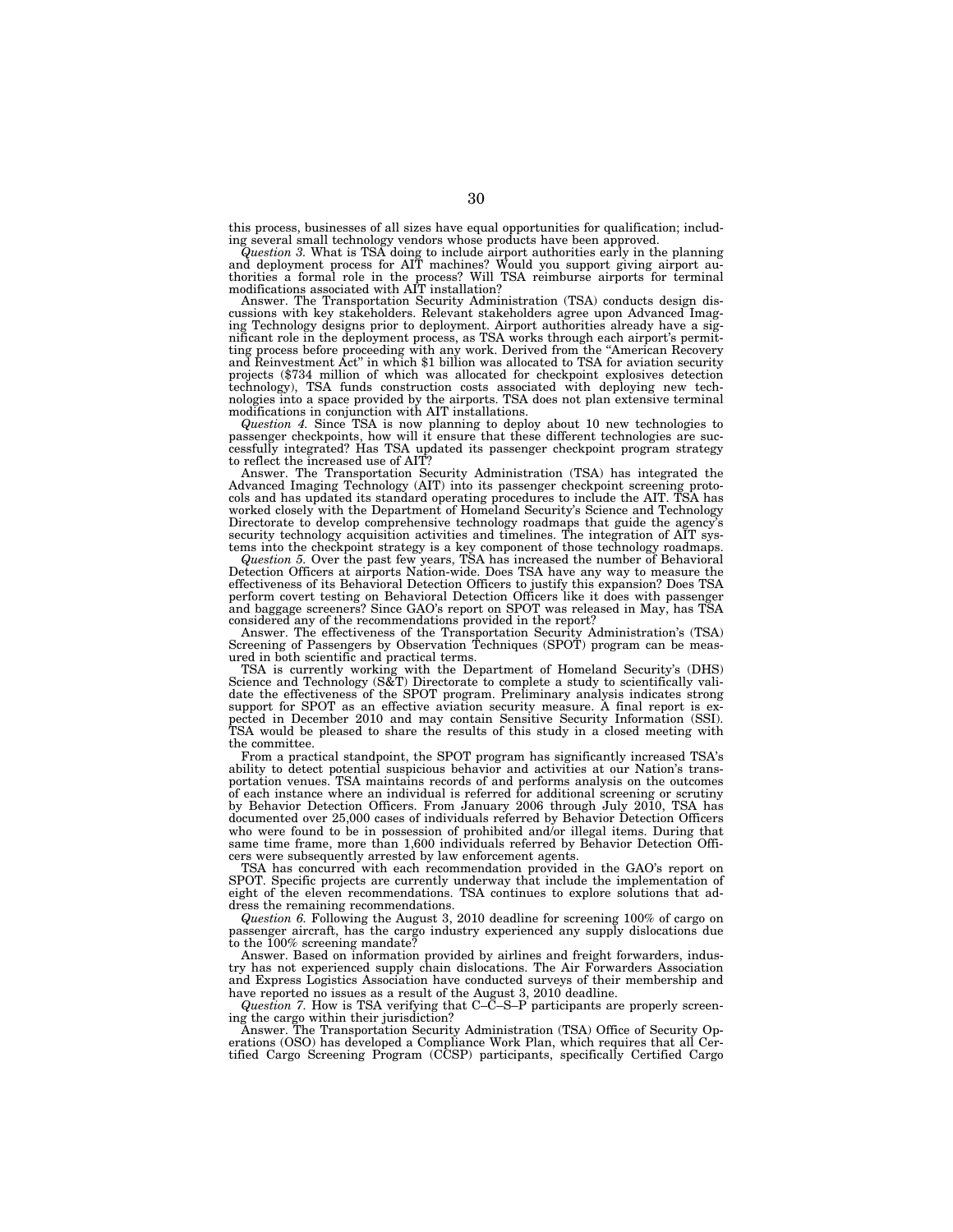Screening Facilities (CCSF), receive two separate and comprehensive regulatory compliance inspections per year. Included in these inspections are reviews of cargo screening requirements. Transportation Security Inspectors (TSI) also use outreach

visits with new CCSFs to discuss all regulatory requirements. Additionally, TSA's Cargo Compliance Program requires risk-based inspections. Any entity with past findings of non-compliance or investigations into alleged or actual non-compliance is required to be inspected more frequently.

TSA's Cargo Compliance Program has provided training specific to screening pro-cedures and technology familiarization for current TSIs. In-depth procedural and hands-on technology training is taught at the basic multimodal inspector course. TSA plans to provide further training to existing TSIs, which will also support planned cargo screening testing for this fiscal year.<br>*Question 8.* In TSA's evaluation of products and technology for use by C–C–S–P

private sector cargo screeners, the agency encouraged companies to submit tech-nology for approval. Yet, the standards by which the companies' products were being evaluated were classified. Please tell me the exact steps that TSA took to ensure that small businesses were given the necessary clearances to participate in the evaluation process.

Answer. The standards used to evaluate the Certified Cargo Screening Program (CCSP) proposals were not classified as defined by various Executive Orders (includ-ing Executive Order 13526) and as such security clearances were not necessary to participate in the program. Instead, the CSSP standards were determined to be Sen-sitive Security Information (SSI) as described in 49 CFR Part 1520. TSA has a documented process to perform security threat assessments on interested parties that re-quire access to SSI during competitive acquisitions as a prerequisite to receiving access to this information. This process ensures that small businesses, as well as large businesses, are able to receive this type of information while also allowing TSA to safeguard sensitive information.

*Question 9.* The charter of the Aviation Security Advisory Committee expired in April 2010. One of the primary functions of the advisory committee was to facilitate stakeholder input across TSA security policies. What is TSA doing to ensure consultation with stakeholders on security policies, and will the ASAC be meeting again and on a regular basis?

Answer. Charter renewal and membership activity on all Department of Homeland Security (DHS) advisory committees is under review by DHS to assure the advisory committees are effectively used and an efficient expenditure of resources by the participants. Pending completion of this review the Transportation Security Ad-<br>ministration (TSA) continues to engage stakeholders in a number of ways:

- *Networked Approach*.—TSA offices function as the primary points of contact for the transportation sector, practicing regular communication (including intel sharing), conducting security assessments, sharing best security practices, and including stakeholders in security planning activities.
- *Critical Infrastructure Partnership Advisory Council (CIPAC)*.—TSA collabo-rates with stakeholders through the Transportation Systems Sector Government Coordinating Council and Sector Coordinating council, as part of CIPAC.
- *Transportation Security Information Sharing Plan*.—TSA provides comprehen-sive sector analysis and has the ability to reach out extensively both within the sector and with other sectors, to share critical information.
- *Regular Outreach and Coordination*.—This occurs through blogs, briefings, regularly scheduled conference calls, auto notification/alert systems, and web boards and other internet portals.

*Question 10.* The Notice of Proposed Rulemaking for the aviation repair station security program lacked specificity on staffing requirements to effectively oversee the repair station security inspection program. Will TSA conduct a staffing study to determine requirements for effectively overseeing a repair station security program?

Answer. The Transportation Security Administration (TSA) has conducted a review of staffing requirements for the repair station security inspection program. The study found that additional staffing will be required to fully implement the security program and inspection plan. TSA is developing the strategy needed to carry out and enforce the new regulations that will be promulgated as a result of the rule making.

*Question 11.* Some stakeholders informed the committee that they have not been consulted on the repair station rulemaking in several years. How will TSA reach out to stakeholders for input on how to implement an effective repair station security program?

Answer. The Transportation Security Administration (TSA) issued a Notice of Proposed Rulemaking and published it in the Federal Register on November 18,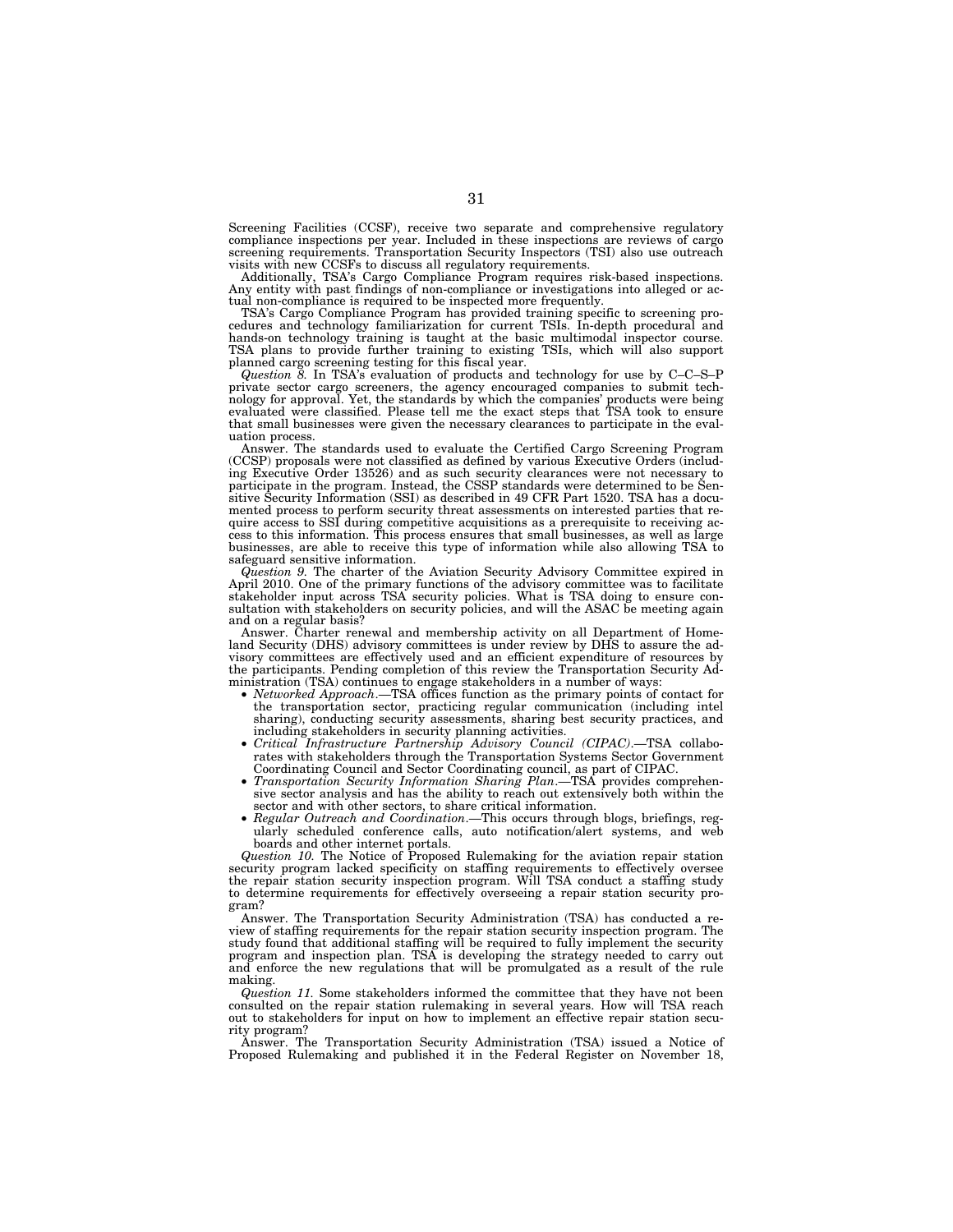2009 for public comment. The comment period was extended to make sure that all interested parties had an opportunity to provide comments on the proposed regulations. Throughout the rulemaking process, TSA has engaged the Repair Station operators and associations for both foreign and domestic Repair Station operators, through meetings and site visits. These visits provided valuable insight into the facilities and existing security procedures already in practice. TSA hosted a listening session on October 26, 2010 at which 22 representatives from major repair station associations and security representatives from repair stations had an opportunity to review and provide feedback on a draft of the Aircraft Repair Station Security Pro-<br>gram (ARSSP). A second such meeting will be held as an additional event at a re-<br>pair station convention in Singapore in November 2010. Fi duct significant outreach to all affected repair station operators to ensure understanding of and compliance with any new regulations that may be published as a Final Rule in the future.

*Question 12.* How will TSA control the dissemination of Sensitive Security Information in its oversight of repair stations, particularly those in foreign countries? Answer. The only Sensitive Security Information (SSI) that the Transportation

Security Administration (TSA) will initially generate in support of this rule is the Aircraft Repair Station Security Program (ARSSP) document. This document will only be provided to foreign and domestic Repair Stations that will be required to adopt and implement a security program. TSA will follow all appropriate markings, protections, and release protocols required by 49 C.F.R. Part 1520 for each release of the document. Repair stations, both foreign and domestic, will then be required to comply with the SSI regulations regarding protection of the security program. As part of TSA's repair station inspection program, TSA will address whether SSI is treated appropriately.

*Question 13.* What is the status of the final rulemaking for general aviation security programs?

Answer. On October 30, 2008, the Transportation Security Administration (TSA) published the Large Aircraft Security Program (LASP) Notice of Proposed Rule-<br>making (NPRM). This NPRM proposed security rules for aircraft oper ing General Aviation operators. TSA received over 7,000 comments from the public<br>on this NPRM. TSA is now in the process of developing a Supplemental Notice of<br>Proposed Rulemaking (SNPRM) and anticipates that it will publi

comment during the summer of 2011. *Question 14.* What steps, if any, has TSA taken to identify and prioritize the need

for security enhancements at general aviation airports?<br>Answer. The Section 1617 of the "Implementing Recommendations of the 9/11<br>Commission Act of 2007" Pub. L. 110–53, 121 Stat. 266, 488–489 (2007) (codified<br>at 49 U.S.C. to develop and implement on a risk-managed basis, a standardized threat and vulnerability assessment program for general aviation (GA) airports. In addition, TSA was required to evaluate the feasibility of a program to provide grants to GA airport operators for projects to upgrade security at such airports. While TSA has determined that a grant program is feasible, the agency has not yet received appropriated funding to implement or develop this program. Furthermore, TSA conducted a survey of approximately 3,000 GA airports to determine a baseline of vulnerabilities as well as to identify possible mitigation measures that are available to GA airports. TSA is currently in the process of validating the results of the survey by visiting a percentage of those participating GA airports. A final report will be provided to Congress upon completion.

*Question 15.* When will foreign carriers operating inbound and outbound international flights, as well as those operating overflights flights in U.S. airspace, be required to participate in the Secure Flight program?

Answer. As of October 20, 2010, Secure Flight has been implemented for 100 percent of all 68 covered U.S. air carriers and 100 out of the 125 covered foreign air carriers. This constitutes 98 percent of all domestic and international enplanements. The Transportation Security Administration (TSA) anticipates that the remaining foreign air carriers will implement Secure Flight by December 31, 2010. As of October 31, 2010, all covered foreign air carriers are required to request and collect Secure Flight Passenger Data (SFPD) which includes full name, gender, date of birth, and Redress Number (if available) for flights into and out of the United States. Beginning November 1, 2010, air carriers that do not provide TSA with SFPD for passengers will be inhibited by the Secure Flight program from issuing passengers their boarding passes until the SFPD is provided.

*Question 16.* Some airports have not been reimbursed for terminal modifications made to install checked baggage explosives detection systems because they made expenditures before a reimbursement program was established by TSA, and now these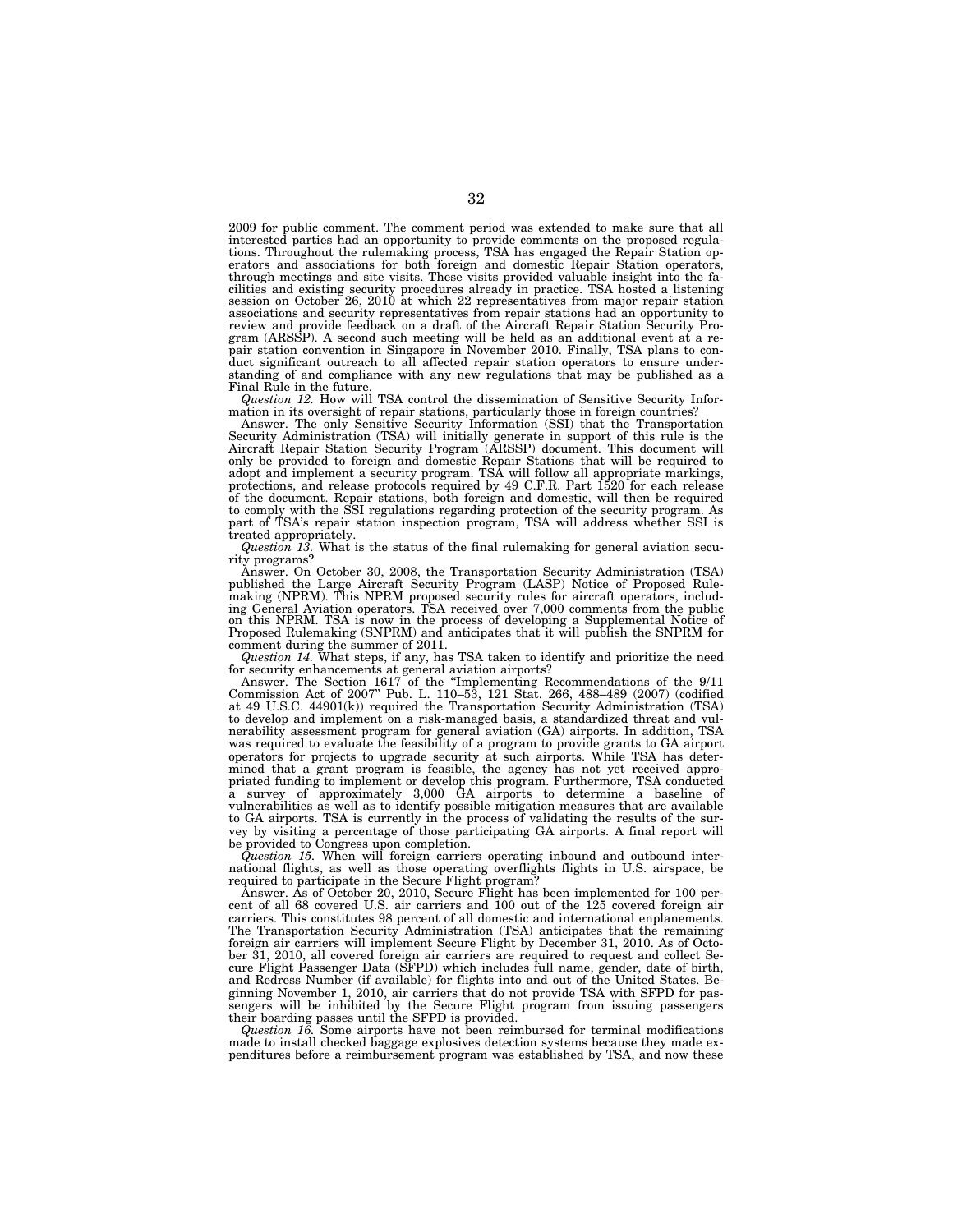airports are at the bottom of the list for receiving reimbursement. What process will TSA establish to reimburse these airports?

Answer. The Transportation Security Administration (TSA) takes a risk-based approach to investing in security programs at airports without optimized baggage screening systems to provide more effective security solutions. After thorough review, TSA does not have information to warrant reimbursement for all or a portion of the in-line baggage screening systems absent prior formal TSA agreements for funding. Within the confines of the budget, any reimbursement of previous efforts outside a formal agreement comes at the cost of advancing current or future security

measures. *Question 17.* Please provide a deployment plan, including timeline, location, and risk assessment analysis, for AIT and all other screening technologies for U.S. airports.

Answer. TSA is available to brief the committee on this subject in a closed setting. *Question 18.* TSOs continue to complain about the poor training structure in place

by TSA, and the committee has been informed that TSOs who fail certification tests are denied remedial training due to the lack of availability of Training Instructors. What steps has TSA taken to address the changes and structure that the TSO train-ing workforce needs to ensure that they are a highly trained and knowledgeable workforce in the field, particularly in light of the deployment of new technology like the Advanced Imaging Technology machines?

Answer. Transportation Security Officers (TSOs) are evaluated annually under the Performance Accountability and Standards System (PASS) that includes meeting standards on all applicable Technical Proficiency assessments. This annual cer-tification is consistent with the Aviation and Transportation Security Act (ATSA) (Pub. L. 107–71) requirement that security screeners (now called security officers) must successfully complete an annual proficiency review in order to maintain em-ployment as a TSO. The Technical Proficiency assessment processes include remediation and reassessment opportunities for an employee to improve his/her performance if he/she does not qualify on an initial assessment.

Employees who do not qualify (receive zero points) on an initial Technical Proficiency assessment are required to receive remediation and must qualify on the applicable reassessment before returning to screening duties. These employees may not perform the screening function in which they initially failed to certify until successful completion of remediation and reassessment.

The Transportation Security Administration (TSA) has established over 600 Security Training Instructors (STIs) to provide the needed training and remediation in the Nation's airports. In addition to the established STI cadre each airport has the tools it needs to establish collateral duty Assistant Training Instructors (ATIs) to support the STIs. TSA continues to evaluate the number of STIs needed, and when necessary and appropriate, adjustments to STI allocations can be made to ensure each airport has a sufficient number of trainers to meet their training delivery needs.

TSA continues to refine and redesign the technical training portfolio for its security officer workforce—from new hire training to in-service training—to ensure that it is designed to effectively teach the basics, continually enhance core skills, and expand overall capabilities. TSA is committed to always enhancing its training portfolio, to include enhancements that will contribute to the effective use of new technologies. TSA works closely with equipment manufacturers as a technology is approved for TSA use, to design and develop a comprehensive training module. A training pilot is held for each new technology in support of the initial limited field deployments to ensure that TSOs can operate the equipment efficiently and effectively. Changes may be made to the curriculum based on the pilots before it is finalized. With technologies that involve image interpretation, such as the Advanced Imaging Technology (AIT), TSA continually develops new images representing clear and suspect/threat items to enhance TSO image interpretation skills. In addition, TSA is refining its strategic plan, curriculum roadmap for technical training design and development, and standardization and performance improvement efforts to identify skills, capabilities, and competencies that will contribute to TSO development and thus, build a corresponding comprehensive training portfolio.

*Question 19.* What is the estimated completion date for the TWIC reader pilot program?

Who will pay to replace a faulty TWIC card, the worker or TSA?

Answer. The estimated date to complete data collection for the Transportation Worker Identification Credential (TWIC) reader pilot program is early 2011. After the data collection is complete the Secretary of the Department of Homeland Security will write and deliver a report on the results of the pilot to Congress as required by the SAFE Port Act of 2006.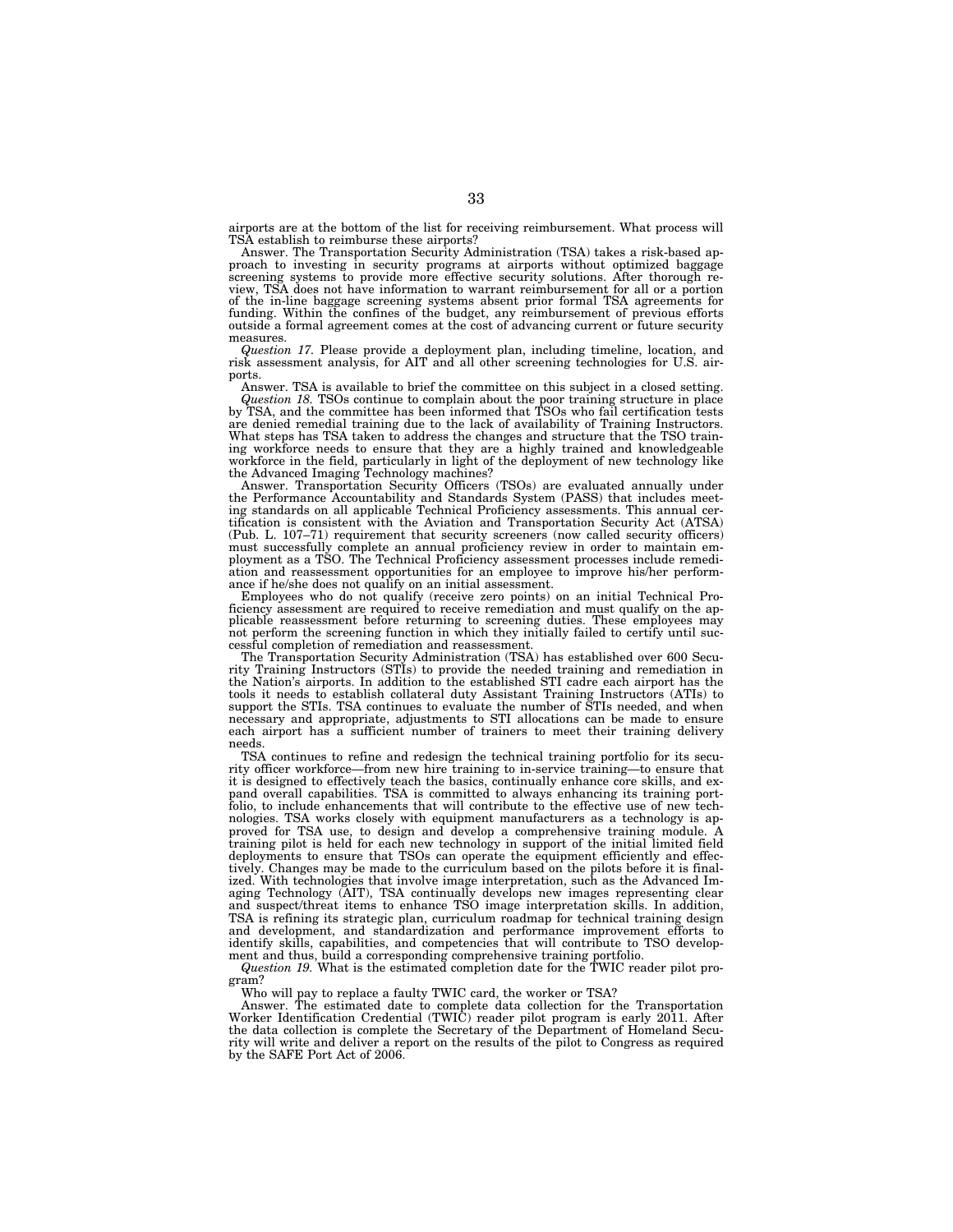TSA's card replacement policy provides that transportation workers must pay for TWIC cards that stop functioning while in their possession.

*Question 20.* What is the timeline for implementing a professional workforce development system for TSA employees?

Answer. The Transportation Security Administration (TSA) has a number of professional workforce development programs currently in place and continually strives to enhance the development of its workforce.

*Question 21.* How will TSA promote the use of small businesses in the procurement process?

Answer. The Transportation Security Administration (TSA) has a very robust Small Business Program and continually strives to improve maximizing small business participation in every contract action either at the prime or sub-contract level. The Congressionally mandated small business goal for the agency is 23% of contractual dollars per the Small Business Reauthorization Act of 1997. In fiscal year 2003, TSA started tracking its small business goal numbers in the Federal Procurement Data System (FPDS). As a start-up agency, the small business percentages were only at 5.33% with small business prime contract obligations at \$116 million. In fiscal year 2010, TSA met its goal by awarding  $24.48\%$  of its contracting dollars to small business at the prime level with obligations exceeding \$463 million. In addition, TSA met its Small Disadvantaged Business goal of 10.3%. Lastly, for the first time, TSA exceeded its Service-Disabled Veteran-owned small business goal of 3%, which is a significant accomplishment for a young Federal agency.

These significant small business accomplishments were achieved due to the strict policy and procedures put in place by TSA. Every contractual action over \$150,000 must be coordinated with the Small Business Office before a solicitation is released to ensure small business participation is maximized to the fullest extent, either at the prime or sub-contract level. The Federal Acquisition Regulation (FAR), mandates that all contracts between \$3,000 and \$150,000 be automatically set-aside for small businesses. For large business contracts, TSA reviews every sub-contract plan to ensure compliance with TSA's sub-contracting goal of 40%.

In addition, the Director of TSA's Small Business Office participates in many contractor outreach events across the country, educating small business owners on how to conduct business with the agency and briefing them on future contracting opportunities.

*Question 22.* What are the demographics by gender, ethnicity, and age of the TSO workforce? What percent of managers and supervisors are women or minorities?

Answer. The first two charts show the demographics for the Transportation Security Officer (TSO) workforce by gender, ethnicity, and age. The third chart shows the breakdown of managers and supervisors. All data is as of September 25, 2010.

| Race and National Origin (RNO)                                                                                       | м                              | F                            | <b>TOTALS</b><br>by RNO         | Percent by<br><b>RNO</b>   |
|----------------------------------------------------------------------------------------------------------------------|--------------------------------|------------------------------|---------------------------------|----------------------------|
| American Indian or Alaska Native<br>Black or African American<br>Hispanic/Latino<br>Native Hawaiian or Other Pacific | 308<br>1,549<br>5,368<br>4.690 | 253<br>649<br>5,554<br>2,983 | 561<br>2,198<br>10,922<br>7.673 | 1.2<br>4.5<br>22.4<br>15.8 |
| Other/More Than One Race                                                                                             | 122<br>90<br>17,060            | 128<br>62<br>9,836           | 250<br>152<br>26,896            | 0.5<br>0.3<br>55.3         |
| TOTALs by Gender<br>Percent by Gender <sup>*</sup>                                                                   | 29,187<br>$60.0\%$             | 19,465<br>$40.0\%$           | 48,652                          |                            |

TSO WORKFORCE

\* TOTAL TSA Workforce.

#### TSO Age Distribution

| Age                    | Count.                                  | Percent.                                        |
|------------------------|-----------------------------------------|-------------------------------------------------|
| $25 - 29$<br>$35 - 39$ | 79.<br>4.474<br>7,680<br>5,902<br>4.646 | $0.1\%$<br>$9.2\%$<br>15.8%<br>$12.2\%$<br>9.6% |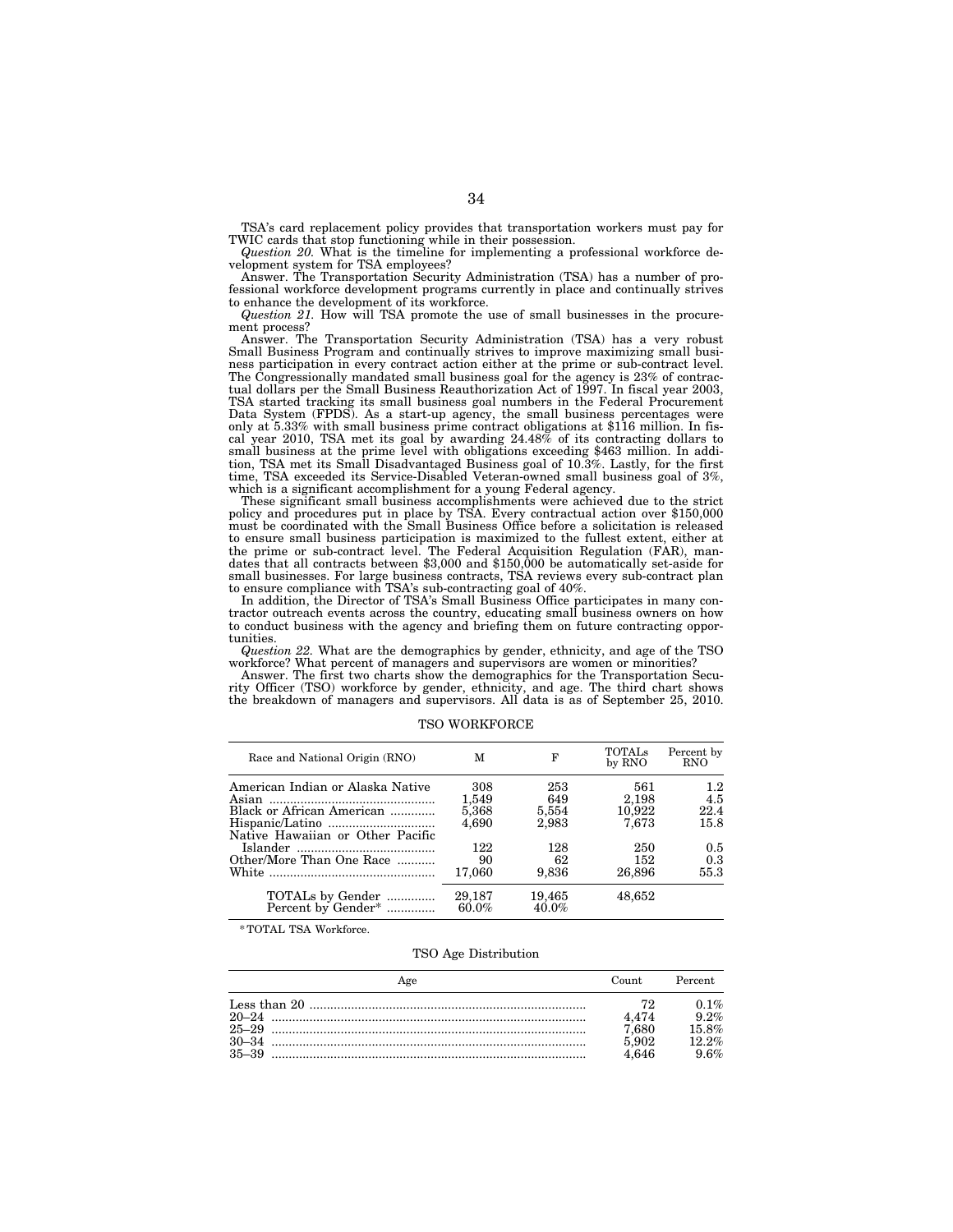TSO Age Distribution—Continued

|        | Count.                                             | Percent.                                         |
|--------|----------------------------------------------------|--------------------------------------------------|
| $65+$  | 4.878<br>5.867<br>5.746<br>4.898<br>3.322<br>1 167 | 10.0%<br>12.1%<br>11.8%<br>10.1%<br>6.8%<br>2.4% |
| TOTAL. |                                                    |                                                  |

#### TSO Supervisor Age Distribution

| Age       | Count    | Percent |
|-----------|----------|---------|
|           | $\Omega$ | $0.0\%$ |
| $20 - 24$ | 25       | 0.6%    |
| $25 - 29$ | 248      | 5.5%    |
| $30 - 34$ | 501      | 11.0%   |
| $35 - 39$ | 545      | 12.0%   |
| $40 - 44$ | 628      | 13.8%   |
| $45 - 49$ | 857      | 18.9%   |
| $50 - 54$ | 740      | 16.3%   |
| $55 - 59$ | 526      | 11.6%   |
| $60 - 64$ | 350      | $7.7\%$ |
| $65+$     | 121      | 2.7%    |
|           | 4.541    |         |

#### TSO SUPERVISORS

| Race and National Origin (RNO)                     | м              | F              | <b>TOTALS</b><br>by RNO | Percent by<br><b>RNO</b> |
|----------------------------------------------------|----------------|----------------|-------------------------|--------------------------|
|                                                    |                |                |                         |                          |
| American Indian or Alaska Native                   | 30             | 21             | 51                      | $1.1\%$                  |
|                                                    | 150            | 60             | 210                     | 4.6%                     |
| Black or African American                          | 490            | 301            | 791                     | 17.4%                    |
|                                                    | 364            | 192            | 556                     | $12.2\%$                 |
| Native Hawaiian or Other Pacific                   |                |                |                         |                          |
|                                                    | 14             | 17             | 31                      | $0.7\%$                  |
| Other/More than one Race                           |                |                |                         | $0.0\%$                  |
|                                                    | 2.031          | 870            | 2.901                   | 63.9%                    |
| TOTALs by Gender<br>Percent by Gender <sup>*</sup> | 3.079<br>67.8% | 1,462<br>32.2% | 4.541                   |                          |

\* TOTAL TSO Supervisors.

*Question 23.* What are the checkpoint screening protocols for passengers who wear religious headdresses? Are all TSOs trained in these protocols?

Answer. All headwear, to include religious headwear, must be screened for prohibited items. Typically, headwear is screened via X-ray or physical inspection. Working with various religious community stakeholders, the Transportation Security Administration (TSA) has also developed screening options for passengers who prefer not to remove their religious headwear for X-ray or physical inspection. Detailed procedures for screening headwear are Sensitive Security Information. However, TSA is available to provide a briefing to the committee to discuss specific headwear screening protocols. All Transportation Security Officers (TSOs) working at passenger checkpoints are trained on the screening options available for individuals wearing headwear, including religious headwear, as part of their initial and recurrent training requirements.

Question 24. Several key rules for surface modes required by the 9/11 Act are more than 2 years overdue. TSA has decided to write a consolidated rule for sections 1408, 1517, and 1534 to establish training programs for rai bus employees. Similarly, the subcommittee understands that TSA is writing a con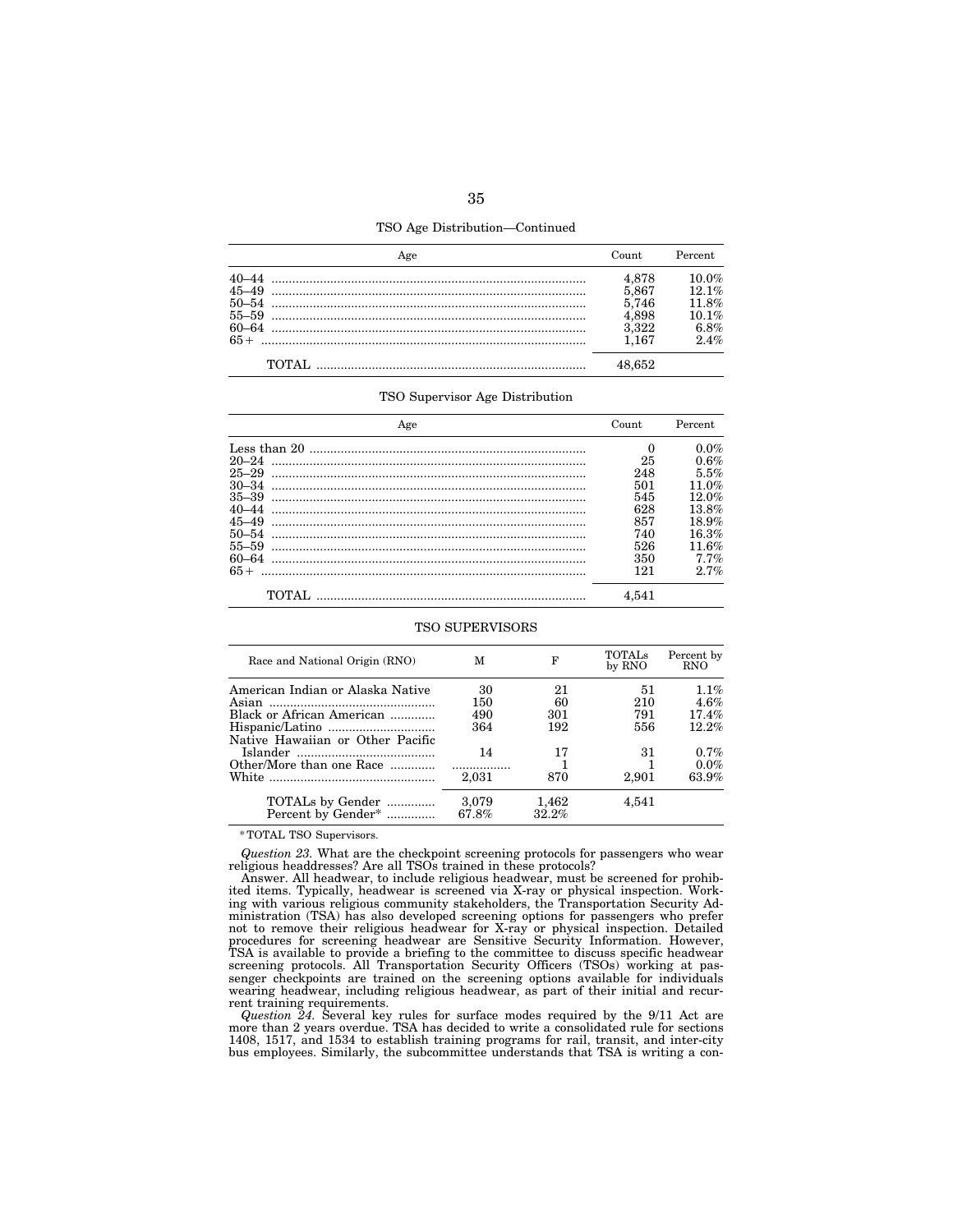solidated rule for sections 1405, 1512, and 1531 to govern security assessments and plans for the same three modes. What is the status of these rules, and when will TSA issue a Notice of Proposed Rulemaking (NPRM) for each rule?

Answer. The consolidated proposed rule establishing security training requirements for surface mode employees (sections 1408, 1517, and 1534 of the "Implementing Recommendations of the 9/11 Commission Act of 2007" (Pub. L. (TSA), 1652–AA55–Security Training Programs for Surface Mode Employees (Notice of Proposed Rulemaking (NPRM), is in progress with a planned publication in the

second quarter of fiscal year 2011. After further review, TSA determined that due to substantive differences in the requirements for modal security assessments and plans (sections 1405, 1512, and 1531 of the 9/11 Act), separate rules for each mode in this area would be most effective. TSA's anticipated time line for issuance includes: Mass Transit (expected publi-cation of NPRM first quarter fiscal year 2012), Freight Rail (expected publication of NPRM fourth quarter fiscal year 2011), and Highway Motor Carrier (expected publication of NPRM first quarter fiscal year 2012).

*Question 25.* TSA has proposed changes to the Transit Security Grant Program (TSGP) grant guidance for fiscal year 2011, and the committee is concerned that these changes will have a negative impact on the security of transit systems and the regional partnerships that have developed since the program's inception. Instead of agencies being able to collaborate with TSA, FEMA, and regional partners to make decisions based on the expert knowledge of their systems and the risks they face, it appears that TSA will dictate what assets are eligible for grant funding, while still holding grantee agencies ultimately responsible for securing them. Even more troubling is the suggestion that transit agencies compete for the 10% of funding to be made available for operational costs, which is a clear departure from the risk-based award process required by statute.

What is the status of the proposed changes for fiscal year 2011? Does TSA intend to implement any or all of these changes?

If TSA has made a determination to implement any such changes, how was that determination made? What grounds did TSA find that outweighed the concerns expressed above, as well as significant stakeholder feedback in opposition to the proposed changes?

Answer. Final decisions regarding the fiscal year 2011 Transit Security Grant Program (TSGP) Grant Guidance and Application Kit are pending the passage of

a fiscal year 2011 Department of Homeland Security (DHS) appropriation law. As a risk-based grant program, DHS continually reviews the TSGP in order to evaluate its effectiveness in responding to evolving threats and reducing critical vulnerabilities in the mass transit environment. The proposal for the fiscal 2011 TSGP would focus on proven operational deterrence activities, such as canine teams, training, and public awareness, and initiatives to remediate risk to large critical infrastructure through a dedicated funding stream. Specifically, the proposal on infrastructure would direct security funds to the highest risk areas on the most vulnerable critical infrastructure, increasing the safety and security of the Nation's traveling public.

*Question 26a.* The subcommittee believes that it is critical for TSA and other relevant DHS components to partner with public and private sector stakeholders in order to facilitate development and testing of security technology specifically for surface modes. Moreover, the subcommittee views the Transportation Technology Center (TTC) in Pueblo, Colorado, as an important element in both TSA's endeavor to guide research and development of security technology for surface modes and strengthening TSA's credibility with surface stakeholders.

Please describe all activities involving TSA that have been conducted pursuant to sections 1409, 1518, and 1535 of the 9/11 Act, as well as TSA's plans for carrying out these provisions in fiscal years 2011 and fiscal years 2012.

Answer. The Transportation Security Administration (TSA) and Department of Homeland Security's (DHS) Science and Technology Directorate (S&T) have developed and implemented on-going programs for Research & Development (R&D) and field evaluation/piloting of security technologies across modes, including establishment of on-going test beds. Many of these technologies are effective and suitable for several modes (e.g., standoff detection of Person-Borne Improvised Explosive Devices and Vehicle-Borne Improvised Explosive Devices, under vehicle screening, infrastructure protection, improvements in cyber security, programs to assess effects of chemical, biological, radiological, nuclear, and explosive threats, and programs to collaborate with industry to develop improved rail tank cars). There are also ongoing programs which track Toxic Inhalation Hazards (TIH) moving by freight rail, clarify results of rail TIH tank car breaches, and have the means of assessing and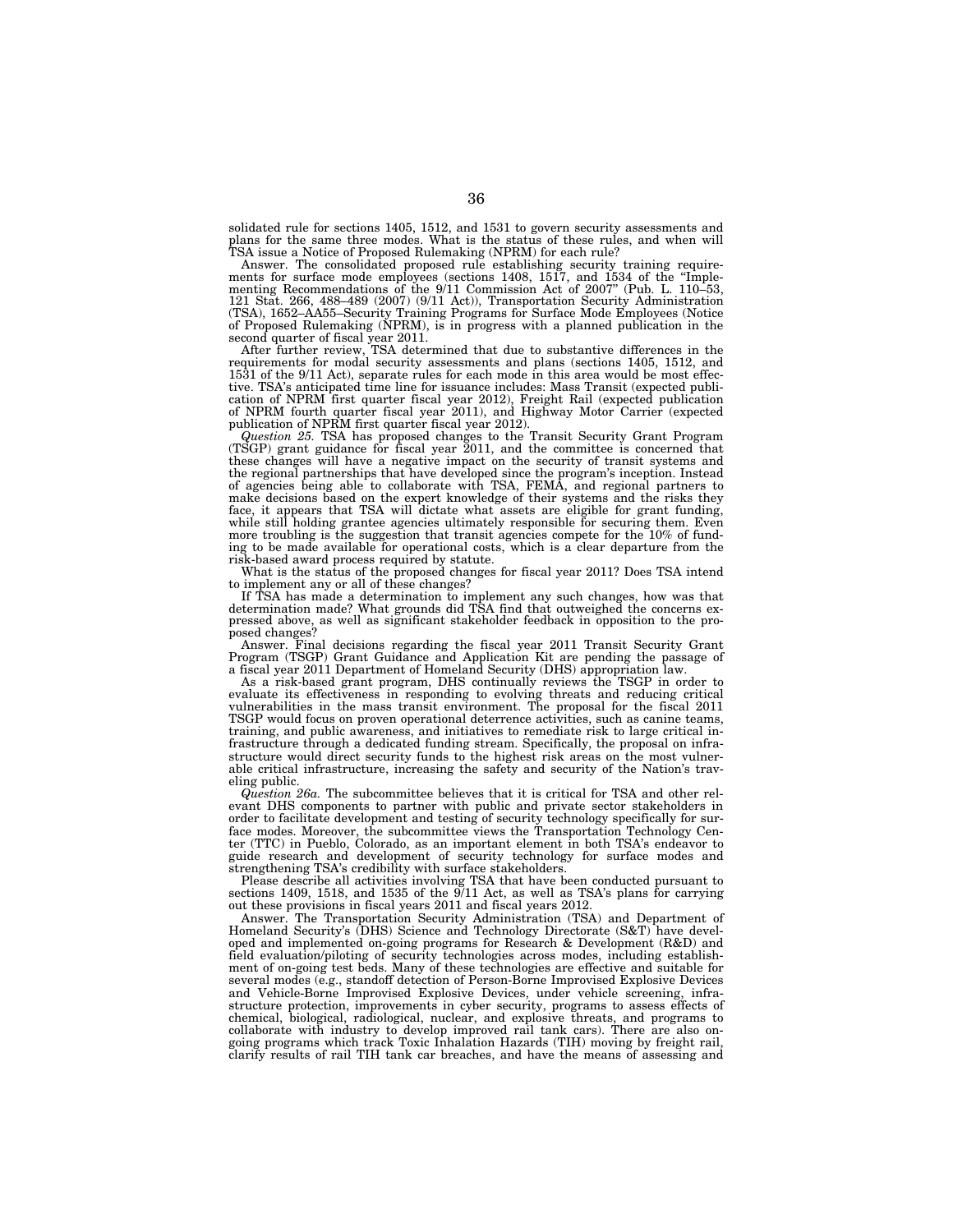mitigating results of any TIH-related incidents. Both TSA and DHS S&T have planned resources for security technology, R&D and field evaluations/pilots in fiscal year 2011, which will continue on-going programs and explore new technological opportunities.

Question 26b. Please describe all current TSA activities and resources involving TTC, as well as TSA's plans to further leverage TTC's experts, training facilities, and testing capabilities in fiscal year 2011 and fiscal y

Answer. The Transportation Security Administration (TSA), in collaboration with the Federal Railroad Administration (FRA) and the American Association of Railroads established and maintains a test bed at the Transportation Technology Center (TTC) to test and evaluate rail conveyance vehicle-related security concerns. A multi-year modeling/simulation and physical testing validation program was estab-lished several years ago and is nearing conclusion. This program assesses explosive destructive effects on mass transit rail cars. Follow-on projects are being planned, with intent that the TTC test bed will continue to be one of TSA's intermodal security test facilities.

TSA began to utilize the TTC in 2006 in order to train its Transportation Security Inspector—Surface workforce on railroad-specific safety and security issues. TSA en-tered into Memorandum of Agreement with the FRA to build out a portion of the facility to allow for more advanced training capabilities. In fiscal year 2010, TSA continued the build out and expansion of surface-related training at the TTC. The TSA facilitated classroom space modifications and dedicated personnel to the site (6 Full-Time Equivalents) to develop the surface transportation security-related course

curriculum, manage facility expansion projects, and to deliver training material. Current training at the TTC for TSA employees includes coursework focused on orienting field staff to the railroad operating environment and providing related safety awareness. Future courses under development at the facility will provide applicable TSA staff with advanced railroad operating training, Visible Intermodal<br>Protection Response training, and highway motor carrier/over-the-road bus oper-<br>ations. All of these courses include both classroom instructi application and exercises. TSA expects to begin providing these courses to certain<br>field staff in fiscal year 2011. Additionally, throughout fiscal year 2011, TSA will<br>be coordinating with the TTC in the development of an and passenger transit station, which in the future will be used for practical training.

*Question 26c.* Has TSA considered the potential for housing training materials or courses at TTC in relation to forthcoming regulations for bus, rail, and transit employees?

Answer. The Transportation Security Administration (TSA) has considered the Transportation Technology Center (TTC) as potential source for future stakeholder training that can be used to meet requirements of forthcoming training regulations for surface modes of transportation. However, there are many considerations and details that must first be evaluated before a final decision on this can be made.

*Question 27.* The First Observer program is currently funded through a 3-year grant under TSA's Trucking Security Program (TSP), although it serves multiple transportation sectors, including inter-city buses, school buses, truck drivers, highway workers, law enforcement, and related critical infrastructure employees. However, since the initial grant for First Observer was awarded in 2008, TSP has been zeroed out of all successive DHS budget requests and appropriations legislation. The subcommittee understands that the performance period for this funding ends in July 2011 and considers it an imperative that this cooperative, model program be sustained past that date.

Does TSA have plans to revive TSP in the fiscal year 2012 budget request?

If not, does TSA have plans to extend operations of and resources for the First Observer program beyond July 2011 in some other manner?

Answer. A review of the current 2008 funded Trucking Security Program grant confirms that the First Observer™ program, if necessary, can be continued through calendar year 2011 using current funding. For the out years, the Department of Homeland Security/Transportation Security Administration will work with the administration to determine the course of action for the program and any appropriate funding measures.

*Question 28.* How does TSA plan to address the resource gap between aviation and surface modes?

Answer. The surface transportation sector is significantly different from the aviation sector, requiring strong stakeholder partnerships and leveraging of State and local resources in coordination with Federal requirements and support. There is significant risk to surface transportation with a high level of vulnerability due to the open nature of these modes. Various statutes and executive directives require that transportation risk activities be determined and implemented collaboratively in ac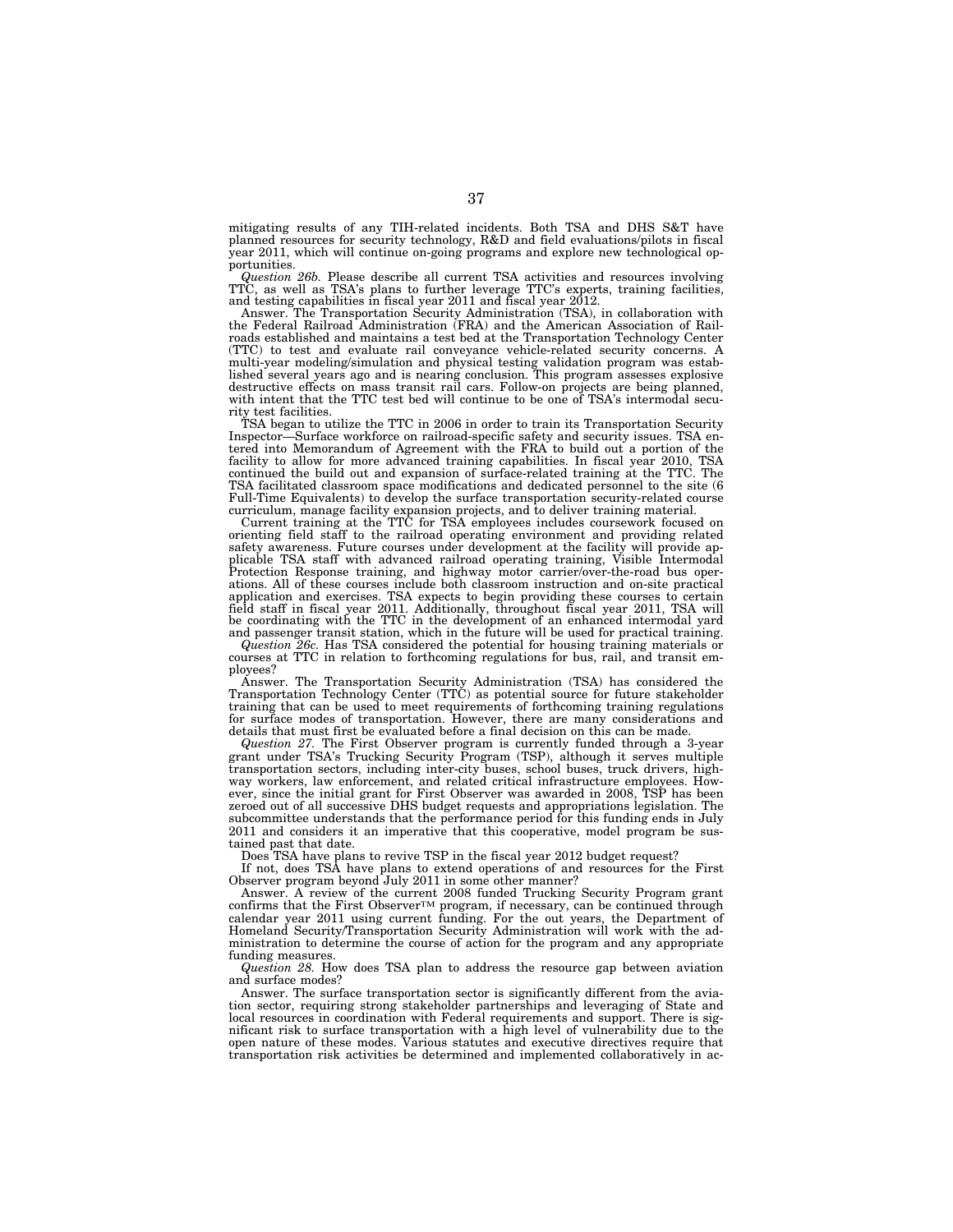cordance with strategic plans developed with security partners. To obtain a more complete picture of system-wide risk and inform a National strategy, the Transpor-tation Security Administration (TSA) has conducted a series of risk assessments on U.S. passenger rail systems and assets, including subway rail, commuter rail, and inter-city passenger rail. Building on these risk assessments, TSA also completed the Transportation Security Sector Risk Assessment (TSSRA) prehensive, cross-modal view and comparative analysis of terrorist risk involving transportation. These combined efforts play an essential role in the Department of Homeland Security's mission to prevent terrorist acts within the United States, to reduce vulnerability to terrorism, to minimize damage from potential attack and disasters, and to improve system resilience after an incident.

In fiscal year 2010, the TSA worked with the administration and Congress to support additional efforts in surface transportation security. TSA received resources to stand up 15 new Visible Intermodal Prevention and Response (VIPR) teams, dedi-cated to the surface transportation security environment. TSA is now able to conduct thousands of VIPR operations annually in surface transportation modes. TSA also served as the executive agent for decisions on \$300 million in Federal Emergency Management Agency (FEMA) public transportation and railroad security grants.

The President's fiscal year 2011 budget will support TSA's continued efforts to protect the surface transportation system and ensure the freedom of movement for people and commerce, through:<br>
• Partnering with Federal, State, local, and private stakeholders to optimize re-

- sources in a risk-based approach to security;<br>
Conducting inspections of freight railroads, mass transit, and passenger rail fa-<br>
cilities:
- 
- 
- cilities; Deploying Visible Intermodal Prevention and Response teams; Providing canines through the local law enforcement program; Performing maritime credentialing activities to provide assistance and oversight
- of local efforts; and<br>• Providing technical support for the administration of hundreds of millions of<br>• dollars in FEMA Metropolitan Statistical Area (MSA) Preparedness Program<br>• grants (including Port Security Grants and

*Question 29.* Now that Administrator Pistole has had several months to review the program, does TSA have any plans to make changes in STSIP's organization or administration?

Does TSA plan to continue the current practice of requiring surface inspectors to go through aviation and air cargo training? Please explain fully and include a de-tailed explanation of how the aviation and air cargo training requirements are consistent with the program's authorizing statute, which expressly defines permissible STSIP activities as specifically surface-related.

Does TSA plan to continue implementation of TSI Evolution, whether in general or to the extent that it affects STSIP? Please explain fully the grounds on which TSA has determined to proceed or halt implementation, and include a detailed explanation of how this course of action is consistent with the limits and requirements in section 1304 of the 9/11 Act.

As of September 30, 2010, does the Regional Security Inspector (RSI) have any authority over Federal Security Directors (FSDs), Assistant Federal Security Directors (AFSDs), or Area Directors in the field? Please indicate whether an RSI can unilaterally or on behalf of the TSA administrator—intervene with or directly overrule an FSD, AFSD, or Area Director with respect to surface inspector activities and hiring in the field.

Please provide a breakdown of all relevant diversity and demographic data for the total number of surface inspectors employed by TSA as of September 30, 2010.

Answer. The administrator is currently reviewing the Surface Transportation Security Inspection Program (STSIP) to ensure it is effectively and efficiently organized to accomplish its surface transportation security mission. Any potential changes are pending the completion of this review.

*Question 30a.* TSA has deployed Federal Air Marshal Service (FAMS) personnel as well as other non-surface personnel—to lead Visible Intermodal Prevention and Response (VIPR) team deployments in public transit and passenger rail systems.

Since the Federal Air Marshal Service's (FAMS) primary mission, training, and experience are in supporting aviation security, how did TSA determine that FAMS personnel should be deployed in surface VIPR teams?

Answer. The Visible Intermodal Prevention and Response (VIPR) program was originally conceived to deliver two fundamental types of operations, law enforcement and screening. Section 1303 of the ''Implementing Recommendations of the 9/11 Commission Act of 2007" (9/11 Act) (Pub. L. 110–53) authorized the Secretary, "act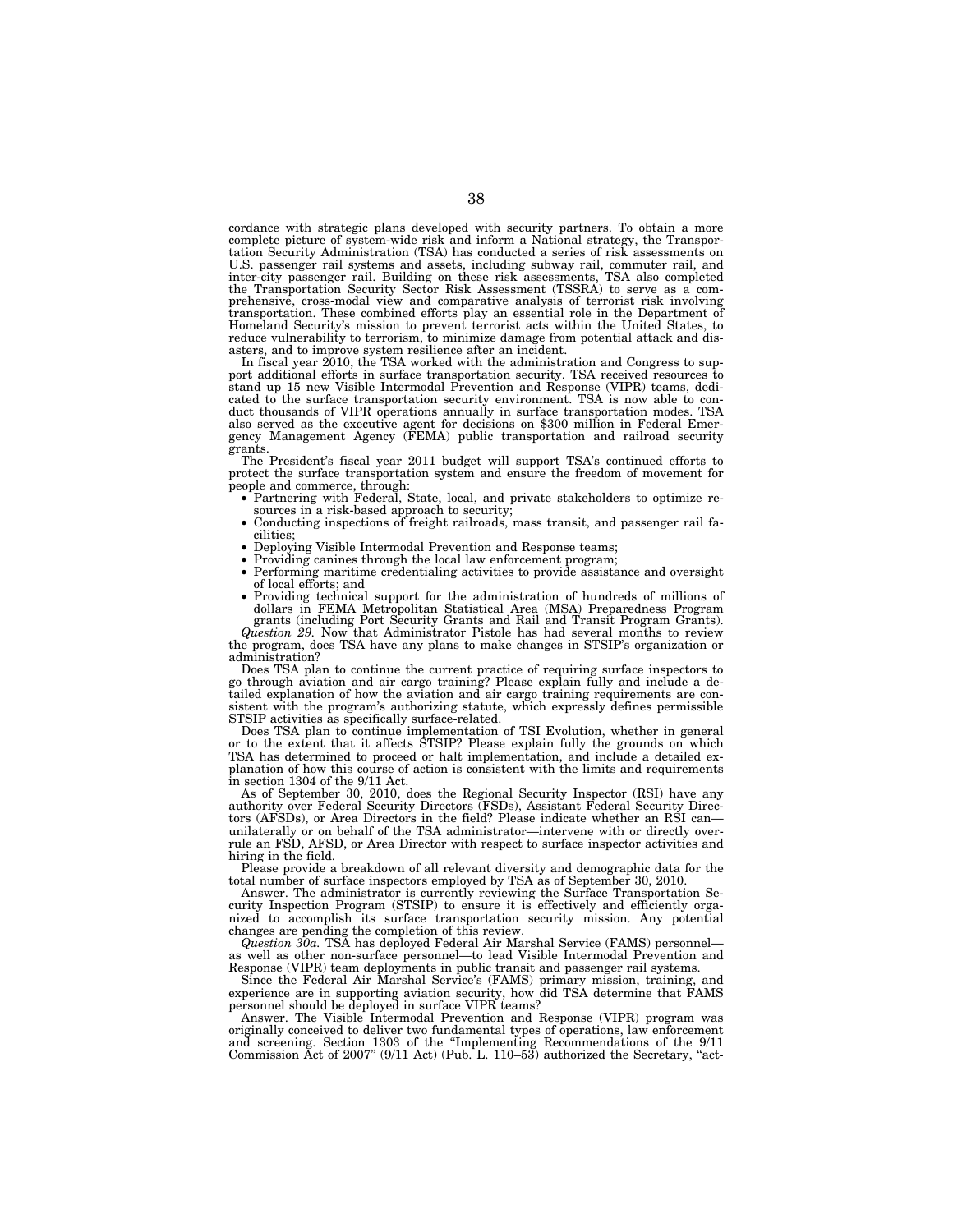ing through the Administrator of the Transportation Security Administration'' to develop VIPR teams. and subsection 1303(a)(1) specifically authorizes Federal Air Marshals (FAMs) to be designated as assets for those teams. The Federal Air Marshal Service (FAMS) is TSA's designated law enforcement arm and therefore, FAMS resources were designated for VIPR involvement. As a foundation of their training, FAMs receive instruction and develop law enforcement skills necessary to perform law enforcement functions in all modes of transportation. FAMs participation in VIPR operations enables TSA to effectively collaborate with State and local law enforcement. It should also be noted that the Congress approved dedicated funding within the FAMS in fiscal year 2008 specifically to establish a permanent VIPR program capability within the Service to support multi-modal deployments.

*Question 30b.* Does TSA have plans for improving or changing this program with respect to its activities in surface transportation systems?

Answer. The Visible Intermodal Prevention and Response (VIPR) program is continually reviewed and refined with the objective of effectively addressing risk in all transportation modes, including surface. The short-term focus is on implementing an annual planning process in which the Transportation Security Administration (TSA) field leaders work, in conjunction with their stakeholders, to determine key locations and deployment frequencies. In addition, strategic stakeholder and venue information from other TSA offices is being combined with the field input to support more effective identification and prioritization of deployment targets. Data from the Transportation Sector Security Risk Assessment (TSSRA) framework is also being introduced to the planning and deployment processes. An information management system is being implemented to integrate the risk, planning, and operational information to further improve the program. Full implementation of the integrated system is anticipated during fiscal year 2012.

*Question 30c.* Does TSA plan to go proceed with creating fifteen new VIPR teams? Please provide the grounds on which this determination was made and address whether TSA has conducted or utilized any risk-based assessment that reflects substantive, qualitative, and surface-specific grounds indicating that fifteen new VIPR teams are the best option for allocating \$25 million to surface transportation security.

Answer. The Transportation Security Administration (TSA) has created the fifteen new Visible Intermodal Prevention and Response (VIPR) teams that were funded within the fiscal year 2010 Surface appropriation. The team locations were identified by considering the surface transportation risks across the country and the mitigation effects of the initial ten VIPR teams formed in fiscal year 2008, which have been focused in high-risk surface transportation areas. To achieve a National footprint and address remaining risk, the fifteen new teams were assigned locations that had not previously been assigned VIPR teams, all of which have identified significant surface transportation risk locations. This assignment strategy enables broader coverage of surface transportation risk and also provides the capability for all resources to adapt to changes in threat levels and respond in a flexible manner to all areas of the Nation.

*Question 30d.* Has TSA developed qualitative performance measures to evaluate the effectiveness and cost vs. benefit of the VIPR program? Please describe these measures or provide an explanation of why they have not been developed or implemented.

Answer. In the first quarter of fiscal year 2010, in order to gauge program effectiveness, the Visible Intermodal Prevention and Response (VIPR) program implemented output metrics that provide insight about data on deployment tempo, riskbased deployment focus, and stakeholder satisfaction. By focusing on all three areas, the program is able to infer program effectiveness. TSA continues to refine these metrics to evaluate and adapt to improve VIPR reporting. In addition, the program has established processes to implement outcome-focused metrics.

In addition, outcome-based metrics currently under development will rely on stakeholder and location information as well as risk measurement information captured from the Transportation Sector Security Risk Assessment (TSSRA) methodology. Transportation Security Administration (TSA) anticipates that the initial implementation of a new information management system during fiscal year 2011 will facilitate the collection of data necessary to establish baselines for the outcome-focused metrics. The information system collecting this data is scheduled for implementation by February 1, 2011, and sufficient initial data should be available by July 1, 2011, to start calculating metric results. Three fiscal quarters of initial data will be used to establish the baseline metrics by January 1, 2012. The metrics will be refined during fiscal year 2012, integrating information anticipated to be available from linkage to the TSSRA methodology, by July 1, 2012. By linking program